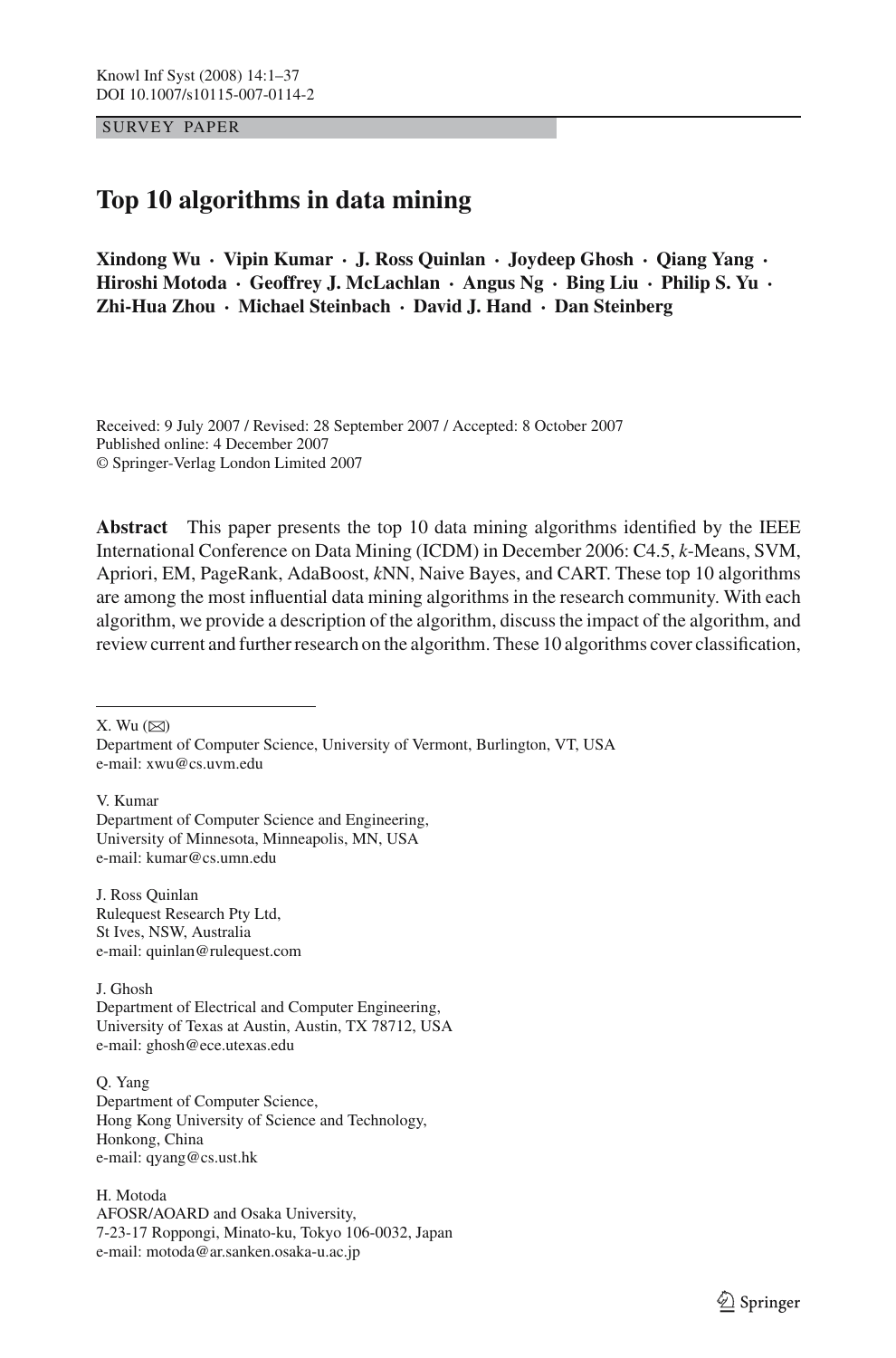clustering, statistical learning, association analysis, and link mining, which are all among the most important topics in data mining research and development.

# **0 Introduction**

In an effort to identify some of the most influential algorithms that have been widely used in the data mining community, the IEEE International Conference on Data Mining (ICDM, [http://www.cs.uvm.edu/~icdm/\)](http://www.cs.uvm.edu/~icdm/) identified the top 10 algorithms in data mining for presentation at ICDM '06 in Hong Kong.

As the first step in the identification process, in September 2006 we invited the ACM KDD Innovation Award and IEEE ICDM Research Contributions Award winners to each nominate up to 10 best-known algorithms in data mining. All except one in this distinguished set of award winners responded to our invitation. We asked each nomination to provide the following information: (a) the algorithm name, (b) a brief justification, and (c) a representative publication reference. We also advised that each nominated algorithm should have been widely cited and used by other researchers in the field, and the nominations from each nominator as a group should have a reasonable representation of the different areas in data mining.

G. J. McLachlan

Department of Mathematics,

The University of Queensland, Brisbane, Australia e-mail: gjm@maths.uq.edu.au

A. Ng School of Medicine, Griffith University, Brisbane, Australia

B. Liu Department of Computer Science, University of Illinois at Chicago, Chicago, IL 60607, USA

P. S. Yu IBM T. J. Watson Research Center, Hawthorne, NY 10532, USA e-mail: psyu@us.ibm.com

Z.-H. Zhou National Key Laboratory for Novel Software Technology, Nanjing University, Nanjing 210093, China e-mail: zhouzh@nju.edu.cn

M. Steinbach Department of Computer Science and Engineering, University of Minnesota, Minneapolis, MN 55455, USA e-mail: steinbac@cs.umn.edu

D. J. Hand Department of Mathematics, Imperial College, London, UK e-mail: d.j.hand@imperial.ac.uk

D. Steinberg Salford Systems, San Diego, CA 92123, USA e-mail: dsx@salford-systems.com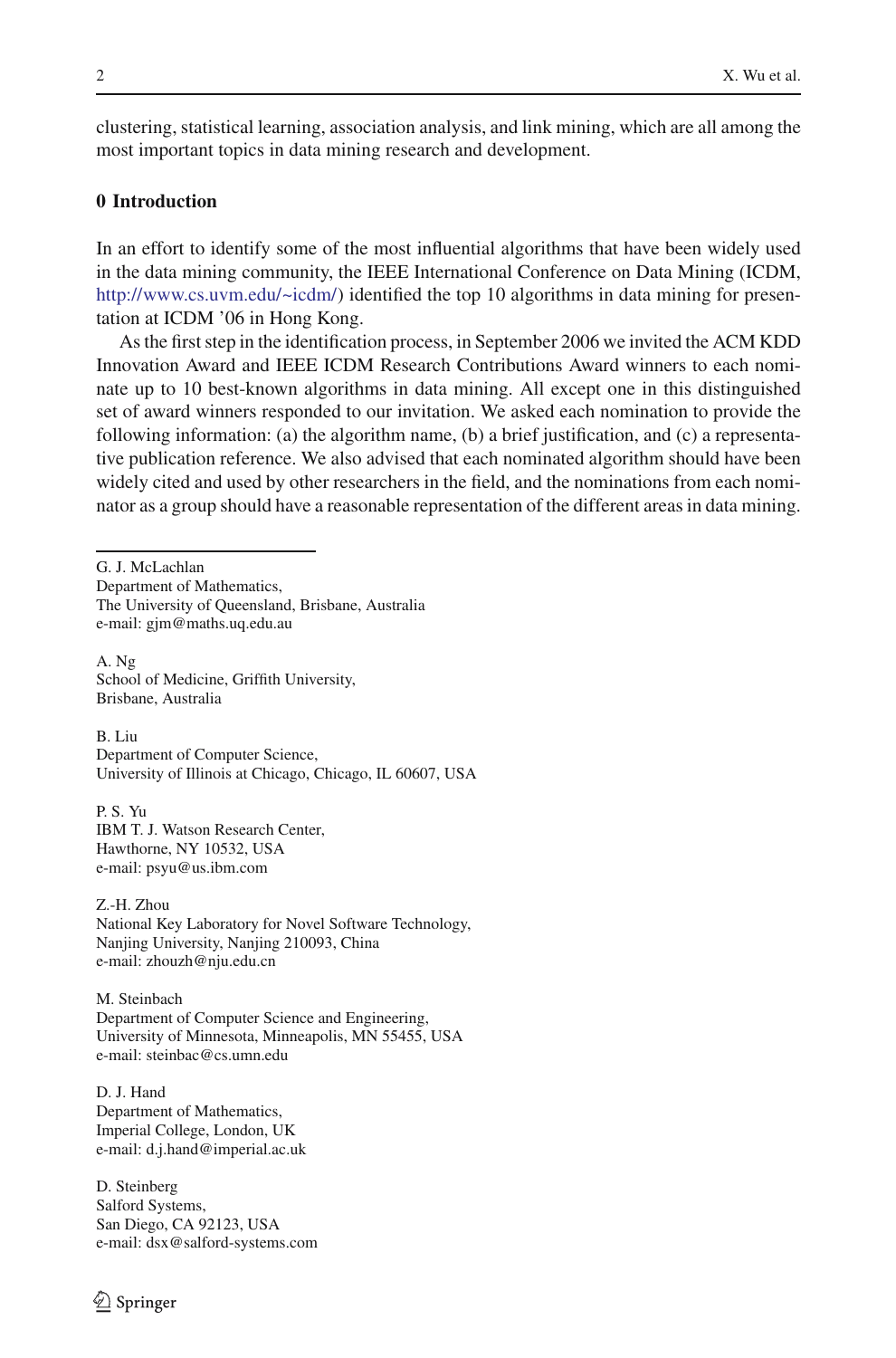After the nominations in Step 1, we verified each nomination for its citations on Google Scholar in late October 2006, and removed those nominations that did not have at least 50 citations. All remaining (18) nominations were then organized in 10 topics: association analysis, classification, clustering, statistical learning, bagging and boosting, sequential patterns, integrated mining, rough sets, link mining, and graph mining. For some of these 18 algorithms such as *k*-means, the representative publication was not necessarily the original paper that introduced the algorithm, but a recent paper that highlights the importance of the technique. These representative publications are available at the ICDM website [\(http://www.cs.uvm.](http://www.cs.uvm.edu/~icdm/algorithms/CandidateList.shtml) [edu/~icdm/algorithms/CandidateList.shtml\)](http://www.cs.uvm.edu/~icdm/algorithms/CandidateList.shtml).

In the third step of the identification process, we had a wider involvement of the research community. We invited the Program Committee members of KDD-06 (the 2006 ACM SIG-KDD International Conference on Knowledge Discovery and Data Mining), ICDM '06 (the 2006 IEEE International Conference on Data Mining), and SDM '06 (the 2006 SIAM International Conference on Data Mining), as well as the ACM KDD Innovation Award and IEEE ICDM Research Contributions Award winners to each vote for up to 10 well-known algorithms from the 18-algorithm candidate list. The voting results of this step were presented at the ICDM '06 panel on Top 10 Algorithms in Data Mining.

At the ICDM '06 panel of December 21, 2006, we also took an open vote with all 145 attendees on the top 10 algorithms from the above 18-algorithm candidate list, and the top 10 algorithms from this open vote were the same as the voting results from the above third step. The 3-hour panel was organized as the last session of the ICDM '06 conference, in parallel with 7 paper presentation sessions of the Web Intelligence (WI '06) and Intelligent Agent Technology (IAT '06) conferences at the same location, and attracting 145 participants to this panel clearly showed that the panel was a great success.

### **1 C4.5 and beyond**

### 1.1 Introduction

Systems that construct classifiers are one of the commonly used tools in data mining. Such systems take as input a collection of cases, each belonging to one of a small number of classes and described by its values for a fixed set of attributes, and output a classifier that can accurately predict the class to which a new case belongs.

These notes describe C4.5 [\[64\]](#page-35-0), a descendant of CLS [\[41](#page-34-0)] and ID3 [\[62\]](#page-35-1). Like CLS and ID3, C4.5 generates classifiers expressed as decision trees, but it can also construct classifiers in more comprehensible ruleset form. We will outline the algorithms employed in C4.5, highlight some changes in its successor See5/C5.0, and conclude with a couple of open research issues.

# 1.2 Decision trees

Given a set S of cases, C4.5 first grows an initial tree using the divide-and-conquer algorithm as follows:

- If all the cases in S belong to the same class or S is small, the tree is a leaf labeled with the most frequent class in S.
- Otherwise, choose a test based on a single attribute with two or more outcomes. Make this test the root of the tree with one branch for each outcome of the test, partition S into corresponding subsets  $S_1, S_2, \ldots$  according to the outcome for each case, and apply the same procedure recursively to each subset.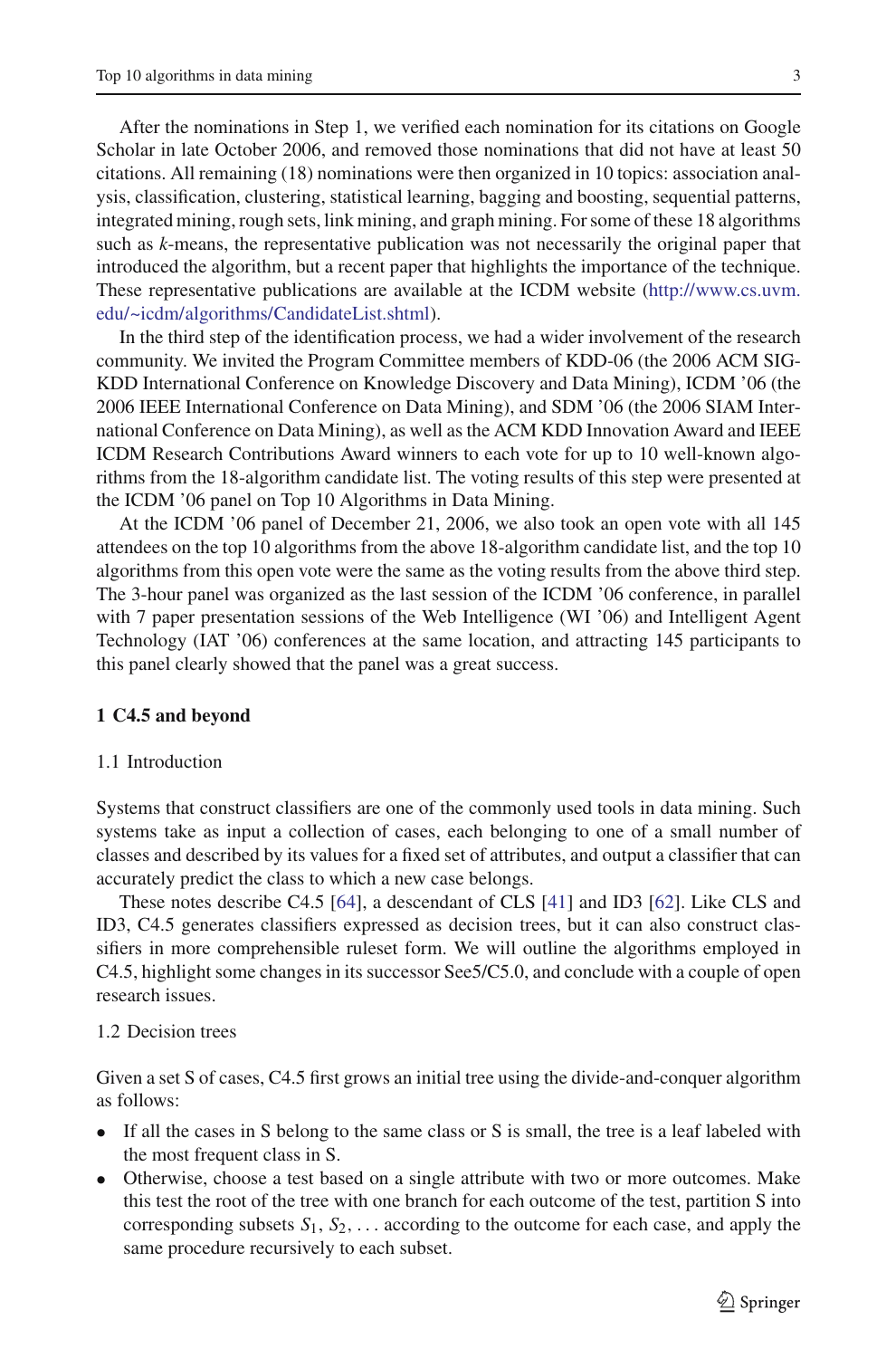There are usually many tests that could be chosen in this last step. C4.5 uses two heuristic criteria to rank possible tests: information gain, which minimizes the total entropy of the subsets  $\{S_i\}$  (but is heavily biased towards tests with numerous outcomes), and the default gain ratio that divides information gain by the information provided by the test outcomes.

Attributes can be either numeric or nominal and this determines the format of the test outcomes. For a numeric attribute *A* they are  ${A \le h, A > h}$  where the threshold *h* is found by sorting *S* on the values of *A* and choosing the split between successive values that maximizes the criterion above. An attribute *A* with discrete values has by default one outcome for each value, but an option allows the values to be grouped into two or more subsets with one outcome for each subset.

The initial tree is then pruned to avoid overfitting. The pruning algorithm is based on a pessimistic estimate of the error rate associated with a set of *N* cases, *E* of which do not belong to the most frequent class. Instead of *E*/*N*, C4.5 determines the upper limit of the binomial probability when *E* events have been observed in *N* trials, using a user-specified confidence whose default value is 0.25.

Pruning is carried out from the leaves to the root. The estimated error at a leaf with *N* cases and *E* errors is *N* times the pessimistic error rate as above. For a subtree, C4.5 adds the estimated errors of the branches and compares this to the estimated error if the subtree is replaced by a leaf; if the latter is no higher than the former, the subtree is pruned. Similarly, C4.5 checks the estimated error if the subtree is replaced by one of its branches and when this appears beneficial the tree is modified accordingly. The pruning process is completed in one pass through the tree.

C4.5's tree-construction algorithm differs in several respects from CART [\[9](#page-33-0)], for instance:

- Tests in CART are always binary, but C4.5 allows two or more outcomes.
- CART uses the Gini diversity index to rank tests, whereas C4.5 uses information-based criteria.
- CART prunes trees using a cost-complexity model whose parameters are estimated by cross-validation; C4.5 uses a single-pass algorithm derived from binomial confidence limits.
- This brief discussion has not mentioned what happens when some of a case's values are unknown. CART looks for surrogate tests that approximate the outcomes when the tested attribute has an unknown value, but C4.5 apportions the case probabilistically among the outcomes.

## 1.3 Ruleset classifiers

Complex decision trees can be difficult to understand, for instance because information about one class is usually distributed throughout the tree. C4.5 introduced an alternative formalism consisting of a list of rules of the form "if A and B and C and ... then class X", where rules for each class are grouped together. A case is classified by finding the first rule whose conditions are satisfied by the case; if no rule is satisfied, the case is assigned to a default class.

C4.5 rulesets are formed from the initial (unpruned) decision tree. Each path from the root of the tree to a leaf becomes a prototype rule whose conditions are the outcomes along the path and whose class is the label of the leaf. This rule is then simplified by determining the effect of discarding each condition in turn. Dropping a condition may increase the number *N* of cases covered by the rule, and also the number *E* of cases that do not belong to the class nominated by the rule, and may lower the pessimistic error rate determined as above. A hill-climbing algorithm is used to drop conditions until the lowest pessimistic error rate is found.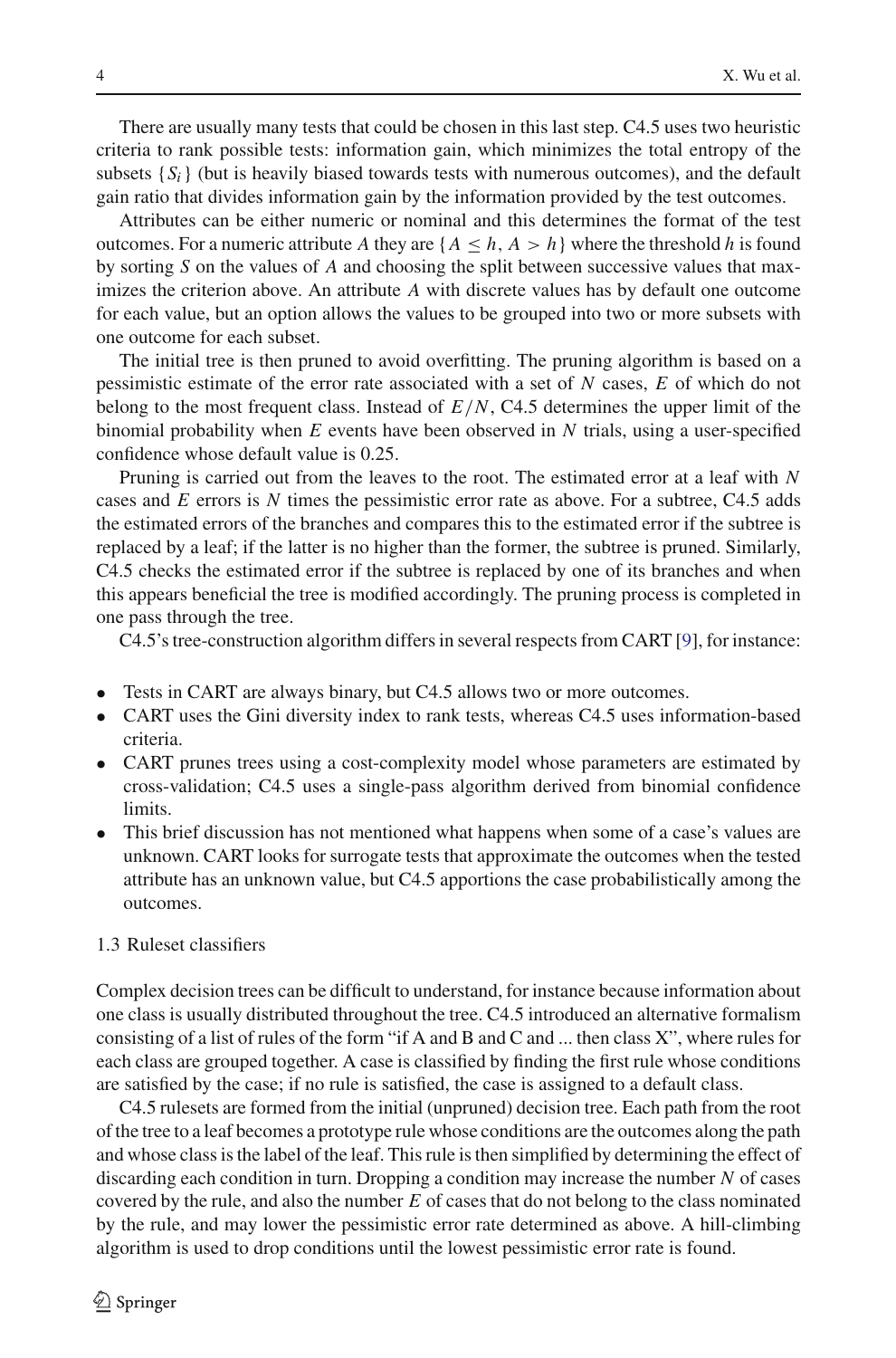To complete the process, a subset of simplified rules is selected for each class in turn. These class subsets are ordered to minimize the error on the training cases and a default class is chosen. The final ruleset usually has far fewer rules than the number of leaves on the pruned decision tree.

The principal disadvantage of C4.5's rulesets is the amount of CPU time and memory that they require. In one experiment, samples ranging from 10,000 to 100,000 cases were drawn from a large dataset. For decision trees, moving from 10 to 100K cases increased CPU time on a PC from 1.4 to 61 s, a factor of 44. The time required for rulesets, however, increased from 32 to 9,715 s, a factor of 300.

1.4 See5/C5.0

C4.5 was superseded in 1997 by a commercial system See5/C5.0 (or C5.0 for short). The changes encompass new capabilities as well as much-improved efficiency, and include:

- A variant of boosting [\[24](#page-34-1)], which constructs an ensemble of classifiers that are then voted to give a final classification. Boosting often leads to a dramatic improvement in predictive accuracy.
- New data types (e.g., dates), "not applicable" values, variable misclassification costs, and mechanisms to pre-filter attributes.
- Unordered rulesets—when a case is classified, all applicable rules are found and voted. This improves both the interpretability of rulesets and their predictive accuracy.
- Greatly improved scalability of both decision trees and (particularly) rulesets. Scalability is enhanced by multi-threading; C5.0 can take advantage of computers with multiple CPUs and/or cores.

More details are available from <http://rulequest.com/see5-comparison.html.>

1.5 Research issues

We have frequently heard colleagues express the view that decision trees are a "solved problem." We do not agree with this proposition and will close with a couple of open research problems.

*Stable trees.* It is well known that the error rate of a tree on the cases from which it was constructed (the resubstitution error rate) is much lower than the error rate on unseen cases (the predictive error rate). For example, on a well-known letter recognition dataset with 20,000 cases, the resubstitution error rate for C4.5 is 4%, but the error rate from a leave-one-out (20,000-fold) cross-validation is 11.7%. As this demonstrates, leaving out a single case from 20,000 often affects the tree that is constructed!

Suppose now that we could develop a non-trivial tree-construction algorithm that was hardly ever affected by omitting a single case. For such stable trees, the resubstitution error rate should approximate the leave-one-out cross-validated error rate, suggesting that the tree is of the "right" size.

*Decomposing complex trees.* Ensemble classifiers, whether generated by boosting, bagging, weight randomization, or other techniques, usually offer improved predictive accuracy. Now, given a small number of decision trees, it is possible to generate a single (very complex) tree that is exactly equivalent to voting the original trees, but can we go the other way? That is, can a complex tree be broken down to a small collection of simple trees that, when voted together, give the same result as the complex tree? Such decomposition would be of great help in producing comprehensible decision trees.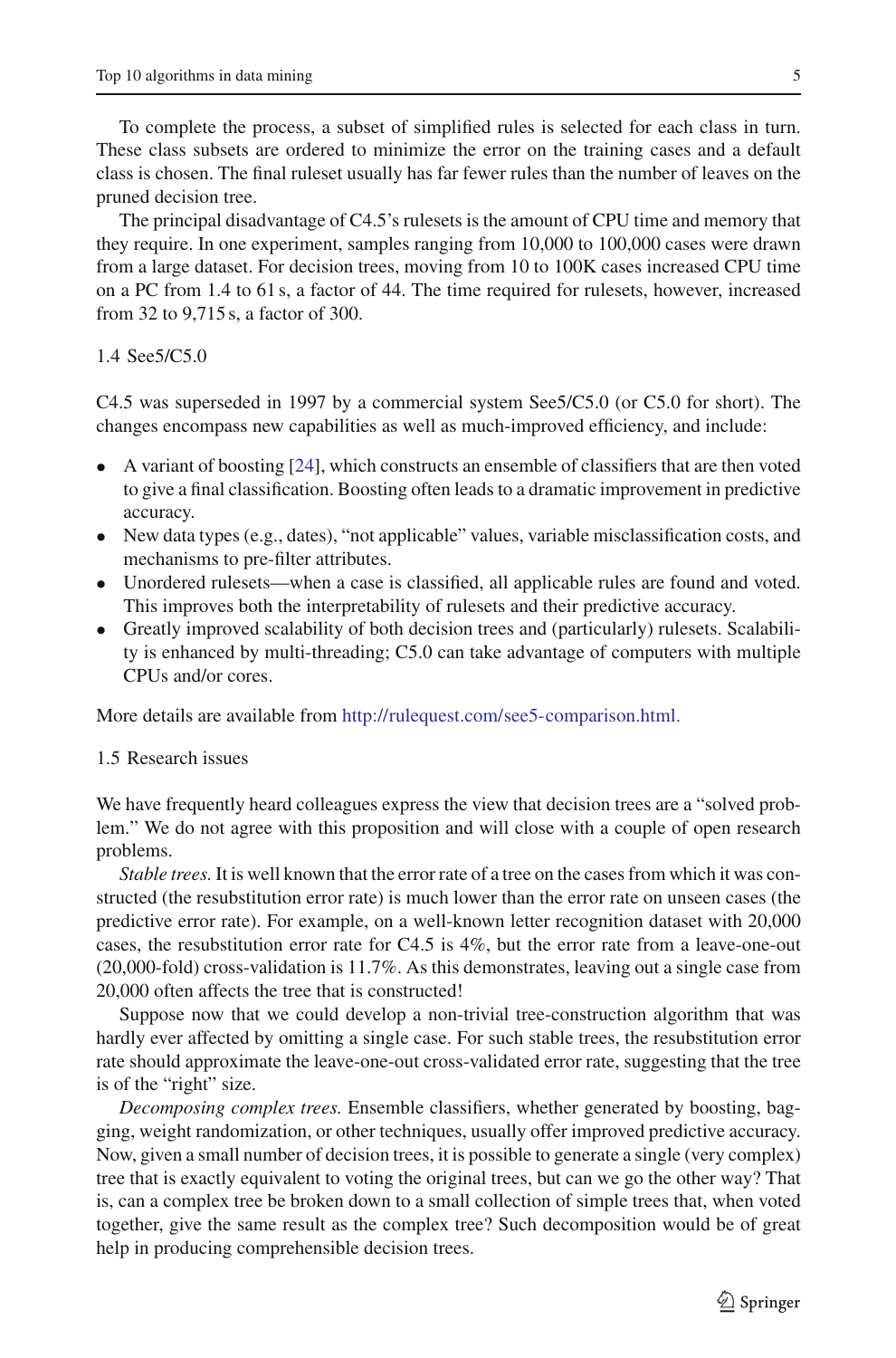### C4.5 Acknowledgments

Research on C4.5 was funded for many years by the Australian Research Council.

C4.5 is freely available for research and teaching, and source can be downloaded from [http://rulequest.com/Personal/c4.5r8.tar.gz.](http://rulequest.com/Personal/c4.5r8.tar.gz)

# **2 The** *k***-means algorithm**

# 2.1 The algorithm

The k-means algorithm is a simple iterative method to partition a given dataset into a userspecified number of clusters, *k*. This algorithm has been discovered by several researchers across different disciplines, most notably Lloyd (1957, 1982) [\[53](#page-35-2)], Forgey (1965), Friedman and Rubin (1967), and McQueen (1967). A detailed history of k-means alongwith descriptions of several variations are given in [\[43](#page-34-2)]. Gray and Neuhoff [\[34\]](#page-34-3) provide a nice historical background for k-means placed in the larger context of hill-climbing algorithms.

The algorithm operates on a set of *d*-dimensional vectors,  $D = {\bf x_i \mid i = 1, ..., N}$ , where  $\mathbf{x_i} \in \mathbb{R}^d$  denotes the *i*th data point. The algorithm is initialized by picking *k* points in  $\mathbb{R}^d$  as the initial *k* cluster representatives or "centroids". Techniques for selecting these initial seeds include sampling at random from the dataset, setting them as the solution of clustering a small subset of the data or perturbing the global mean of the data *k* times. Then the algorithm iterates between two steps till convergence:

*Step 1: Data Assignment*. Each data point is assigned to its *closest* centroid, with ties broken arbitrarily. This results in a partitioning of the data.

*Step 2: Relocation of "means"*. Each cluster representative is relocated to the center (mean) of all data points assigned to it. If the data points come with a probability measure (weights), then the relocation is to the expectations (weighted mean) of the data partitions.

The algorithm converges when the assignments (and hence the **cj** values) no longer change. The algorithm execution is visually depicted in Fig. [1.](#page-6-0) Note that each iteration needs  $N \times k$ comparisons, which determines the time complexity of one iteration. The number of iterations required for convergence varies and may depend on *N*, but as a first cut, this algorithm can be considered linear in the dataset size.

<span id="page-5-1"></span>One issue to resolve is how to quantify "closest" in the assignment step. The default measure of closeness is the Euclidean distance, in which case one can readily show that the non-negative cost function,

$$
\sum_{i=1}^{N} \left( \underset{j}{\text{argmin}} ||\mathbf{x_i} - \mathbf{c_j}||_2^2 \right) \tag{1}
$$

will decrease whenever there is a change in the assignment or the relocation steps, and hence convergence is guaranteed in a finite number of iterations. The greedy-descent nature of k-means on a non-convex cost also implies that the convergence is only to a local optimum, and indeed the algorithm is typically quite sensitive to the initial centroid locations. Figure  $2<sup>1</sup>$  $2<sup>1</sup>$  $2<sup>1</sup>$  $2<sup>1</sup>$ illustrates how a poorer result is obtained for the same dataset as in Fig. [1](#page-6-0) for a different choice of the three initial centroids. The local minima problem can be countered to some

<span id="page-5-0"></span><sup>1</sup> Figures [1](#page-6-0) and [2](#page-7-0) are taken from the slides for the book, *Introduction to Data Mining*, Tan, Kumar, Steinbach, 2006.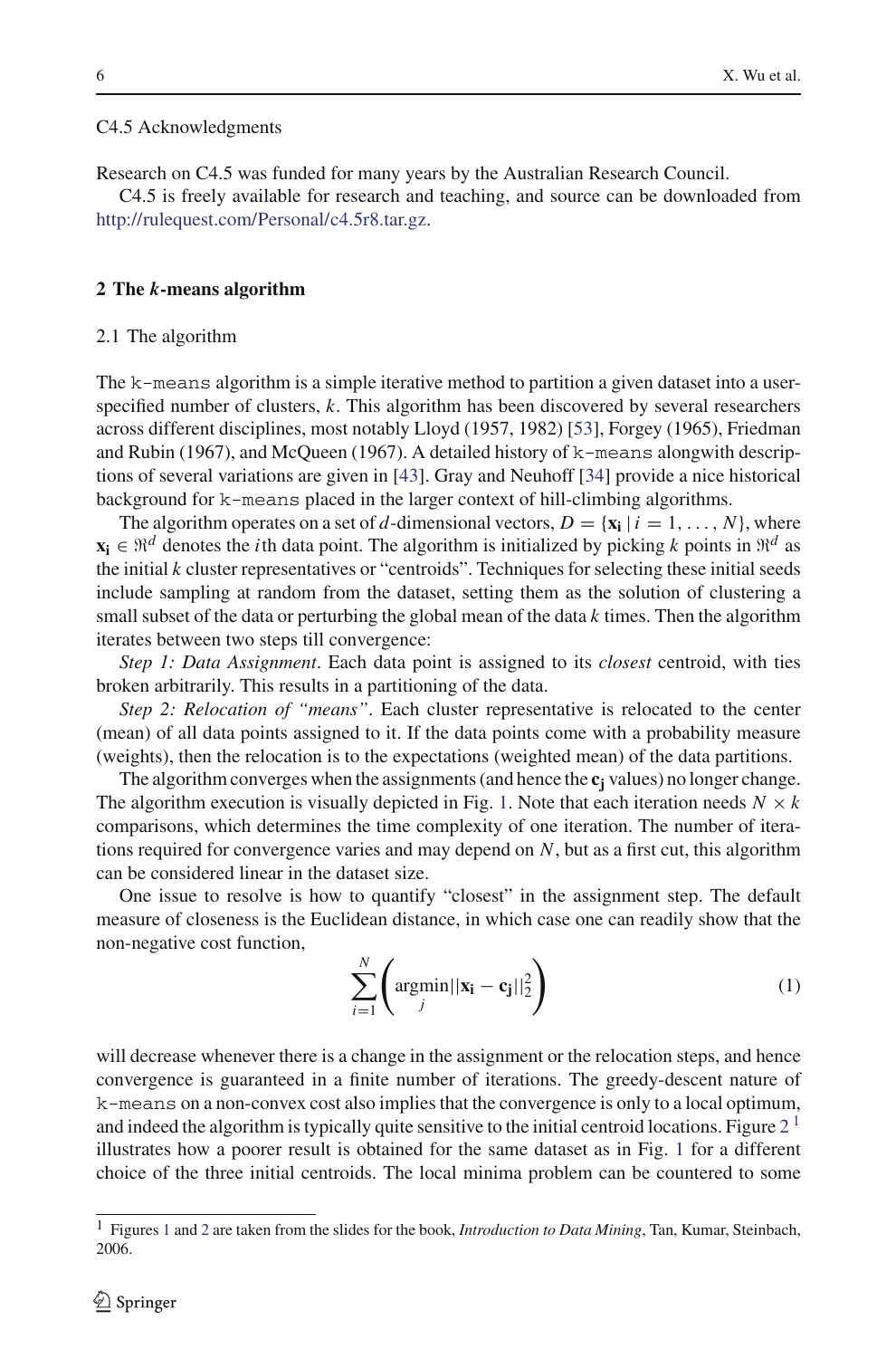

<span id="page-6-0"></span>Fig. 1 Changes in cluster representative locations (indicated by '+' signs) and data assignments (indicated by color) during an execution of the k-means algorithm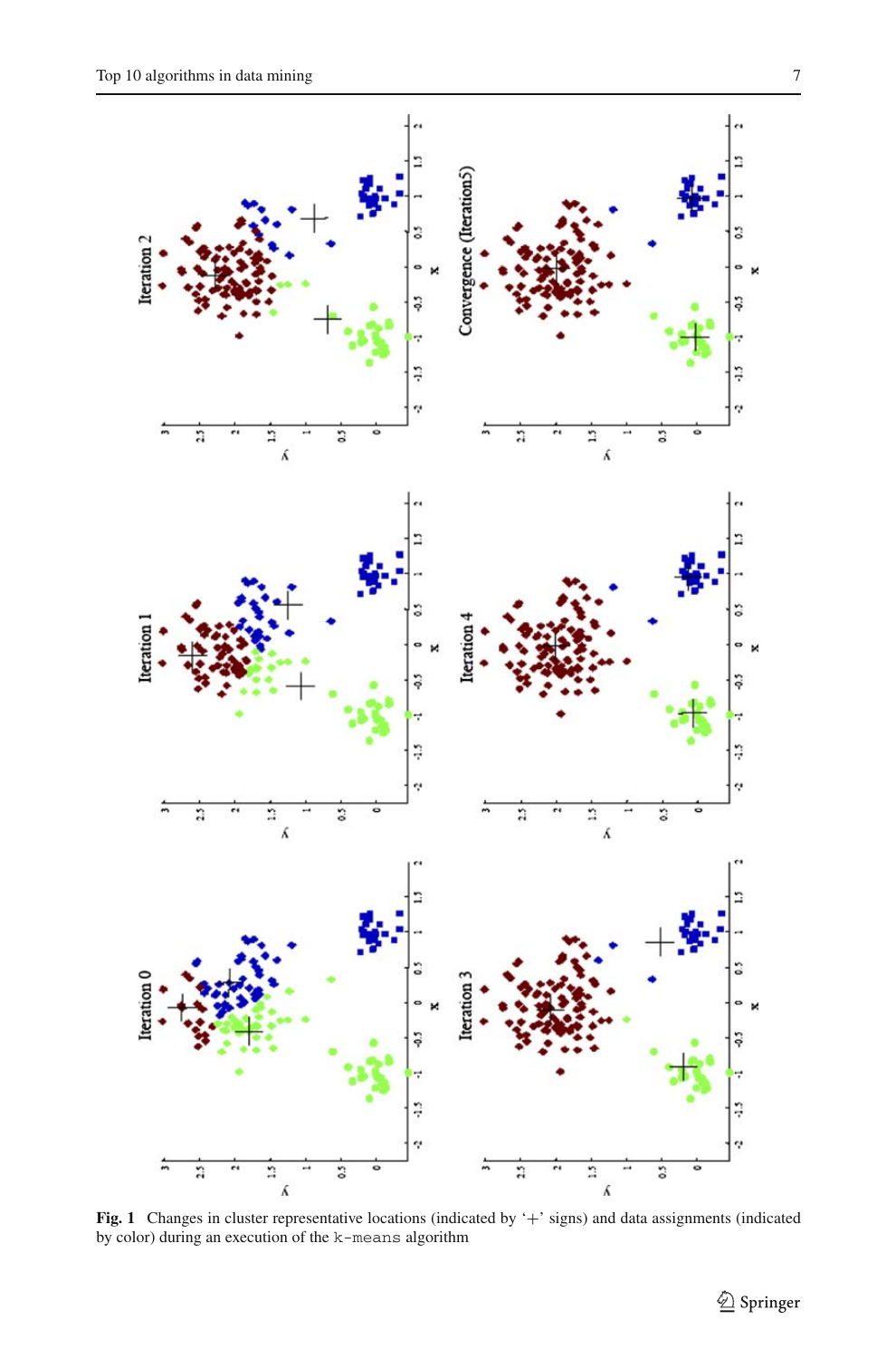

<span id="page-7-0"></span>**Fig. 2** Effect of an inferior initialization on the k-means results

extent by running the algorithm multiple times with different initial centroids, or by doing limited local search about the converged solution.

# 2.2 Limitations

In addition to being sensitive to initialization, the k-means algorithm suffers from several other problems. First, observe that k-means is a limiting case of fitting data by a mixture of *k* Gaussians with identical, isotropic covariance matrices ( $\Sigma = \sigma^2 I$ ), when the soft assignments of data points to mixture components are hardened to allocate each data point solely to the most likely component. So, it will falter whenever the data is not well described by reasonably separated spherical balls, for example, if there are non-covex shaped clusters in the data. This problem may be alleviated by rescaling the data to "whiten" it before clustering, or by using a different distance measure that is more appropriate for the dataset. For example, information-theoretic clustering uses the KL-divergence to measure the distance between two data points representing two discrete probability distributions. It has been recently shown that if one measures distance by selecting any member of a very large class of divergences called Bregman divergences during the assignment step and makes no other changes, the essential properties of k-means, including guaranteed convergence, linear separation boundaries and scalability, are retained [\[3](#page-33-1)]. This result makes k-means effective for a much larger class of datasets so long as an appropriate divergence is used.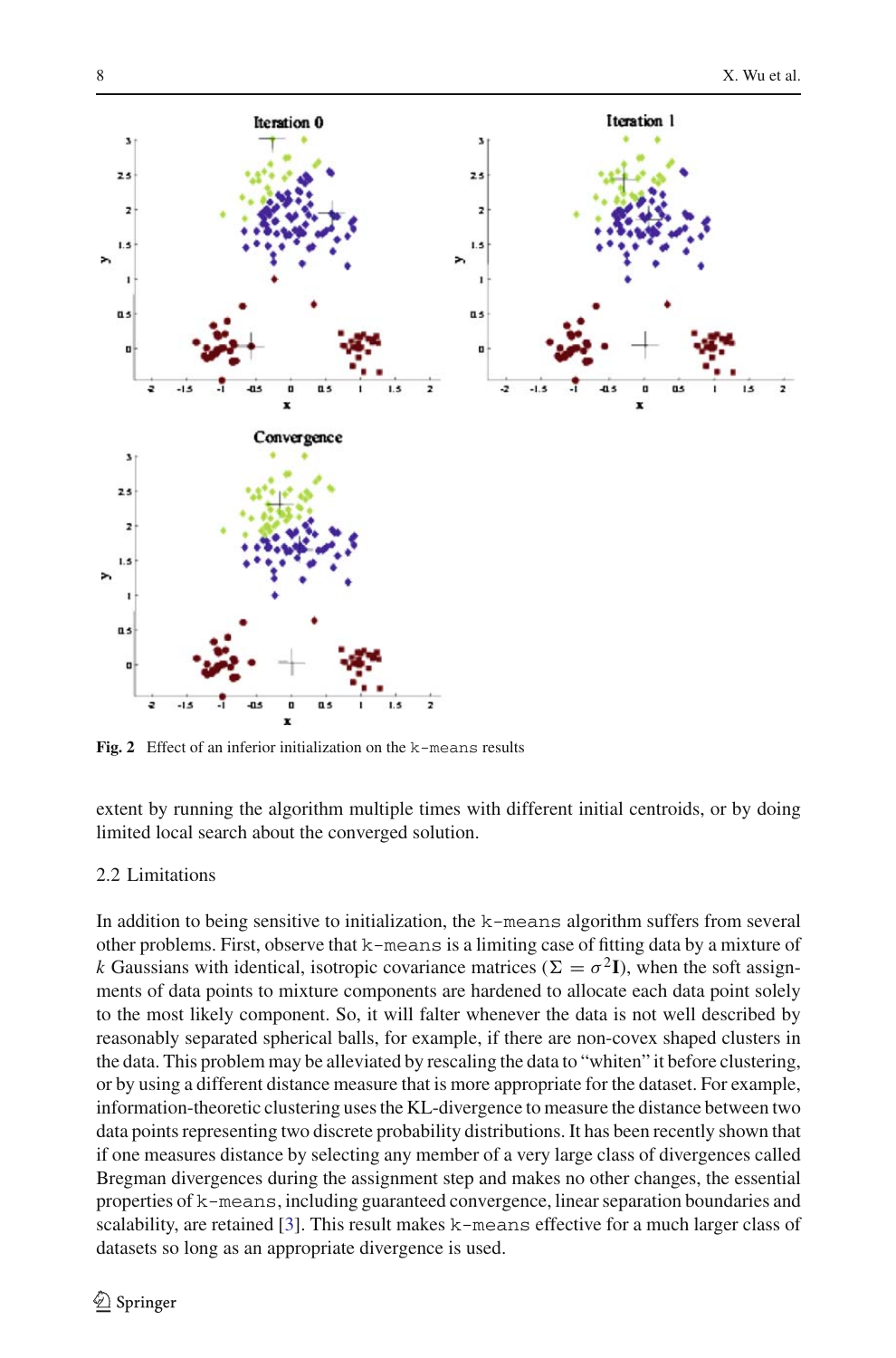k-means can be paired with another algorithm to describe non-convex clusters. One first clusters the data into a large number of groups using k-means. These groups are then agglomerated into larger clusters using single link hierarchical clustering, which can detect complex shapes. This approach also makes the solution less sensitive to initialization, and since the hierarchical method provides results at multiple resolutions, one does not need to pre-specify *k* either.

The cost of the optimal solution decreases with increasing *k* till it hits zero when the number of clusters equals the number of distinct data-points. This makes it more difficult to (a) directly compare solutions with different numbers of clusters and (b) to find the optimum value of  $k$ . If the desired  $k$  is not known in advance, one will typically run  $k$ -means with different values of *k*, and then use a suitable criterion to select one of the results. For example, SAS uses the cube-clustering-criterion, while X-means adds a complexity term (which increases with  $k$ ) to the original cost function (Eq. [1\)](#page-5-1) and then identifies the  $k$  which minimizes this adjusted cost. Alternatively, one can progressively increase the number of clusters, in conjunction with a suitable stopping criterion. Bisecting k-means [\[73\]](#page-35-3) achieves this by first putting all the data into a single cluster, and then recursively splitting the least compact cluster into two using 2-means. The celebrated LBG algorithm [\[34\]](#page-34-3) used for vector quantization doubles the number of clusters till a suitable code-book size is obtained. Both these approaches thus alleviate the need to know *k* beforehand.

The algorithm is also sensitive to the presence of outliers, since "mean" is not a robust statistic. A preprocessing step to remove outliers can be helpful. Post-processing the results, for example to eliminate small clusters, or to merge close clusters into a large cluster, is also desirable. Ball and Hall's ISODATA algorithm from 1967 effectively used both pre- and post-processing on k-means.

### 2.3 Generalizations and connections

As mentioned earlier, k-means is closely related to fitting a mixture of *k* isotropic Gaussians to the data. Moreover, the generalization of the distance measure to all Bregman divergences is related to fitting the data with a mixture of *k* components from the exponential family of distributions. Another broad generalization is to view the "means" as probabilistic models instead of points in *R<sup>d</sup>* . Here, in the assignment step, each data point is assigned to the most likely model to have generated it. In the "relocation" step, the model parameters are updated to best fit the assigned datasets. Such *model-based* k-means allow one to cater to more complex data, e.g. sequences described by Hidden Markov models.

One can also "kernelize" k-means [\[19\]](#page-34-4). Though boundaries between clusters are still linear in the implicit high-dimensional space, they can become non-linear when projected back to the original space, thus allowing kernel k-means to deal with more complex clusters. Dhillon et al. [\[19\]](#page-34-4) have shown a close connection between kernel k-means and spectral clustering. The *K-medoid* algorithm is similar to k-means except that the centroids have to belong to the data set being clustered. Fuzzy c-means is also similar, except that it computes fuzzy membership functions for each clusters rather than a hard one.

Despite its drawbacks, k-means remains the most widely used partitional clustering algorithm in practice. The algorithm is simple, easily understandable and reasonably scalable, and can be easily modified to deal with streaming data. To deal with very large datasets, substantial effort has also gone into further speeding up k-means, most notably by using kd-trees or exploiting the triangular inequality to avoid comparing each data point with all the centroids during the assignment step. Continual improvements and generalizations of the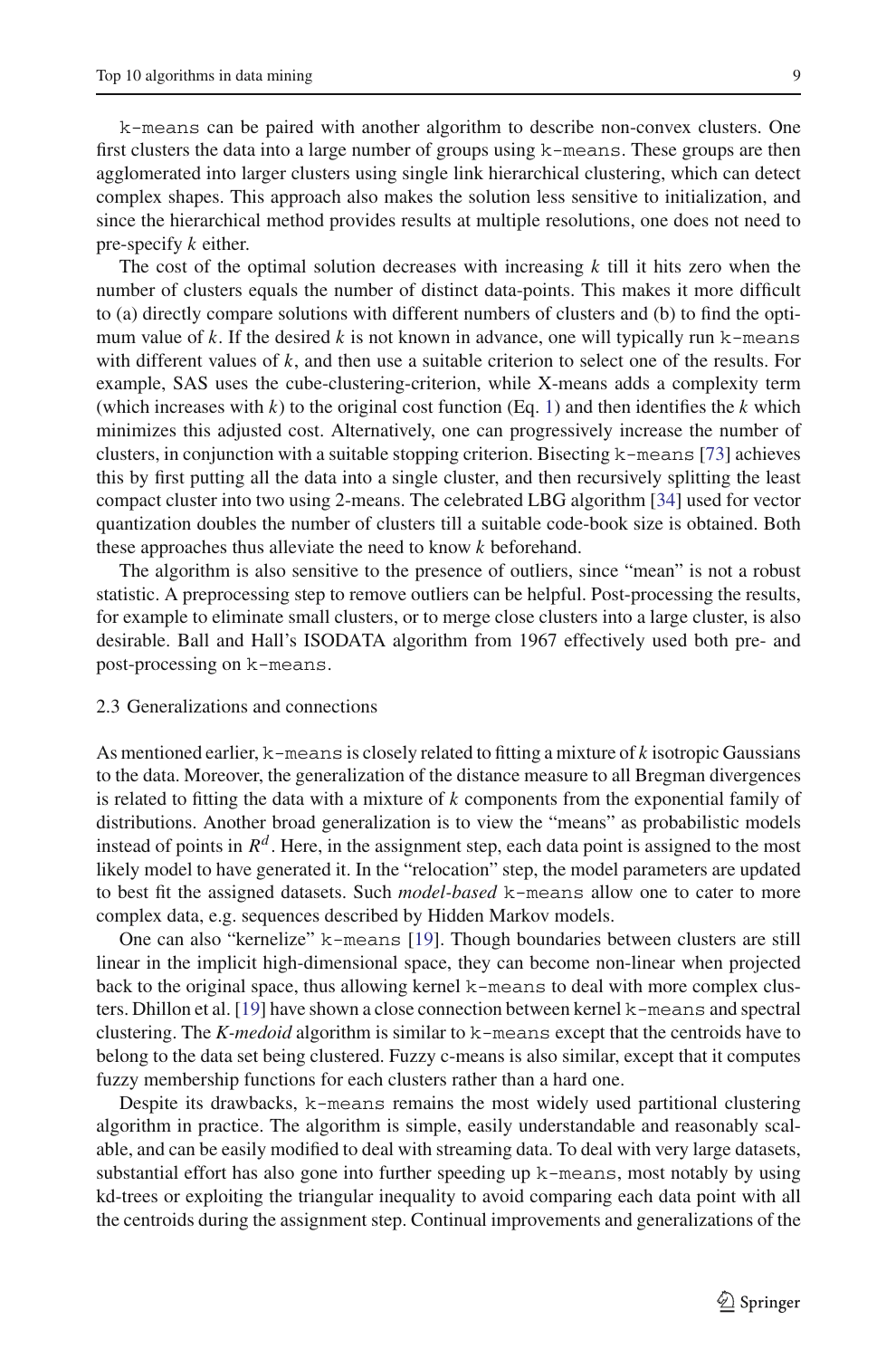basic algorithm have ensured its continued relevance and gradually increased its effectiveness as well.

#### **3 Support vector machines**

In today's machine learning applications, support vector machines (SVM) [\[83](#page-35-4)] are considered a must try—it offers one of the most robust and accurate methods among all well-known algorithms. It has a sound theoretical foundation, requires only a dozen examples for training, and is insensitive to the number of dimensions. In addition, efficient methods for training SVM are also being developed at a fast pace.

In a two-class learning task, the aim of SVM is to find the best classification function to distinguish between members of the two classes in the training data. The metric for the concept of the "best" classification function can be realized geometrically. For a linearly separable dataset, a linear classification function corresponds to a separating hyperplane  $f(x)$ that passes through the middle of the two classes, separating the two. Once this function is determined, new data instance  $x_n$  can be classified by simply testing the sign of the function  $f(x_n)$ ;  $x_n$  belongs to the positive class if  $f(x_n) > 0$ .

Because there are many such linear hyperplanes, what SVM additionally guarantee is that the best such function is found by maximizing the margin between the two classes. Intuitively, the margin is defined as the amount of space, or separation between the two classes as defined by the hyperplane. Geometrically, the margin corresponds to the shortest distance between the closest data points to a point on the hyperplane. Having this geometric definition allows us to explore how to maximize the margin, so that even though there are an infinite number of hyperplanes, only a few qualify as the solution to SVM.

The reason why SVM insists on finding the maximum margin hyperplanes is that it offers the best generalization ability. It allows not only the best classification performance (e.g., accuracy) on the training data, but also leaves much room for the correct classification of the future data. To ensure that the maximum margin hyperplanes are actually found, an SVM classifier attempts to maximize the following function with respect to  $\vec{w}$  and *b*:

$$
L_P = \frac{1}{2} \parallel \vec{\mathbf{w}} \parallel -\sum_{i=1}^t \alpha_i y_i (\vec{\mathbf{w}} \cdot \vec{\mathbf{x}}_i + b) + \sum_{i=1}^t \alpha_i
$$
 (2)

where *t* is the number of training examples, and  $\alpha_i$ ,  $i = 1, \ldots, t$ , are non-negative numbers such that the derivatives of  $L_P$  with respect to  $\alpha_i$  are zero.  $\alpha_i$  are the Lagrange multipliers and  $L_P$  is called the Lagrangian. In this equation, the vectors  $\vec{w}$  and constant *b* define the hyperplane.

There are several important questions and related extensions on the above basic formulation of support vector machines. We list these questions and extensions below.

- 1. Can we understand the meaning of the SVM through a solid theoretical foundation?
- 2. Can we extend the SVM formulation to handle cases where we allow errors to exist, when even the best hyperplane must admit some errors on the training data?
- 3. Can we extend the SVM formulation so that it works in situations where the training data are not linearly separable?
- 4. Can we extend the SVM formulation so that the task is to predict numerical values or to rank the instances in the likelihood of being a positive class member, rather than classification?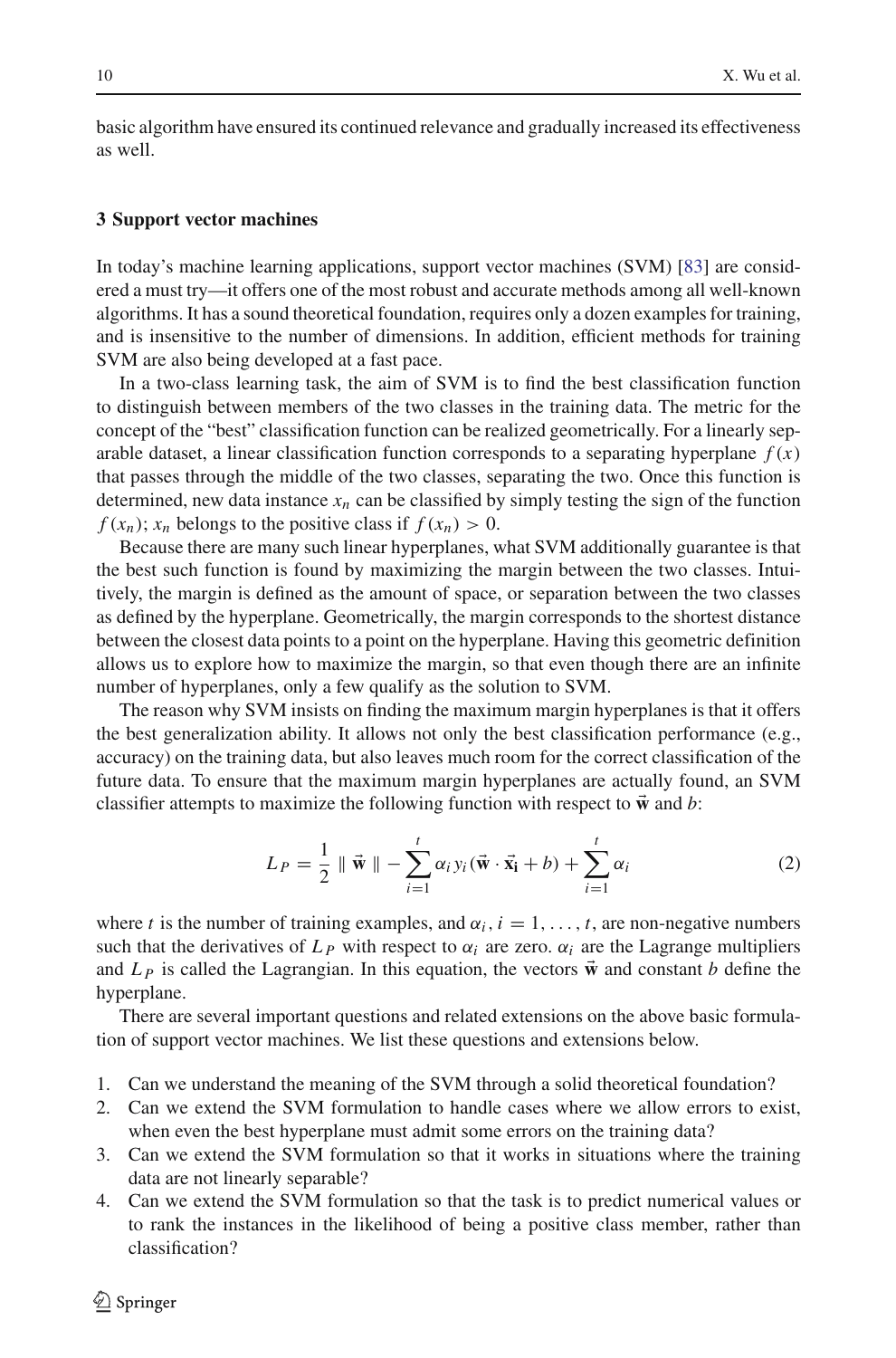5. Can we scale up the algorithm for finding the maximum margin hyperplanes to thousands and millions of instances?

*Question* 1 Can we understand the meaning of the SVM through a solid theoretical foundation?

Several important theoretical results exist to answer this question.

A learning machine, such as the SVM, can be modeled as a function class based on some parameters  $\alpha$ . Different function classes can have different capacity in learning, which is represented by a parameter *h* known as the VC dimension [\[83](#page-35-4)]. The VC dimension measures the maximum number of training examples where the function class can still be used to learn perfectly, by obtaining zero error rates on the training data, for any assignment of class labels on these points. It can be proven that the actual error on the future data is bounded by a sum of two terms. The first term is the training error, and the second term if proportional to the square root of the VC dimension *h*. Thus, if we can minimize *h*, we can minimize the future error, as long as we also minimize the training error. In fact, the above maximum margin function learned by SVM learning algorithms is one such function. Thus, theoretically, the SVM algorithm is well founded.

*Question* 2 Can we extend the SVM formulation to handle cases where we allow errors to exist, when even the best hyperplane must admit some errors on the training data?

To answer this question, imagine that there are a few points of the opposite classes that cross the middle. These points represent the training error that existing even for the maximum margin hyperplanes. The "soft margin" idea is aimed at extending the SVM algorithm [\[83\]](#page-35-4) so that the hyperplane allows a few of such noisy data to exist. In particular, introduce a slack variable  $\xi_i$  to account for the amount of a violation of classification by the function  $f(x_i)$ ;  $\xi$ <sub>*i*</sub> has a direct geometric explanation through the distance from a mistakenly classified data instance to the hyperplane  $f(x)$ . Then, the total cost introduced by the slack variables can be used to revise the original objective minimization function.

*Question* 3 Can we extend the SVM formulation so that it works in situations where the training data are not linearly separable?

The answer to this question depends on an observation on the objective function where the only appearances of  $\vec{x}_i$  is in the form of a dot product. Thus, if we extend the dot product  $\vec{x}_i \cdot \vec{x}_j$  through a functional mapping  $\Phi(\vec{x}_i)$  of each  $\vec{x}_i$  to a different space  $H$  of larger and even possibly infinite dimensions, then the equations still hold. In each equation, where we had the dot product  $\vec{x_i} \cdot \vec{x_i}$ , we now have the dot product of the transformed vectors  $\Phi(\vec{x_i}) \cdot \Phi(\vec{x_i})$ , which is called a kernel function.

The kernel function can be used to define a variety of nonlinear relationship between its inputs. For example, besides linear kernel functions, you can define quadratic or exponential kernel functions. Much study in recent years have gone into the study of different kernels for SVM classification [\[70\]](#page-35-5) and for many other statistical tests. We can also extend the above descriptions of the SVM classifiers from binary classifiers to problems that involve more than two classes. This can be done by repeatedly using one of the classes as a positive class, and the rest as the negative classes (thus, this method is known as the one-against-all method).

*Question* 4 Can we extend the SVM formulation so that the task is to learn to approximate data using a linear function, or to rank the instances in the likelihood of being a positive class member, rather a classification?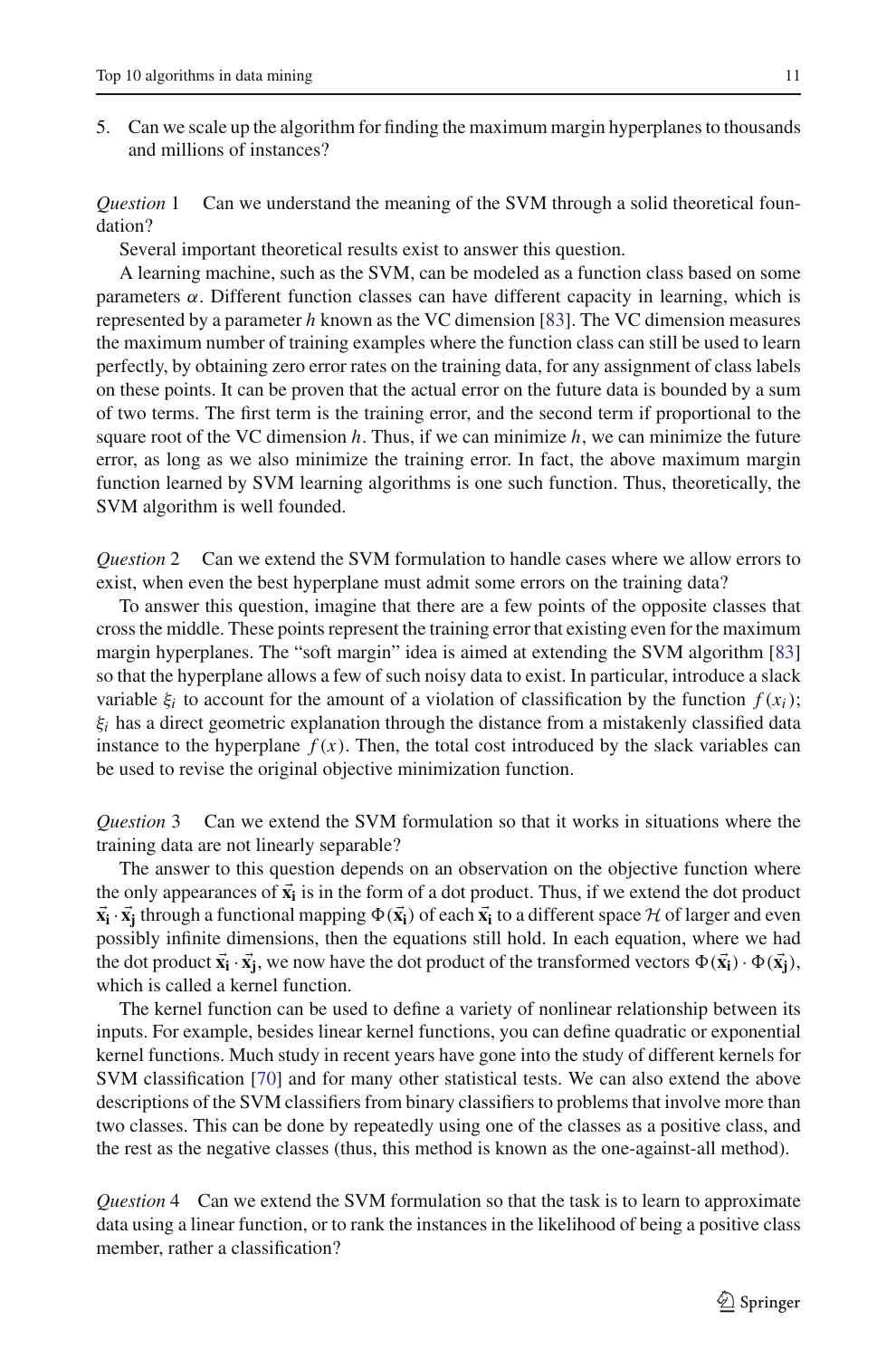SVM can be easily extended to perform numerical calculations. Here we discuss two such extensions. The first is to extend SVM to perform regression analysis, where the goal is to produce a linear function that can approximate that target function. Careful consideration goes into the choice of the error models; in support vector regression, or SVR, the error is defined to be zero when the difference between actual and predicted values are within a epsilon amount. Otherwise, the *epsilon insensitive* error will grow linearly. The support vectors can then be learned through the minimization of the Lagrangian. An advantage of support vector regression is reported to be its insensitivity to outliers.

Another extension is to learn to rank elements rather than producing a classification for individual elements [\[39\]](#page-34-5). Ranking can be reduced to comparing pairs of instances and producing a  $+1$  estimate if the pair is in the correct ranking order, and  $-1$  otherwise. Thus, a way to reduce this task to SVM learning is to construct new instances for each pair of ranked instance in the training data, and to learn a hyperplane on this new training data.

This method can be applied to many areas where ranking is important, such as in document ranking in information retrieval areas.

*Question* 5 Can we scale up the algorithm for finding the maximum margin hyperplanes to thousands and millions of instances?

One of the initial drawbacks of SVM is its computational inefficiency. However, this problem is being solved with great success. One approach is to break a large optimization problem into a series of smaller problems, where each problem only involves a couple of carefully chosen variables so that the optimization can be done efficiently. The process iterates until all the decomposed optimization problems are solved successfully. A more recent approach is to consider the problem of learning an SVM as that of finding an approximate minimum enclosing ball of a set of instances.

These instances, when mapped to an *N*-dimensional space, represent a core set that can be used to construct an approximation to the minimum enclosing ball. Solving the SVM learning problem on these core sets can produce a good approximation solution in very fast speed. For example, the core-vector machine [\[81\]](#page-35-6) thus produced can learn an SVM for millions of data in seconds.

## **4 The Apriori algorithm**

#### 4.1 Description of the algorithm

One of the most popular data mining approaches is to find frequent itemsets from a transaction dataset and derive association rules. Finding frequent itemsets (itemsets with frequency larger than or equal to a user specified minimum support) is not trivial because of its combinatorial explosion. Once frequent itemsets are obtained, it is straightforward to generate association rules with confidence larger than or equal to a user specified minimum confidence.

Apriori is a seminal algorithm for finding frequent itemsets using candidate generation [\[1](#page-33-2)]. It is characterized as a level-wise complete search algorithm using anti-monotonicity of itemsets, "if an itemset is not frequent, any of its superset is never frequent". By convention, Apriori assumes that items within a transaction or itemset are sorted in lexicographic order. Let the set of frequent itemsets of size *k* be  $F_k$  and their candidates be  $C_k$ . Apriori first scans the database and searches for frequent itemsets of size 1 by accumulating the count for each item and collecting those that satisfy the minimum support requirement. It then iterates on the following three steps and extracts all the frequent itemsets.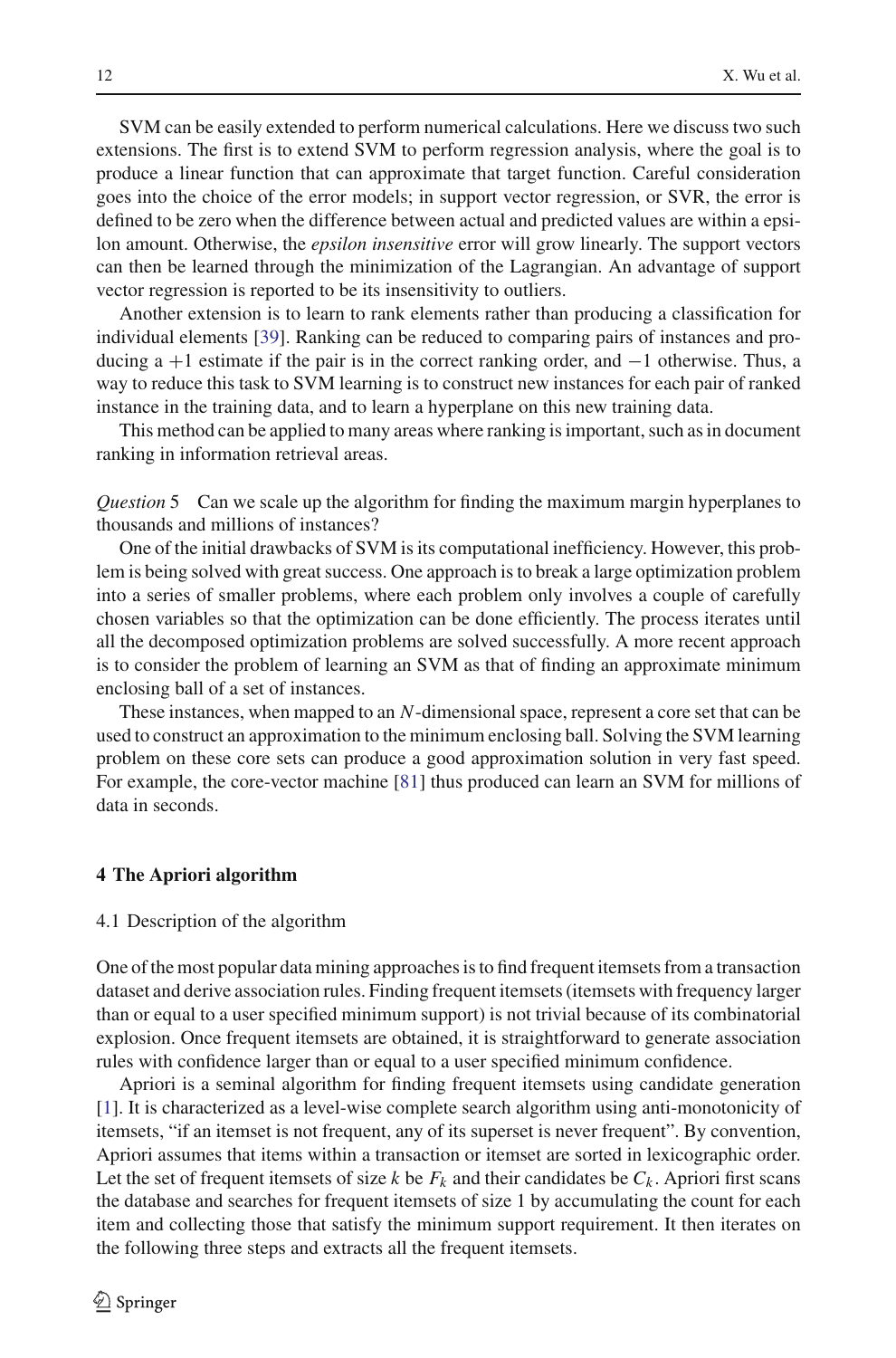- 1. Generate  $C_{k+1}$ , candidates of frequent itemsets of size  $k+1$ , from the frequent itemsets of size *k*.
- 2. Scan the database and calculate the support of each candidate of frequent itemsets.
- 3. Add those itemsets that satisfies the minimum support requirement to  $F_{k+1}$ .

The Apriori algorithm is shown in Fig. [3.](#page-12-0) Function apriori-gen in line 3 generates  $C_{k+1}$ from  $F_k$  in the following two step process:

1. Join step: Generate  $R_{K+1}$ , the initial candidates of frequent itemsets of size  $k + 1$  by taking the union of the two frequent itemsets of size  $k$ ,  $P_k$  and  $Q_k$  that have the first  $k-1$ elements in common.

$$
R_{K+1} = P_k \cup Q_k = \{item_l, \dots, item_{k-1}, item_k, item_{k'}\}
$$
  
\n
$$
P_k = \{item_l, item_2, \dots, item_{k-1}, item_k\}
$$
  
\n
$$
Q_k = \{item_l, item_2, \dots, item_{k-1}, item_{k'}\}
$$

where, *iteml* < *item*<sub>2</sub> <  $\cdots$  < *item*<sub>k</sub> < *item*<sub>k</sub>.

2. Prune step: Check if all the itemsets of size  $k$  in  $R_{k+1}$  are frequent and generate  $C_{k+1}$  by removing those that do not pass this requirement from  $R_{k+1}$ . This is because any subset of size  $k$  of  $C_{k+1}$  that is not frequent cannot be a subset of a frequent itemset of size  $k + 1$ .

Function subset in line 5 finds all the candidates of the frequent itemsets included in transaction *t*. Apriori, then, calculates frequency only for those candidates generated this way by scanning the database.

It is evident that Apriori scans the database at most  $k_{\text{max}+1}$  times when the maximum size of frequent itemsets is set at *k*max.

The Apriori achieves good performance by reducing the size of candidate sets (Fig. [3\)](#page-12-0). However, in situations with very many frequent itemsets, large itemsets, or very low minimum support, it still suffers from the cost of generating a huge number of candidate sets

**Algorithm 1** Apriori

 $F_l$ =(Frequent itemsets of cardinality 1);

 $for(k = 1; F_k \neq \phi; k++)$  do begin

 $C_{k+1}$  = apriori-gen( $F_k$ ); //New candidates

for all transactions  $t \in$  Database do begin

 $C'_{t}$  = subset( $C_{k+1}$ , t); //Candidates contained in t

for all candidate  $c \in C'_t$  do

 $c.count + +$ 

end

 $F_{k+1} = \{ C \in C_{k+1} \mid c.count \geq \text{minimum support} \}$ 

end

end

Answer  $\cup_k F_k$ ;

<span id="page-12-0"></span>**Fig. 3** Apriori algorithm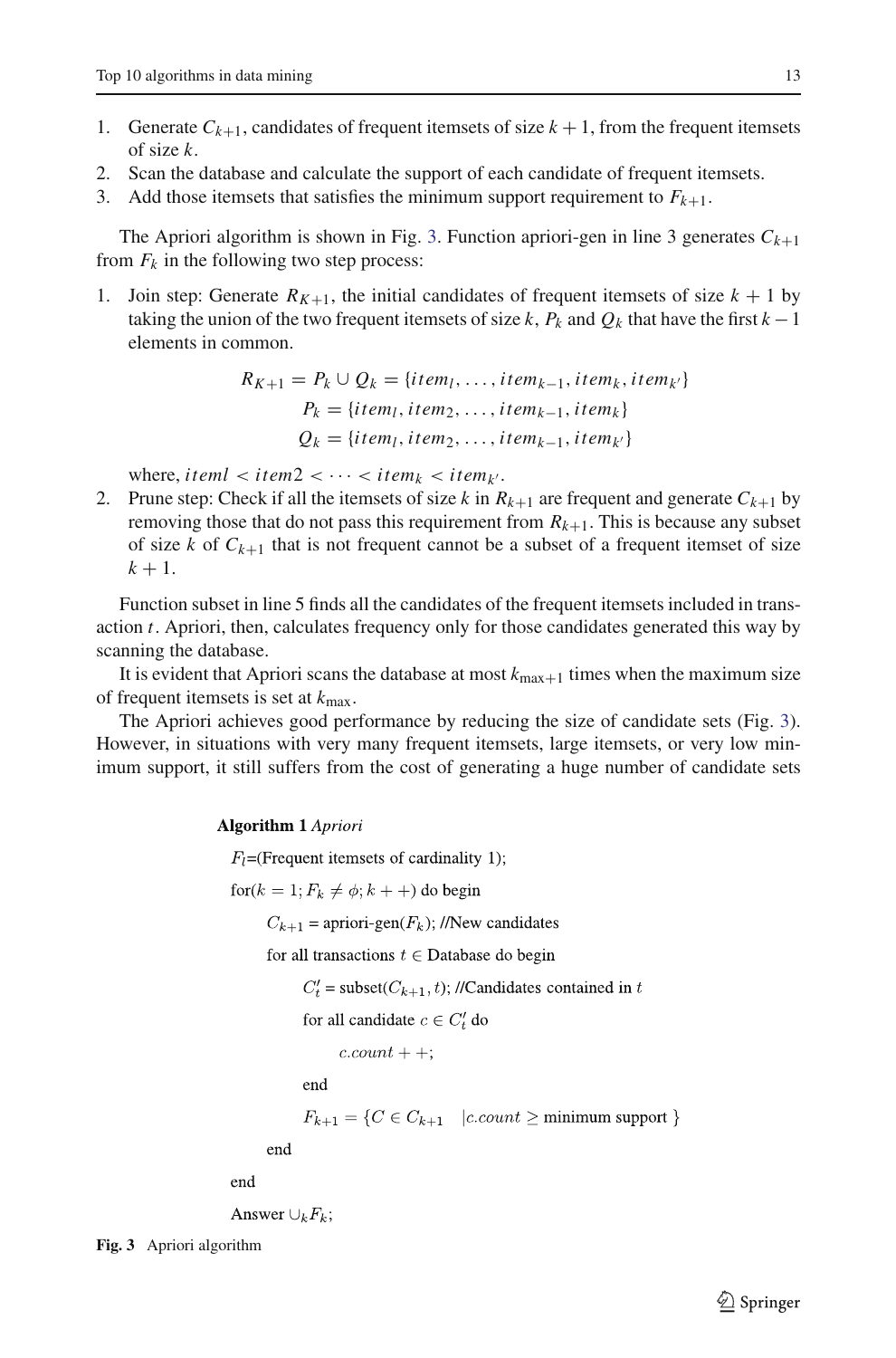and scanning the database repeatedly to check a large set of candidate itemsets. In fact, it is necessary to generate  $2^{100}$  candidate itemsets to obtain frequent itemsets of size 100.

# 4.2 The impact of the algorithm

Many of the pattern finding algorithms such as decision tree, classification rules and clustering techniques that are frequently used in data mining have been developed in machine learning research community. Frequent pattern and association rule mining is one of the few exceptions to this tradition. The introduction of this technique boosted data mining research and its impact is tremendous. The algorithm is quite simple and easy to implement. Experimenting with Apriori-like algorithm is the first thing that data miners try to do.

# 4.3 Current and further research

Since Apriori algorithm was first introduced and as experience was accumulated, there have been many attempts to devise more efficient algorithms of frequent itemset mining. Many of them share the same idea with Apriori in that they generate candidates. These include hash-based technique, partitioning, sampling and using vertical data format. Hash-based technique can reduce the size of candidate itemsets. Each itemset is hashed into a corresponding bucket by using an appropriate hash function. Since a bucket can contain different itemsets, if its count is less than a minimum support, these itemsets in the bucket can be removed from the candidate sets. A partitioning can be used to divide the entire mining problem into *n* smaller problems. The dataset is divided into *n* non-overlapping partitions such that each partition fits into main memory and each partition is mined separately. Since any itemset that is potentially frequent with respect to the entire dataset must occur as a frequent itemset in at least one of the partitions, all the frequent itemsets found this way are candidates, which can be checked by accessing the entire dataset only once. Sampling is simply to mine a random sampled small subset of the entire data. Since there is no guarantee that we can find all the frequent itemsets, normal practice is to use a lower support threshold. Trade off has to be made between accuracy and efficiency. Apriori uses a horizontal data format, i.e. frequent itemsets are associated with each transaction. Using vertical data format is to use a different format in which transaction IDs (TIDs) are associated with each itemset. With this format, mining can be performed by taking the intersection of TIDs. The support count is simply the length of the TID set for the itemset. There is no need to scan the database because TID set carries the complete information required for computing support.

The most outstanding improvement over Apriori would be a method called FP-growth (frequent pattern growth) that succeeded in eliminating candidate generation [\[36](#page-34-6)]. It adopts a divide and conquer strategy by (1) compressing the database representing frequent items into a structure called FP-tree (frequent pattern tree) that retains all the essential information and (2) dividing the compressed database into a set of conditional databases, each associated with one frequent itemset and mining each one separately. It scans the database only twice. In the first scan, all the frequent items and their support counts (frequencies) are derived and they are sorted in the order of descending support count in each transaction. In the second scan, items in each transaction are merged into a prefix tree and items (nodes) that appear in common in different transactions are counted. Each node is associated with an item and its count. Nodes with the same label are linked by a pointer called node-link. Since items are sorted in the descending order of frequency, nodes closer to the root of the prefix tree are shared by more transactions, thus resulting in a very compact representation that stores all the necessary information. Pattern growth algorithm works on FP-tree by choosing an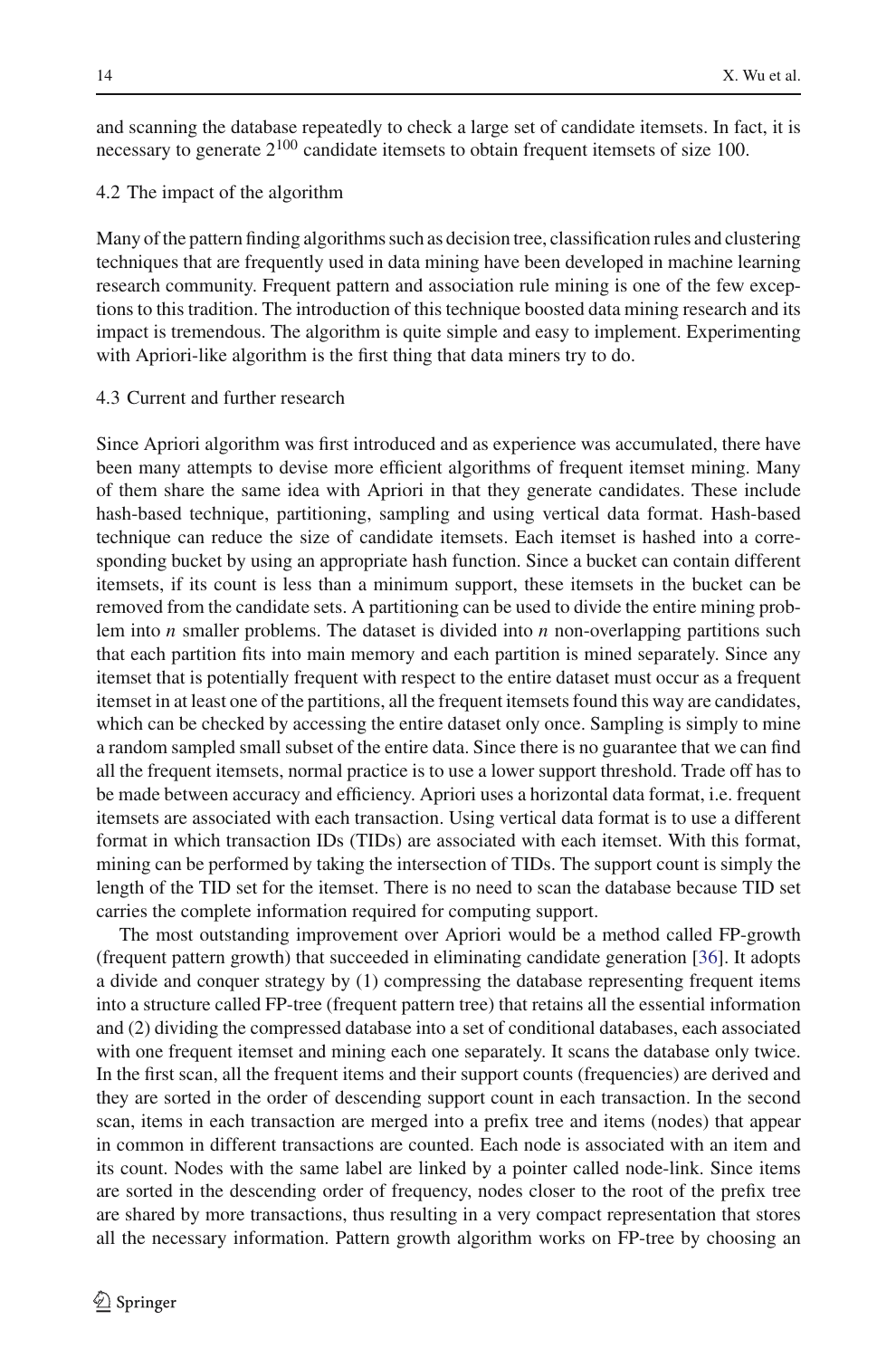item in the order of increasing frequency and extracting frequent itemsets that contain the chosen item by recursively calling itself on the conditional FP-tree. FP-growth is an order of magnitude faster than the original Apriori algorithm.

There are several other dimensions regarding the extensions of frequent pattern mining. The major ones include the followings: (1) incorporating taxonomy in items [\[72](#page-35-7)]: Use of taxonomy makes it possible to extract frequent itemsets that are expressed by higher concepts even when use of the base level concepts produces only infrequent itemsets. (2) incremental mining: In this setting, it is assumed that the database is not stationary and a new instance of transaction keeps added. The algorithm in [\[12\]](#page-33-3) updates the frequent itemsets without restarting from scratch. (3) using numeric valuable for item: When the item corresponds to a continuous numeric value, current frequent itemset mining algorithm is not applicable unless the values are discretized. A method of subspace clustering can be used to obtain an optimal value interval for each item in each itemset [\[85\]](#page-36-0). (4) using other measures than frequency, such as information gain or  $\chi^2$  value: These measures are useful in finding discriminative patterns but unfortunately do not satisfy anti-monotonicity property. However, these measures have a nice property of being convex with respect to their arguments and it is possible to estimate their upperbound for supersets of a pattern and thus prune unpromising patterns efficiently. AprioriSMP uses this principle [\[59](#page-35-8)]. (5) using richer expressions than itemset: Many algorithms have been proposed for sequences, tree and graphs to enable mining from more complex data structure [\[90](#page-36-1)[,42\]](#page-34-7). (6) closed itemsets: A frequent itemset is closed if it is not included in any other frequent itemsets. Thus, once the closed itemsets are found, all the frequent itemsets can be derived from them. LCM is the most efficient algorithm to find the closed itemsets [\[82\]](#page-35-9).

## **5 The EM algorithm**

Finite mixture distributions provide a flexible and mathematical-based approach to the modeling and clustering of data observed on random phenomena. We focus here on the use of normal mixture models, which can be used to cluster continuous data and to estimate the underlying density function. These mixture models can be fitted by maximum likelihood via the EM (Expectation–Maximization) algorithm.

#### 5.1 Introduction

Finite mixture models are being increasingly used to model the distributions of a wide variety of random phenomena and to cluster data sets [\[57](#page-35-10)]. Here we consider their application in the context of cluster analysis.

We let the *p*-dimensional vector ( $\mathbf{y} = (y_1, \dots, y_p)^T$ ) contain the values of *p* variables measured on each of  $n$  (independent) entities to be clustered, and we let  $y_i$  denote the value of **y** corresponding to the *j*th entity ( $j = 1, ..., n$ ). With the mixture approach to clustering,  $\mathbf{y}_1, \ldots, \mathbf{y}_n$  are assumed to be an observed random sample from mixture of a finite number, say *g*, of groups in some unknown proportions  $\pi_1, \ldots, \pi_g$ .

The mixture density of  $y_j$  is expressed as

$$
f(y_i; \Psi) = \sum_{i=1}^{g} \pi_i f_i(y_j; \theta_i) \quad (j = 1, ..., n),
$$
 (3)

 $\circled{2}$  Springer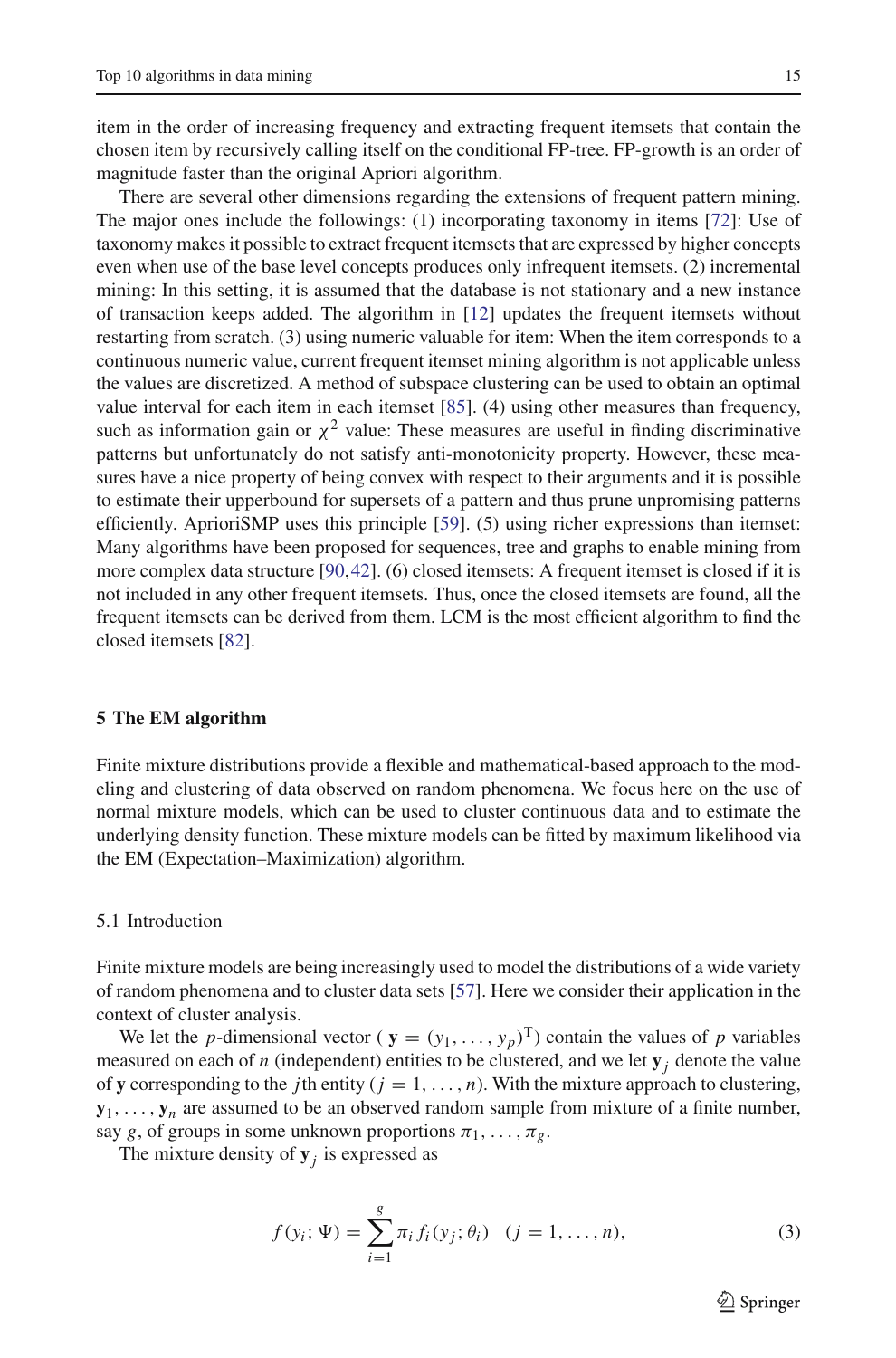where the mixing proportions  $\pi_1, \ldots, \pi_g$  sum to one and the group-conditional density  $f_i(y_i; \theta_i)$  is specified up to a vector  $\theta_i$  of unknown parameters  $(i = 1, \ldots, g)$ . The vector of all the unknown parameters is given by

$$
\Psi = (\pi_1, \ldots, \pi_{g-1}, \theta_1^{\mathrm{T}}, \ldots, \theta_g^{\mathrm{T}})^{\mathrm{T}},
$$

where the superscript "T" denotes vector transpose. Using an estimate of  $\Psi$ , this approach gives a probabilistic clustering of the data into *g* clusters in terms of estimates of the posterior probabilities of component membership,

$$
\tau_i(y_j, \Psi) = \frac{\pi_i f_i(y_j; \theta_i)}{f(y_j; \Psi)},
$$
\n(4)

where  $\tau_i(\mathbf{y}_i)$  is the posterior probability that  $y_i$  (really the entity with observation  $y_i$ ) belongs to the *i*th component of the mixture  $(i = 1, \ldots, g; j = 1, \ldots, n)$ .

The parameter vector  $\Psi$  can be estimated by maximum likelihood. The maximum likelihood estimate (MLE) of  $\Psi$ ,  $\hat{\Psi}$ , is given by an appropriate root of the likelihood equation,

$$
\partial \log L(\Psi)/\partial \Psi = 0,\tag{5}
$$

<span id="page-15-0"></span>where

$$
\log L(\Psi) = \sum_{j=1}^{n} \log f(y_j; \Psi)
$$
\n(6)

is the log likelihood function for  $\Psi$ . Solutions of [\(6\)](#page-15-0) corresponding to local maximizers can be obtained via the expectation–maximization (EM) algorithm [\[17\]](#page-33-4).

For the modeling of continuous data, the component-conditional densities are usually taken to belong to the same parametric family, for example, the normal. In this case,

$$
f_i(y_j; \theta_i) = \phi(y_j; \mu_i, \Sigma_i), \tag{7}
$$

where  $\phi(y_i; \mu, \Sigma)$  denotes the *p*-dimensional multivariate normal distribution with mean vector  $\mu$  and covariance matrix  $\Sigma$ .

One attractive feature of adopting mixture models with elliptically symmetric components such as the normal or *t* densities, is that the implied clustering is invariant under affine transformations of the data (that is, under operations relating to changes in location, scale, and rotation of the data). Thus the clustering process does not depend on irrelevant factors such as the units of measurement or the orientation of the clusters in space.

# 5.2 Maximum likelihood estimation of normal mixtures

McLachlan and Peel [\[57](#page-35-10), Chap. 3] described the E- and M-steps of the EM algorithm for the maximum likelihood (ML) estimation of multivariate normal components; see also [\[56](#page-35-11)]. In the EM framework for this problem, the unobservable component labels  $z_{ij}$  are treated as being the "missing" data, where  $z_{ij}$  is defined to be one or zero according as  $y_j$  belongs or does not belong to the *i*th component of the mixture  $(i = 1, \ldots, g;$ ,  $j = 1, \ldots, n$ ).

On the  $(k + 1)$ th iteration of the EM algorithm, the E-step requires taking the expectation of the complete-data log likelihood  $logL_c(\Psi)$ , given the current estimate  $\Psi^k$  for  $\Psi$ . As is linear in the unobservable  $z_{ij}$ , this E-step is effected by replacing the  $z_{ij}$  by their conditional expectation given the observed data  $y_j$ , using  $\Psi^{(k)}$ . That is,  $z_{ij}$  is replaced by  $\tau_{ij}^{(k)}$ , which is the posterior probability that  $y_i$  belongs to the *i*th component of the mixture, using the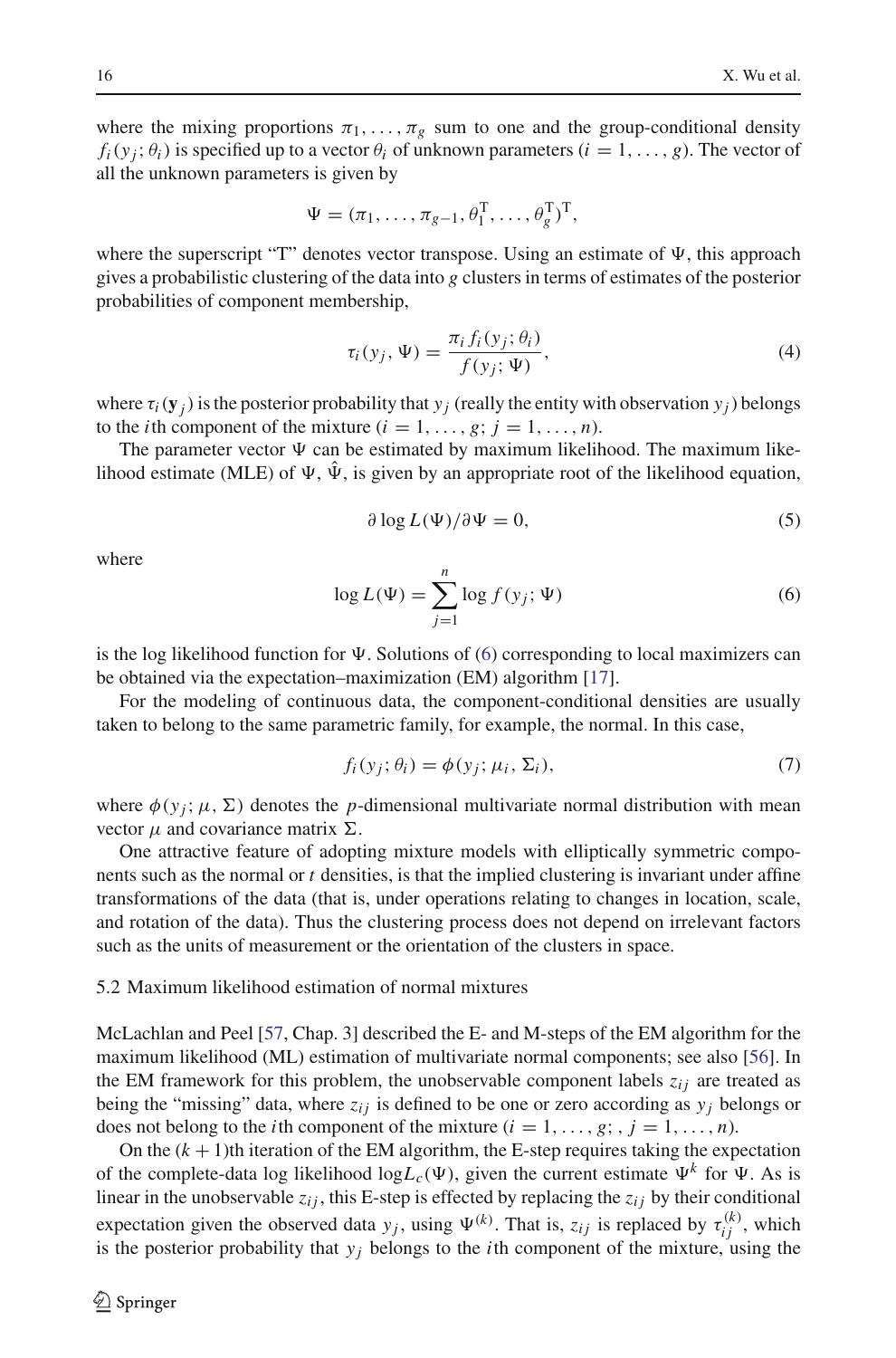current fit  $\Psi^{(k)}$  for  $\Psi$  (*i* = 1, ..., *g*; *j* = 1, ..., *n*). It can be expressed as

$$
\tau_{ij}^{(k)} = \frac{\pi_i^{(k)} \phi(y_j; \mu_i^{(k)}, \Sigma_i^{(k)})}{f(y_j; \Psi^{(k)})}.
$$
\n(8)

On the M-step, the updated estimates of the mixing proportion  $\pi_i$ , the mean vector  $\mu_i$ , and the covariance matrix  $\Sigma_i$  for the *i*th component are given by

$$
\pi_i^{(k+1)} = \sum_{j=1}^n \tau_{ij}^{(k)} / n,\tag{9}
$$

$$
\mu_i^{(k+1)} = \sum_{j=1}^n \tau_{ij}^{(k)} y_j / \sum_{j=1}^n \tau_{ij}^{(k)}
$$
\n(10)

and

$$
\Sigma_i^{(k+1)} = \frac{\sum_{j=1}^n \tau_{ij}^{(k)} (y_j - \mu_i^{(k+1)}) (y_j - \mu_i^{(k+1)})^T}{\sum_{j=1}^n \tau_{ij}^{(k)}}.
$$
\n(11)

It can be seen that the M-step exists in closed form.

These E- and M-steps are alternated until the changes in the estimated parameters or the log likelihood are less than some specified threshold.

# 5.3 Number of clusters

We can make a choice as to an appropriate value of *g* by consideration of the likelihood function. In the absence of any prior information as to the number of clusters present in the data, we monitor the increase in the log likelihood function as the value of *g* increases.

At any stage, the choice of  $g = g_0$  versus  $g = g_1$ , for instance  $g_1 = g_0 + 1$ , can be made by either performing the likelihood ratio test or by using some information-based criterion, such as BIC (Bayesian information criterion). Unfortunately, regularity conditions do not hold for the likelihood ratio test statistic  $\lambda$  to have its usual null distribution of chi-squared with degrees of freedom equal to the difference d in the number of parameters for  $g = g_1$ and  $g = g_0$  components in the mixture models. One way to proceed is to use a resampling approach as in [\[55\]](#page-35-12). Alternatively, one can apply BIC, which leads to the selection of  $g = g_1$ over  $g = g_0$  if  $-2 \log \lambda$  is greater than  $d \log(n)$ .

# **6 PageRank**

#### 6.1 Overview

PageRank [\[10\]](#page-33-5) was presented and published by Sergey Brin and Larry Page at the Seventh International World Wide Web Conference (WWW7) in April 1998. It is a search ranking algorithm using hyperlinks on the Web. Based on the algorithm, they built the search engine Google, which has been a huge success. Now, every search engine has its own hyperlink based ranking method.

PageRank produces a static ranking of Web pages in the sense that a PageRank value is computed for each page off-line and it does not depend on search queries. The algorithm relies on the democratic nature of the Web by using its vast link structure as an indicator of an individual page's quality. In essence, PageRank interprets a hyperlink from page *x* to page *y* as a vote, by page *x*, for page *y*. However, PageRank looks at more than just the sheer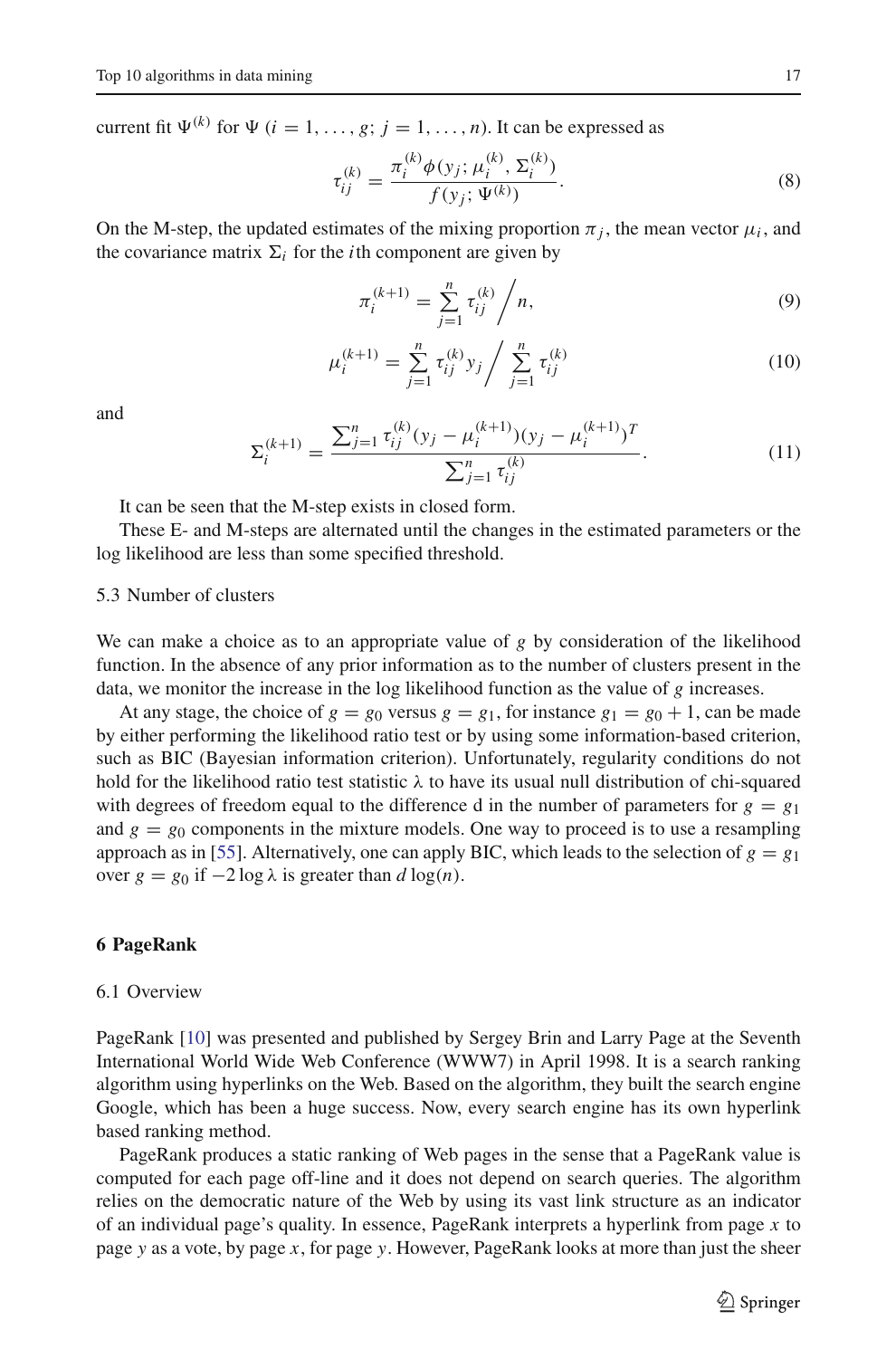number of votes, or links that a page receives. It also analyzes the page that casts the vote. Votes casted by pages that are themselves "important" weigh more heavily and help to make other pages more "important". This is exactly the idea of rank prestige in social networks [\[86\]](#page-36-2).

# 6.2 The algorithm

We now introduce the PageRank formula. Let us first state some main concepts in the Web context.

In-links of page *i*: These are the hyperlinks that point to page *i* from other pages. Usually, hyperlinks from the same site are not considered.

Out-links of page *i*: These are the hyperlinks that point out to other pages from page *i*. Usually, links to pages of the same site are not considered.

The following ideas based on rank prestige [\[86](#page-36-2)] are used to derive the PageRank algorithm:

- 1. A hyperlink from a page pointing to another page is an implicit conveyance of authority to the target page. Thus, the more in-links that a page i receives, the more prestige the page *i* has.
- 2. Pages that point to page *i* also have their own prestige scores. A page with a higher prestige score pointing to *i* is more important than a page with a lower prestige score pointing to *i*. In other words, a page is important if it is pointed to by other important pages.

According to rank prestige in social networks, the importance of page *i* (*i*'s PageRank score) is determined by summing up the PageRank scores of all pages that point to *i*. Since a page may point to many other pages, its prestige score should be shared among all the pages that it points to.

To formulate the above ideas, we treat the Web as a directed graph  $G = (V, E)$ , where *V* is the set of vertices or nodes, i.e., the set of all pages, and *E* is the set of directed edges in the graph, i.e., hyperlinks. Let the total number of pages on the Web be *n* (i.e.,  $n = |V|$ ). The PageRank score of the page  $i$  (denoted by  $P(i)$ ) is defined by

<span id="page-17-0"></span>
$$
P(i) = \sum_{(j,i)\in E} \frac{P(j)}{O_j},\tag{12}
$$

where  $O_i$  is the number of out-links of page *j*. Mathematically, we have a system of *n* linear equations  $(12)$  with *n* unknowns. We can use a matrix to represent all the equations. Let *P* be a *n*-dimensional column vector of PageRank values, i.e.,

$$
P = (P(1), P(2), \ldots, P(n))T.
$$

Let *A* be the adjacency matrix of our graph with

<span id="page-17-1"></span>
$$
A_{ij} = \begin{cases} \frac{1}{O_i} & \text{if } (i, j) \in E \\ 0 & \text{otherwise} \end{cases}
$$
 (13)

We can write the system of n equations with

$$
\mathbf{P} = \mathbf{A}^{\mathrm{T}} \mathbf{P}.\tag{14}
$$

This is the characteristic equation of the *eigensystem*, where the solution to *P* is an *eigenvector* with the corresponding *eigenvalue* of 1. Since this is a circular definition, an iterative algorithm is used to solve it. It turns out that if some conditions are satisfied, 1 is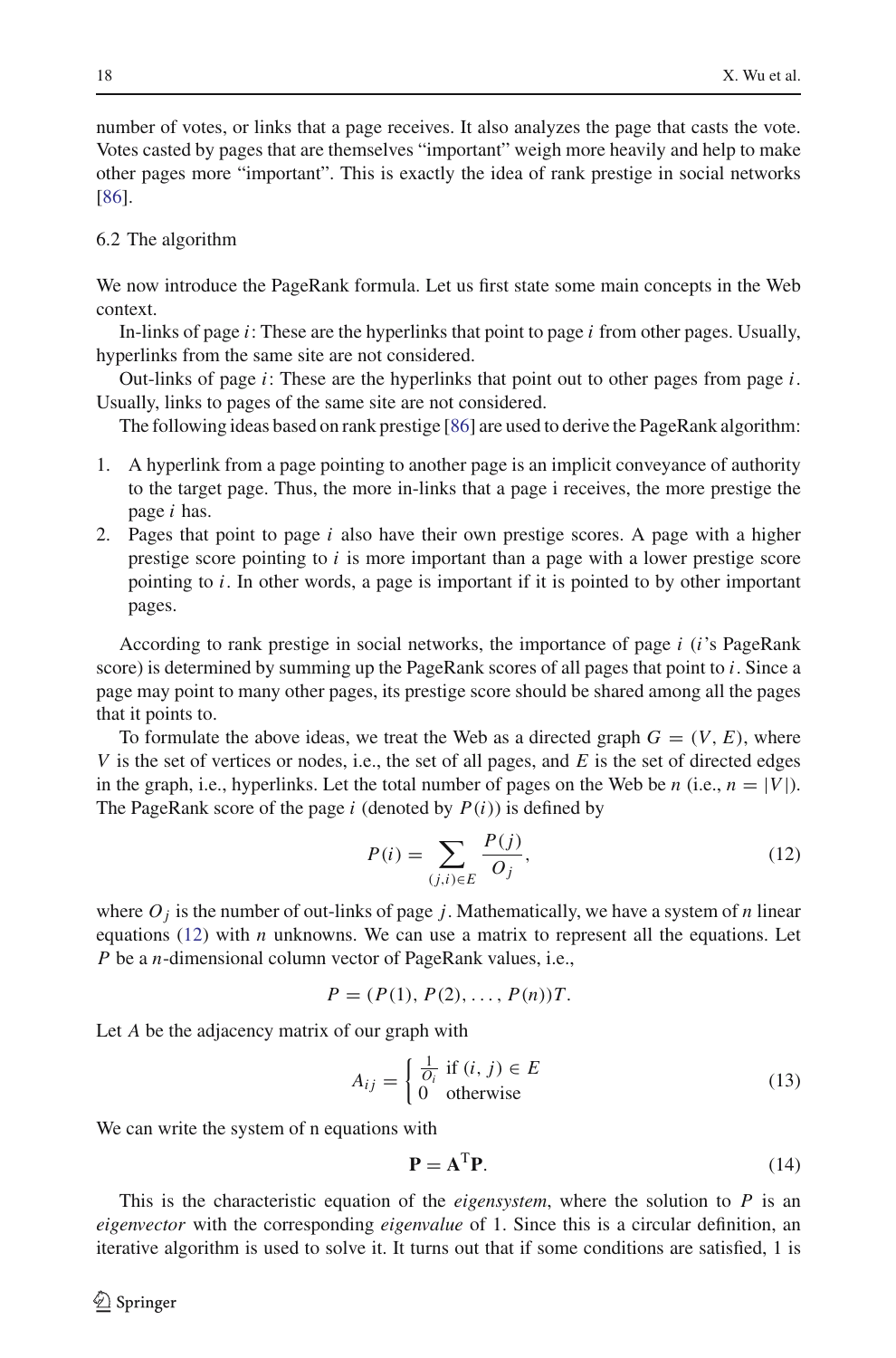<span id="page-18-0"></span>**Fig. 4** The power iteration method for PageRank

**PageRank-Iterate**(*G*)  $P_0 \leftarrow e/n$  $k \leftarrow 1$ **repeat**   $P_k \leftarrow (1-d)e + dA^T P_{k-1};$  $k \leftarrow k + 1$ : **until**  $||P_k - P_{k-1}||_1 < \varepsilon$ return *P<sup>k</sup>*

the largest eigenvalue and the PageRank vector *P* is the principal eigenvector. A well known mathematical technique called power iteration [\[30\]](#page-34-8) can be used to find *P*.

However, the problem is that Eq. [\(14\)](#page-17-1) does not quite suffice because the Web graph does not meet the conditions. In fact, Eq. [\(14\)](#page-17-1) can also be derived based on the Markov chain. Then some theoretical results from Markov chains can be applied. After augmenting the Web graph to satisfy the conditions, the following PageRank equation is produced:

$$
\mathbf{P} = (1 - d)\mathbf{e} + d\mathbf{A}^{\mathrm{T}}\mathbf{P},\tag{15}
$$

where **e** is a column vector of all 1's. This gives us the PageRank formula for each page *i*:

$$
P(i) = (1 - d) + d \sum_{j=1}^{n} A_{ji} P(j),
$$
\n(16)

which is equivalent to the formula given in the original PageRank papers [\[10](#page-33-5),[61](#page-35-13)]:

$$
P(i) = (1 - d) + d \sum_{(j,i) \in E} \frac{P(j)}{O_j}.
$$
 (17)

The parameter *d* is called the *damping factor* which can be set to a value between 0 and 1. *d* = 0.85 is used in [\[10](#page-33-5)[,52](#page-35-14)].

The computation of PageRank values of the Web pages can be done using the power iteration method [\[30](#page-34-8)], which produces the principal eigenvector with the eigenvalue of 1. The algorithm is simple, and is given in Fig. [1.](#page-6-0) One can start with any initial assignments of PageRank values. The iteration ends when the PageRank values do not change much or converge. In Fig. [4,](#page-18-0) the iteration ends after the 1-norm of the residual vector is less than a pre-specified threshold e.

Since in Web search, we are only interested in the ranking of the pages, the actual convergence may not be necessary. Thus, fewer iterations are needed. In [\[10\]](#page-33-5), it is reported that on a database of 322 million links the algorithm converges to an acceptable tolerance in roughly 52 iterations.

#### 6.3 Further references on PageRank

Since PageRank was presented in [\[10](#page-33-5),[61](#page-35-13)], researchers have proposed many enhancements to the model, alternative models, improvements for its computation, adding the temporal dimension [\[91\]](#page-36-3), etc. The books by Liu [\[52](#page-35-14)] and by Langville and Meyer [\[49\]](#page-34-9) contain in-depth analyses of PageRank and several other link-based algorithms.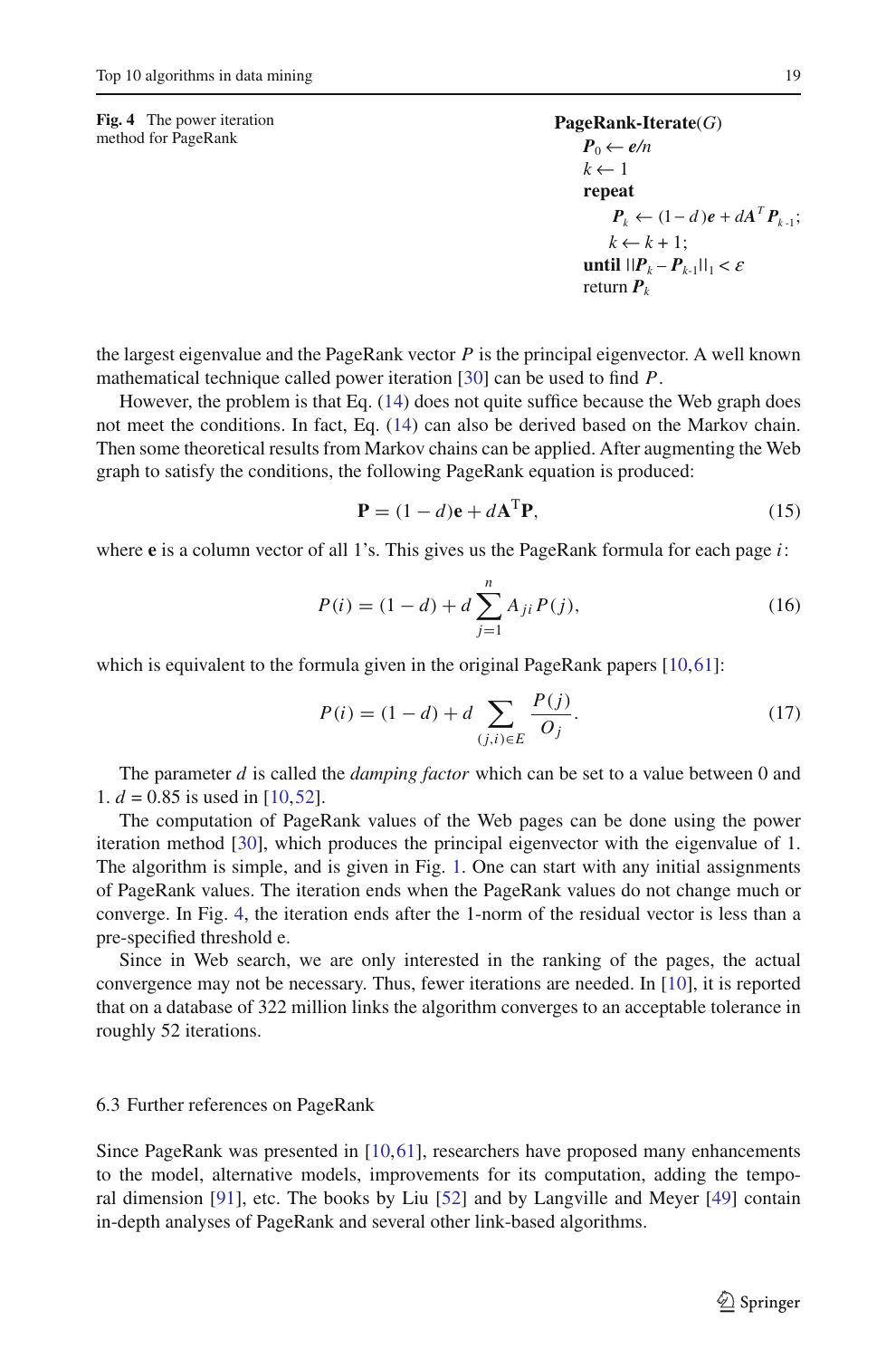# <span id="page-19-0"></span>**7 AdaBoost**

# 7.1 Description of the algorithm

*Ensemble learning* [\[20](#page-34-10)] deals with methods which employ multiple learners to solve a problem. The generalization ability of an ensemble is usually significantly better than that of a single learner, so ensemble methods are very attractive. The AdaBoost algorithm [\[24](#page-34-1)] proposed by Yoav Freund and Robert Schapire is one of the most important ensemble methods, since it has solid theoretical foundation, very accurate prediction, great simplicity (Schapire said it needs only "just 10 lines of code"), and wide and successful applications.

Let *X* denote the instance space and *Y* the set of class labels. Assume  $\mathcal{Y} = \{-1, +1\}$ . Given a *weak* or *base learning algorithm* and a training set  $\{(x_1, y_1), (x_2, y_2), \ldots, (x_m, y_m)\}$ where  $x_i \in \mathcal{X}$  and  $y_i \in \mathcal{Y}$  ( $i = 1, \ldots, m$ ), the AdaBoost algorithm works as follows. First, it assigns equal weights to all the training examples  $(x_i, y_i)$  ( $i \in \{1, \ldots, m\}$ ). Denote the distribution of the weights at the *t*-th learning round as  $D_t$ . From the training set and  $D_t$ the algorithm generates a *weak* or *base learner*  $h_t : \mathcal{X} \to \mathcal{Y}$  by calling the base learning algorithm. Then, it uses the training examples to test  $h_t$ , and the weights of the incorrectly classified examples will be increased. Thus, an updated weight distribution  $D_{t+1}$  is obtained. From the training set and  $D_{t+1}$  AdaBoost generates another weak learner by calling the base learning algorithm again. Such a process is repeated for *T* rounds, and the final model is derived by weighted majority voting of the *T* weak learners, where the weights of the learners are determined during the training process. In practice, the base learning algorithm may be a learning algorithm which can use weighted training examples directly; otherwise the weights can be exploited by sampling the training examples according to the weight distribution  $D_t$ . The pseudo-code of AdaBoost is shown in Fig. [5.](#page-20-0)

In order to deal with multi-class problems, Freund and Schapire presented the Ada-Boost.M1 algorithm [\[24\]](#page-34-1) which requires that the weak learners are strong enough even on hard distributions generated during the AdaBoost process. Another popular multi-class version of AdaBoost is AdaBoost.MH [\[69](#page-35-15)] which works by decomposing multi-class task to a series of binary tasks. AdaBoost algorithms for dealing with regression problems have also been studied. Since many variants of AdaBoost have been developed during the past decade, *Boosting* has become the most important "family" of ensemble methods.

# 7.2 Impact of the algorithm

As mentioned in Sect. [7.1,](#page-19-0) AdaBoost is one of the most important ensemble methods, so it is not strange that its high impact can be observed here and there. In this short article we only briefly introduce two issues, one theoretical and the other applied.

In 1988, Kearns and Valiant posed an interesting question, i.e., whether a *weak* learning algorithm that performs just slightly better than random guess could be "boosted" into an arbitrarily accurate *strong* learning algorithm. In other words, whether two complexity classes, *weakly learnable* and *strongly learnable* problems, are equal. Schapire [\[67](#page-35-16)] found that the answer to the question is "yes", and the proof he gave is a construction, which is the first Boosting algorithm. So, it is evident that AdaBoost was born with theoretical significance. AdaBoost has given rise to abundant research on theoretical aspects of ensemble methods, which can be easily found in machine learning and statistics literature. It is worth mentioning that for their AdaBoost paper [\[24\]](#page-34-1), Schapire and Freund won the Godel Prize, which is one of the most prestigious awards in theoretical computer science, in the year of 2003.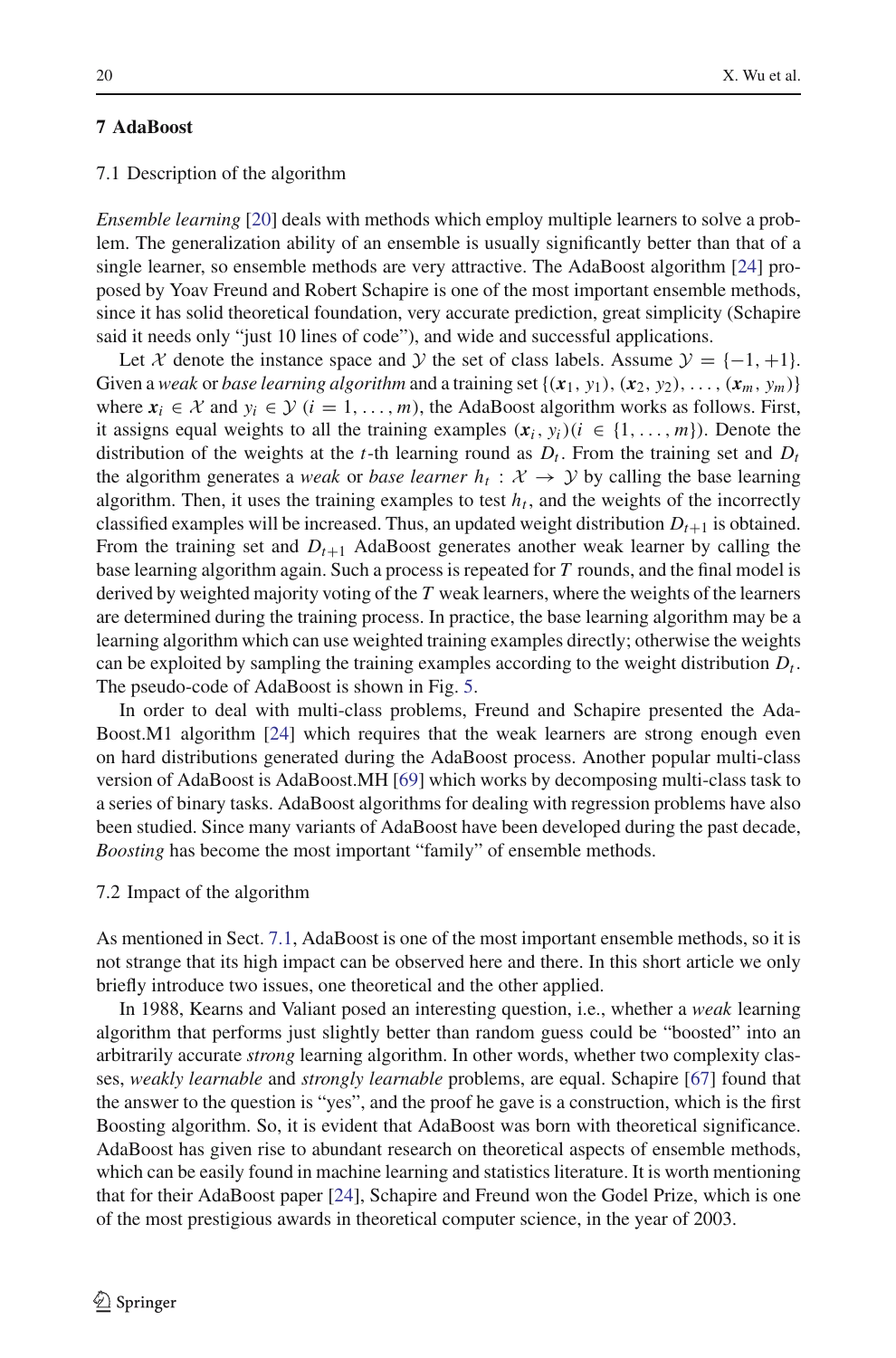**Input:** Data set  $\mathcal{D} = \{(\mathbf{x}_1, y_1), (\mathbf{x}_2, y_2), \cdots, (\mathbf{x}_m, y_m)\};$ 

Base learning algorithm  $\mathcal{L}$ ;

Number of learning rounds  $T$ .

#### Process:

 $D_1(i) = 1/m.$ % Initialize the weight distribution for  $t = 1, \dots, T$ :  $h_t = \mathcal{L}(\mathcal{D}, D_t);$  % Train a weak learner  $h_t$  from  $\mathcal D$  using distribution  $D_t$  $\epsilon_t = \Pr_{i \sim D_i} [h_t(x_i \neq y_i)];$  % Measure the error of  $h_t$  $\alpha_t = \frac{1}{2} \ln \left( \frac{1-\epsilon_t}{\epsilon_t} \right)$ ; % Determine the weight of  $h_t$  $D_{t+1}(i) = \frac{D_t(i)}{Z_t} \times \begin{cases} \exp(-\alpha_t) & \text{if } h_t(\boldsymbol{x}_i) = y_i \\ \exp(\alpha_t) & \text{if } h_t(\boldsymbol{x}_i) \neq y_i \\ = \frac{D_t(i) \exp(-\alpha_t y_i h_t(\boldsymbol{x}_i))}{Z_t} & \text{% Update the distribution, where } Z_t \text{ is } \end{cases}$ 

% a normalization factor which enables  $D_{t+1}$  be a distribution

end.

**Output:** 
$$
H(x) = sign\left(\sum_{t=1}^{T} \alpha_t h_t(x)\right)
$$

<span id="page-20-0"></span>**Fig. 5** The AdaBoost algorithm

AdaBoost and its variants have been applied to diverse domains with great success. For example, Viola and Jones [\[84](#page-35-17)] combined AdaBoost with a cascade process for face detection. They regarded rectangular features as weak learners, and by using AdaBoost to weight the weak learners, they got very intuitive features for face detection. In order to get high accuracy as well as high efficiency, they used a cascade process (which is beyond the scope of this article). As the result, they reported a very strong face detector: On a 466 MHz machine, face detection on a 384  $\times$  288 image cost only 0.067 seconds, which is 15 times faster than state-of-the-art face detectors at that time but with comparable accuracy. This face detector has been recognized as one of the most exciting breakthroughs in computer vision (in particular, face detection) during the past decade. It is not strange that "Boosting" has become a buzzword in computer vision and many other application areas.

# 7.3 Further research

Many interesting topics worth further studying. Here we only discuss on one theoretical topic and one applied topic.

Many empirical study show that AdaBoost often does not overfit, i.e., the test error of AdaBoost often tends to decrease even after the training error is zero. Many researchers have studied this and several theoretical explanations have been given, e.g. [\[38\]](#page-34-11). Schapire et al. [\[68\]](#page-35-18) presented a margin-based explanation. They argued that AdaBoost is able to increase the margins even after the training error is zero, and thus it does not overfit even after a large number of rounds. However, Breiman [\[8\]](#page-33-6) indicated that larger margin does not necessarily mean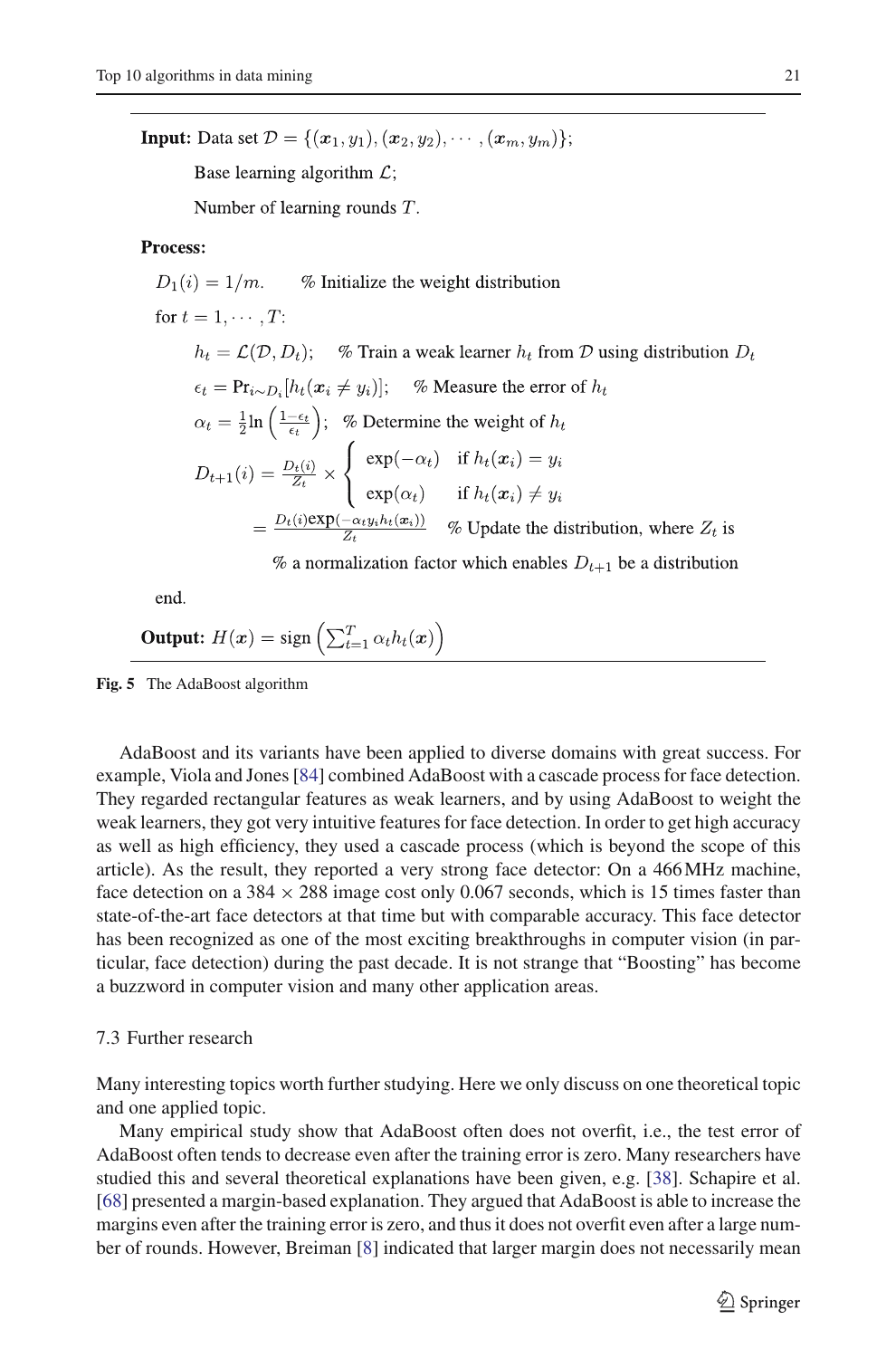better generalization, which seriously challenged the margin-based explanation. Recently, Reyzin and Schapire [\[65\]](#page-35-19) found that Breiman considered minimum margin instead of average or median margin, which suggests that the margin-based explanation still has chance to survive. If this explanation succeeds, a strong connection between AdaBoost and SVM could be found. It is obvious that this topic is well worth studying.

Many real-world applications are born with high dimensionality, i.e., with a large amount of input features. There are two paradigms that can help us to deal with such kind of data, i.e., dimension reduction and feature selection. Dimension reduction methods are usually based on mathematical projections, which attempt to transform the original features into an appropriate feature space. After dimension reduction, the original meaning of the features is usually lost. Feature selection methods directly select some original features to use, and therefore they can preserve the original meaning of the features, which is very desirable in many applications. However, feature selection methods are usually based on heuristics, lacking solid theoretical foundation. Inspired by Viola and Jones's work [\[84\]](#page-35-17), we think AdaBoost could be very useful in feature selection, especially when considering that it has solid theoretical foundation. Current research mainly focus on images, yet we think general AdaBoost-based feature selection techniques are well worth studying.

### **8** *k***NN:** *k***-nearest neighbor classification**

#### 8.1 Description of the algorithm

One of the simplest, and rather trivial classifiers is the Rote classifier, which memorizes the entire training data and performs classification only if the attributes of the test object match one of the training examples exactly. An obvious drawback of this approach is that many test records will not be classified because they do not exactly match any of the training records. A more sophisticated approach, *k*-nearest neighbor (*k*NN) classification [\[23](#page-34-12),[75](#page-35-20)], finds a group of *k* objects in the training set that are closest to the test object, and bases the assignment of a label on the predominance of a particular class in this neighborhood. There are three key elements of this approach: a set of labeled objects, e.g., a set of stored records, a distance or similarity metric to compute distance between objects, and the value of *k*, the number of nearest neighbors. To classify an unlabeled object, the distance of this object to the labeled objects is computed, its *k*-nearest neighbors are identified, and the class labels of these nearest neighbors are then used to determine the class label of the object.

Figure [6](#page-22-0) provides a high-level summary of the nearest-neighbor classification method. Given a training set *D* and a test object  $x = (\mathbf{x}', y')$ , the algorithm computes the distance (or similarity) between *z* and all the training objects  $(\mathbf{x}, y) \in D$  to determine its nearest-neighbor list,  $D_z$ . (**x** is the data of a training object, while *y* is its class. Likewise, **x** is the data of the test object and *y* is its class.)

Once the nearest-neighbor list is obtained, the test object is classified based on the majority class of its nearest neighbors:

Majority Voting: 
$$
y' = \underset{v}{\text{argmax}} \sum_{(\mathbf{x}_i, y_i) \in D_z} I(v = y_i),
$$
 (18)

where v is a class label,  $y_i$  is the class label for the *i*th nearest neighbors, and  $I(\cdot)$  is an indicator function that returns the value 1 if its argument is true and 0 otherwise.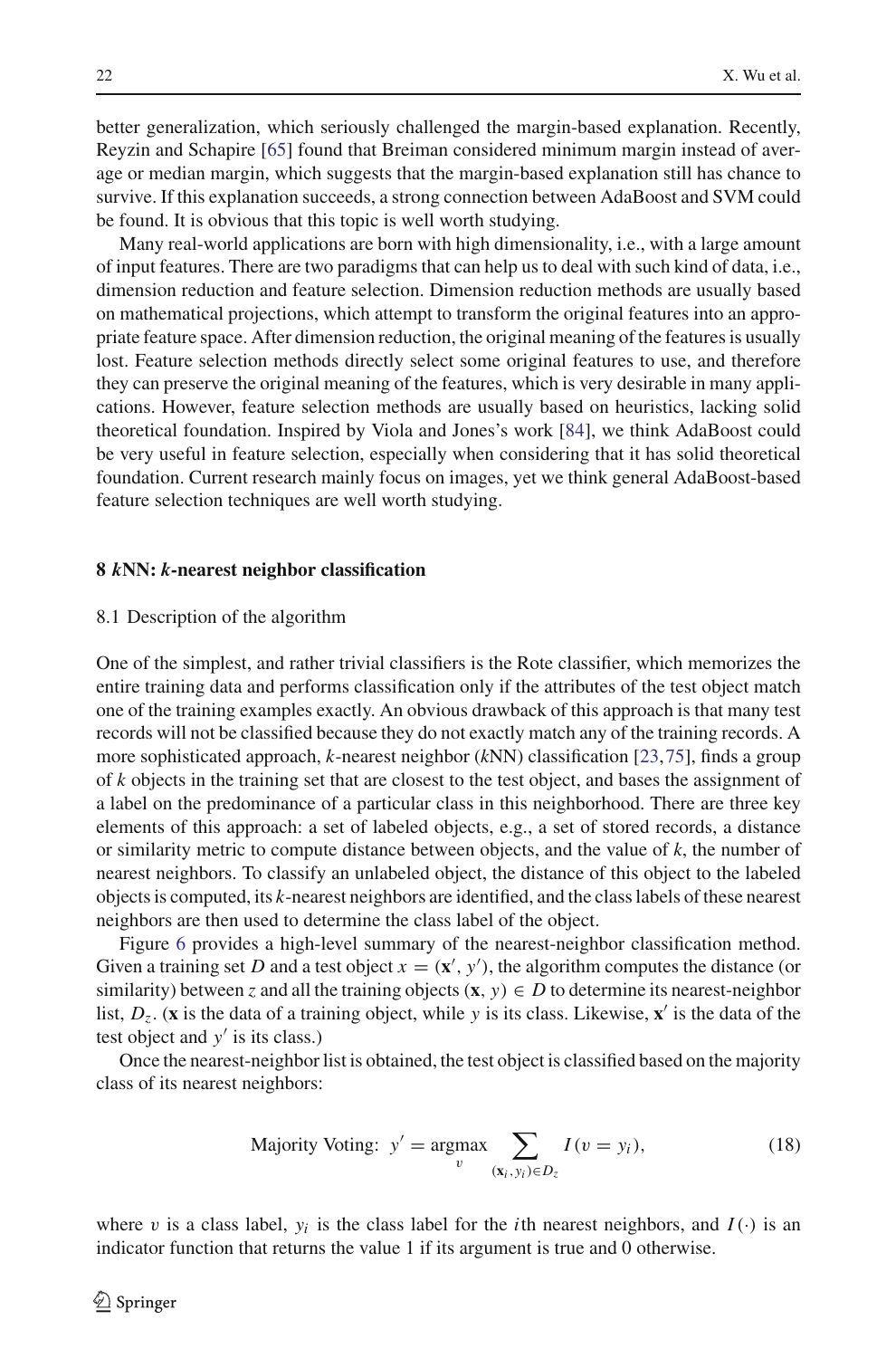**Input:** D, the set of k training objects, and test object  $z = (\mathbf{x}', y')$ 

#### **Process:**

Compute  $d(\mathbf{x}', \mathbf{x})$ , the distance between z and every object,  $(\mathbf{x}, y) \in D$ . Select  $D_z \subseteq D$ , the set of k closest training objects to z.

**Output:** 
$$
y' = \underset{y}{\text{argmax}} \sum_{(\mathbf{x}_i, y_i) \in D_z} I(v = y_i)
$$

<span id="page-22-0"></span>**Fig. 6** The *k*-nearest neighbor classification algorithm

### 8.2 Issues

There are several key issues that affect the performance of *k*NN. One is the choice of *k*. If *k* is too small, then the result can be sensitive to noise points. On the other hand, if *k* is too large, then the neighborhood may include too many points from other classes.

Another issue is the approach to combining the class labels. The simplest method is to take a majority vote, but this can be a problem if the nearest neighbors vary widely in their distance and the closer neighbors more reliably indicate the class of the object. A more sophisticated approach, which is usually much less sensitive to the choice of *k*, weights each object's vote by its distance, where the weight factor is often taken to be the reciprocal of the squared distance:  $w_i = 1/d(\mathbf{x}', \mathbf{x}_i)^2$ . This amounts to replacing the last step of the kNN algorithm with the following:

Distance-Weighted Voting: 
$$
y' = \underset{v}{\text{argmax}} \sum_{(\mathbf{x}_i, y_i) \in D_z} w_i \times I(v = y_i).
$$
 (19)

The choice of the distance measure is another important consideration. Although various measures can be used to compute the distance between two points, the most desirable distance measure is one for which a smaller distance between two objects implies a greater likelihood of having the same class. Thus, for example, if *k*NN is being applied to classify documents, then it may be better to use the cosine measure rather than Euclidean distance. Some distance measures can also be affected by the high dimensionality of the data. In particular, it is well known that the Euclidean distance measure become less discriminating as the number of attributes increases. Also, attributes may have to be scaled to prevent distance measures from being dominated by one of the attributes. For example, consider a data set where the height of a person varies from 1.5 to 1.8 m, the weight of a person varies from 90 to 300 lb, and the income of a person varies from \$10,000 to \$1,000,000. If a distance measure is used without scaling, the income attribute will dominate the computation of distance and thus, the assignment of class labels. A number of schemes have been developed that try to compute the weights of each individual attribute based upon a training set [\[32](#page-34-13)].

In addition, weights can be assigned to the training objects themselves. This can give more weight to highly reliable training objects, while reducing the impact of unreliable objects. The PEBLS system by by Cost and Salzberg [\[14\]](#page-33-7) is a well known example of such an approach.

*K*NN classifiers are lazy learners, that is, models are not built explicitly unlike eager learners (e.g., decision trees, SVM, etc.). Thus, building the model is cheap, but classifying unknown objects is relatively expensive since it requires the computation of the *k*-nearest neighbors of the object to be labeled. This, in general, requires computing the distance of the unlabeled object to all the objects in the labeled set, which can be expensive particularly for large training sets. A number of techniques have been developed for efficient computation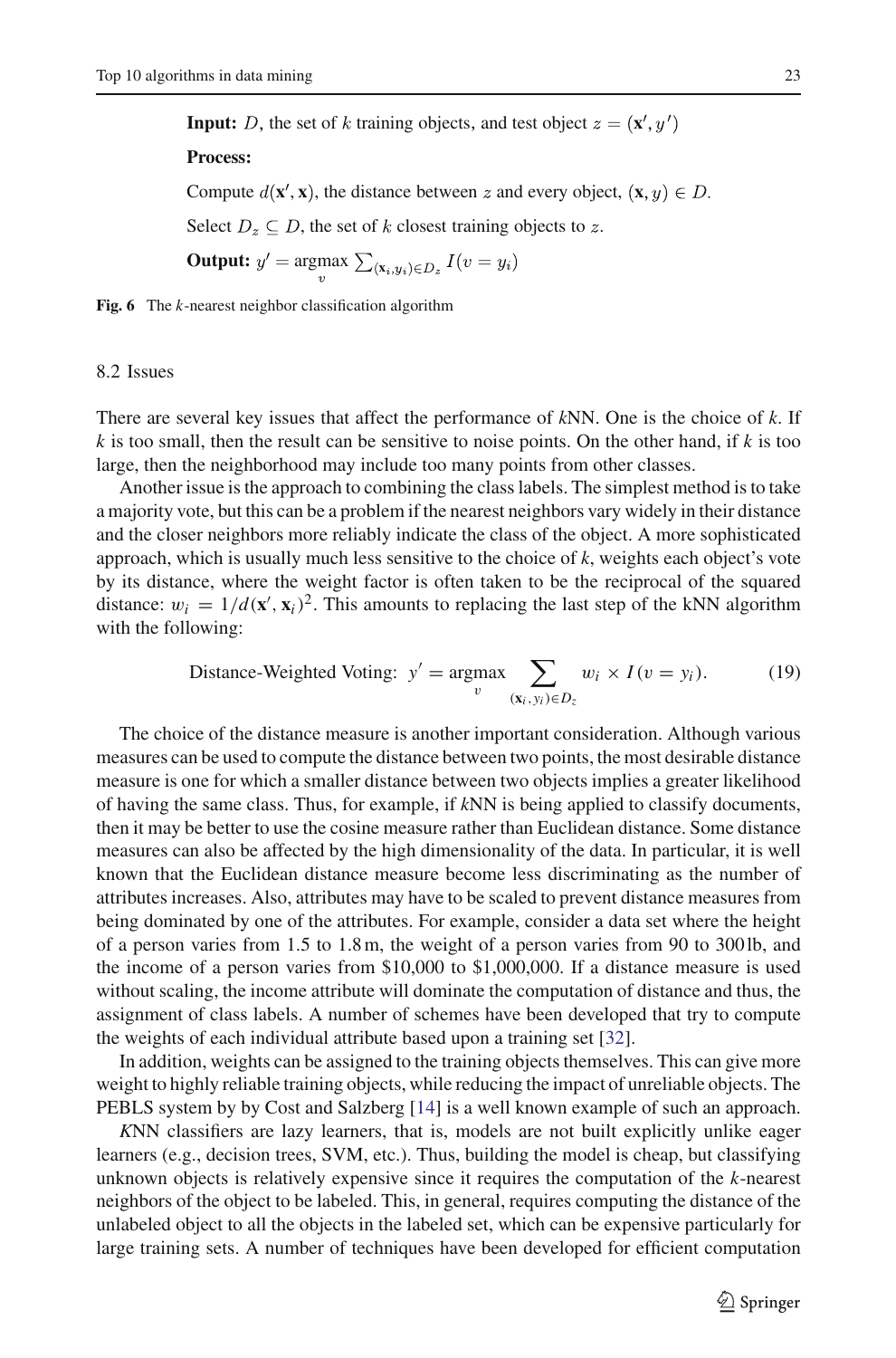of *k*-nearest neighbor distance that make use of the structure in the data to avoid having to compute distance to all objects in the training set. These techniques, which are particularly applicable for low dimensional data, can help reduce the computational cost without affecting classification accuracy.

# 8.3 Impact

*K*NN classification is an easy to understand and easy to implement classification technique. Despite its simplicity, it can perform well in many situations. In particular, a well known result by Cover and Hart [\[15\]](#page-33-8) shows that the the error of the nearest neighbor rule is bounded above by twice the Bayes error under certain reasonable assumptions. Also, the error of the general *k*NN method asymptotically approaches that of the Bayes error and can be used to approximate it.

*K*NN is particularly well suited for multi-modal classes as well as applications in which an object can have many class labels. For example, for the assignment of functions to genes based on expression profiles, some researchers found that *k*NN outperformed SVM, which is a much more sophisticated classification scheme [\[48\]](#page-34-14).

# 8.4 Current and future research

Although the basic *k*NN algorithm and some of its variations, such as weighted *k*NN and assigning weights to objects, are relatively well known, some of the more advanced techniques for *k*NN are much less known. For example, it is typically possible to eliminate many of the stored data objects, but still retain the classification accuracy of the *k*NN classifier. This is known as 'condensing' and can greatly speed up the classification of new objects [\[35](#page-34-15)]. In addition, data objects can be removed to improve classification accuracy, a process known as "editing" [\[88\]](#page-36-4). There has also been a considerable amount of work on the application of proximity graphs (nearest neighbor graphs, minimum spanning trees, relative neighborhood graphs, Delaunay triangulations, and Gabriel graphs) to the *k*NN problem. Recent papers by Toussaint [\[79](#page-35-21)[,80](#page-35-22)], which emphasize a proximity graph viewpoint, provide an overview of work addressing these three areas and indicate some remaining open problems. Other important resources include the collection of papers by Dasarathy [\[16\]](#page-33-9) and the book by Devroye et al. [\[18\]](#page-34-16). Finally, a fuzzy approach to *k*NN can be found in the work of Bezdek [\[4\]](#page-33-10).

# **9 Naive Bayes**

# 9.1 Introduction

Given a set of objects, each of which belongs to a known class, and each of which has a known vector of variables, our aim is to construct a rule which will allow us to assign future objects to a class, given only the vectors of variables describing the future objects. Problems of this kind, called problems of supervised classification, are ubiquitous, and many methods for constructing such rules have been developed. One very important one is the naive Bayes method—also called idiot's Bayes, simple Bayes, and independence Bayes. This method is important for several reasons. It is very easy to construct, not needing any complicated iterative parameter estimation schemes. This means it may be readily applied to huge data sets. It is easy to interpret, so users unskilled in classifier technology can understand why it is making the classification it makes. And finally, it often does surprisingly well: it may not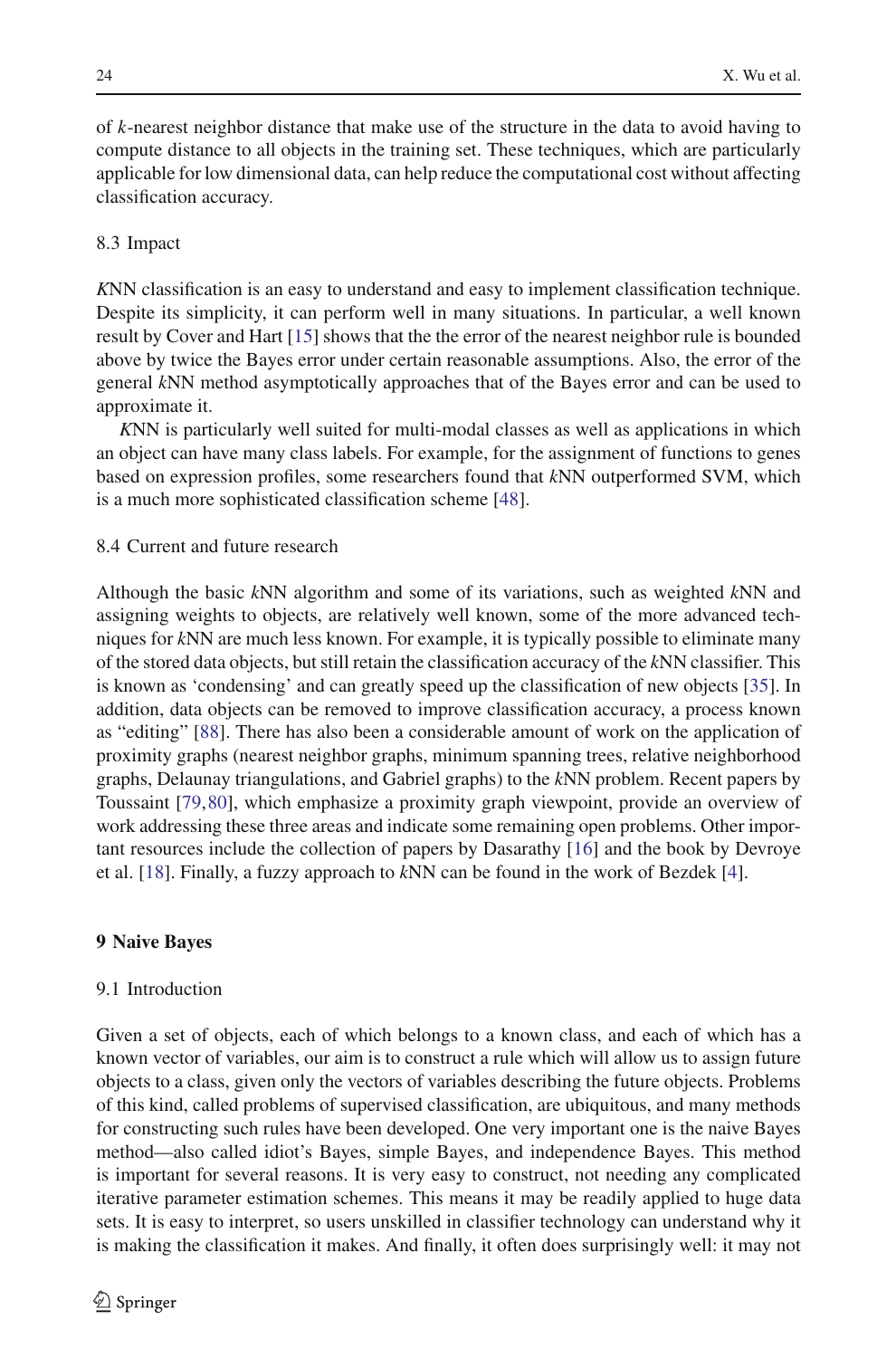be the best possible classifier in any particular application, but it can usually be relied on to be robust and to do quite well. General discussion of the naive Bayes method and its merits are given in [\[22](#page-34-17),[33](#page-34-18)].

#### 9.2 The basic principle

For convenience of exposition here, we will assume just two classes, labeled  $i = 0, 1$ . Our aim is to use the initial set of objects with known class memberships (the training set) to construct a score such that larger scores are associated with class 1 objects (say) and smaller scores with class 0 objects. Classification is then achieved by comparing this score with a threshold, *t*. If we define  $P(i|x)$  to be the probability that an object with measurement vector  $x = (x_1, \ldots, x_p)$  belongs to class *i*, then any monotonic function of  $P(i|x)$  would make a suitable score. In particular, the ratio  $P(1|x)/P(0|x)$  would be suitable. Elementary probability tells us that we can decompose  $P(i|x)$  as proportional to  $f(x|i)P(i)$ , where  $f(x|i)$  is the conditional distribution of *x* for class *i* objects, and  $P(i)$  is the probability that an object will belong to class *i* if we know nothing further about it (the 'prior' probability of class *i*). This means that the ratio becomes

<span id="page-24-0"></span>
$$
\frac{P(1|x)}{P(0|x)} = \frac{f(x|1)P(1)}{f(x|0)P(0)}.\t(20)
$$

To use this to produce classifications, we need to estimate the  $f(x|i)$  and the  $P(i)$ . If the training set was a random sample from the overall population, the  $P(i)$  can be estimated directly from the proportion of class *i* objects in the training set. To estimate the  $f(x|i)$ , the naive Bayes method assumes that the components of x are independent,  $f(x|i)$  = the naive Bayes method assumes that the components of x are independent,  $f(x|i) = \prod_{j=1}^{p} f(x_j|i)$ , and then estimates each of the univariate distributions  $f(x_j|i)$ ,  $j = 1, ..., p$ ;  $i = 0, 1$ , separately. Thus the *p* dimensional multivariate problem has been reduced to *p* univariate estimation problems. Univariate estimation is familiar, simple, and requires smaller training set sizes to obtain accurate estimates. This is one of the particular, indeed unique attractions of the naive Bayes methods: estimation is simple, very quick, and does not require complicated iterative estimation schemes.

If the marginal distributions  $f(x_j|i)$  are discrete, with each  $x_j$  taking only a few values, then the estimate  $f(x_i|i)$  is a multinomial histogram type estimator (see below)—simply counting the proportion of class *i* objects which fall into each cell. If the  $f(x_i|i)$  are continuous, then a common strategy is to segment each of them into a small number of intervals and again use multinomial estimator, but more elaborate versions based on continuous estimates (e.g. kernel estimates) are also used.

Given the independence assumption, the ratio in [\(20\)](#page-24-0) becomes

<span id="page-24-1"></span>
$$
\frac{P(1|x)}{P(0|x)} = \frac{\prod_{j=1}^{p} f(x_j|1)P(1)}{\prod_{j=1}^{p} f(x_j|0)P(0)} = \frac{P(1)}{P(0)} \prod_{j=1}^{p} \frac{f(x_j|1)}{f(x_j|0)}.
$$
\n(21)

<span id="page-24-2"></span>Now, recalling that our aim was merely to produce a score which was monotonically related to  $P(i|x)$ , we can take logs of [\(21\)](#page-24-1)—log is a monotonic increasing function. This gives an alternative score

$$
\ln \frac{P(1|x)}{P(0|x)} = \ln \frac{P(1)}{P(0)} + \sum_{j=1}^{p} \ln \frac{f(x_j|1)}{f(x_j|0)}.
$$
 (22)

 $\circled{2}$  Springer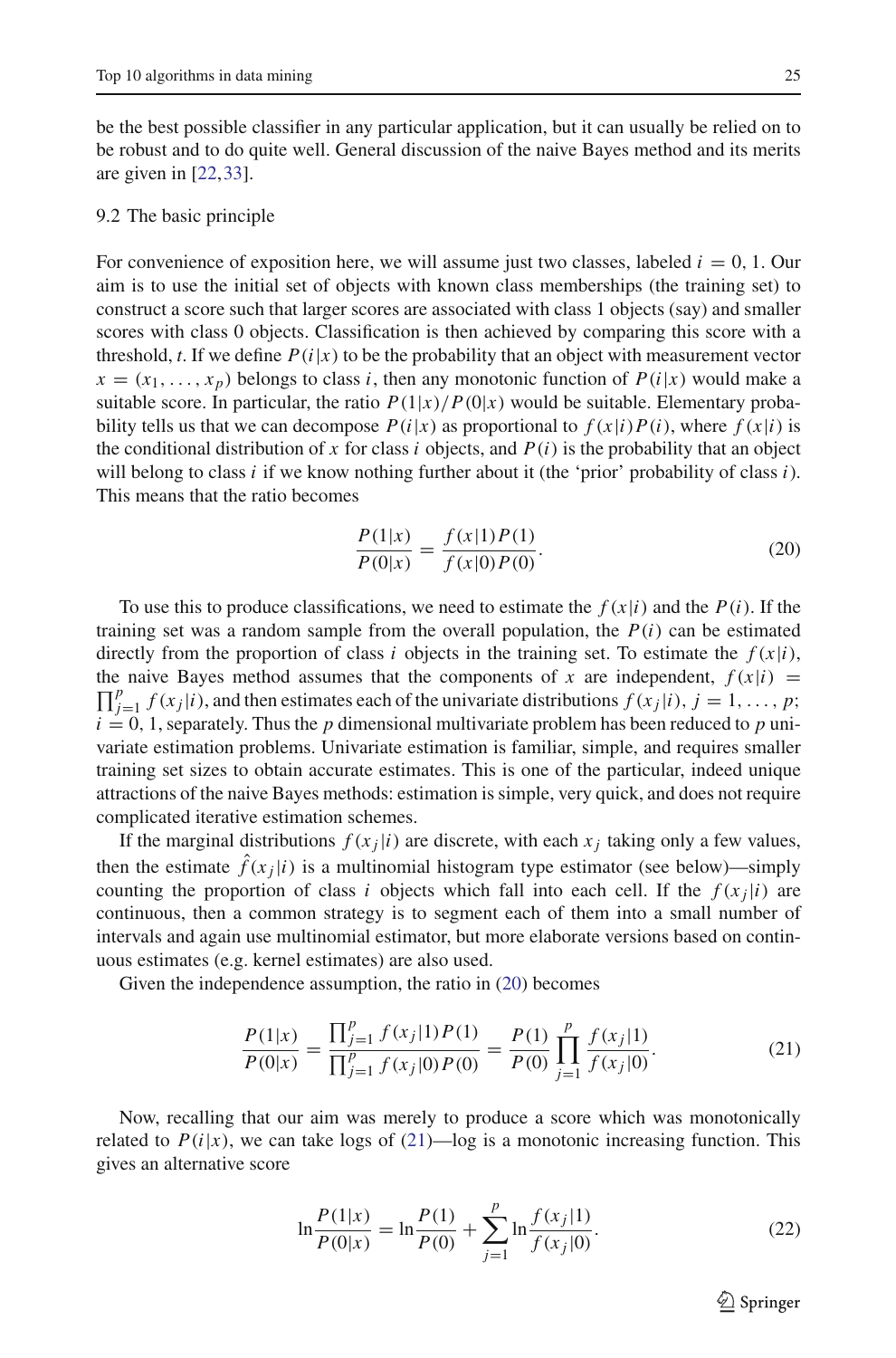If we define  $w_j = \ln(f(x_j|1)/f(x_j|0))$  and a constant  $k = \ln(P(1)/P(0))$  we see that [\(22\)](#page-24-2) takes the form of a simple sum

<span id="page-25-0"></span>
$$
\ln \frac{P(1|x)}{P(0|x)} = k + \sum_{j=1}^{p} w_j,
$$
\n(23)

so that the classifier has a particularly simple structure.

The assumption of independence of the  $x_j$  within each class implicit in the naive Bayes model might seem unduly restrictive. In fact, however, various factors may come into play which mean that the assumption is not as detrimental as it might seem. Firstly, a prior variable selection step has often taken place, in which highly correlated variables have been eliminated on the grounds that they are likely to contribute in a similar way to the separation between classes. This means that the relationships between the remaining variables might well be approximated by independence. Secondly, assuming the interactions to be zero provides an implicit regularization step, so reducing the variance of the model and leading to more accurate classifications. Thirdly, in some cases when the variables are correlated the optimal decision surface coincides with that produced under the independence assumption, so that making the assumption is not at all detrimental to performance. Fourthly, of course, the decision surface produced by the naive Bayes model can in fact have a complicated nonlinear shape: the surface is linear in the  $w_j$  but highly nonlinear in the original variables  $x_j$ , so that it can fit quite elaborate surfaces.

### 9.3 Some extensions

Despite the above, a large number of authors have proposed modifications to the naive Bayes method in an attempt to improve its predictive accuracy.

One early proposed modification was to shrink the simplistic multinomial estimate of the proportions of objects falling into each category of each discrete predictor variable. So, if the *j*th discrete predictor variable,  $x_j$ , has  $c_r$  categories, and if  $n_{jr}$  of the total of *n* objects fall into the *r*th category of this variable, the usual multinomial estimator of the probability that a future object will fall into this category,  $n_{jr}/n$ , is replaced by  $(n_{jr} + c_r^{-1})/(n + 1)$ . This shrinkage also has a direct Bayesian interpretation. It leads to estimates which have lower variance.

Perhaps the obvious way of easing the independence assumption is by introducing extra terms in the models of the distributions of *x* in each class, to allow for interactions. This has been attempted in a large number of ways, but we must recognize that doing this necessarily introduces complications, and so sacrifices the basic simplicity and elegance of the naive Bayes model. Within either (or any, more generally) class, the joint distribution of *x* is

$$
f(x) = f(x_1) f(x_2|x_1) f(x_3|x_1, x_2) \cdots f(x_p|x_1, x_2, \ldots, x_{p-1}),
$$
\n(24)

and this can be approximated by simplifying the conditional probabilities. The extreme arises with  $f(x_i|x_1,\ldots,x_{i-1}) = f(x_i)$  for all *i*, and this is the naive Bayes method. Obviously, however, models between these two extremes can be used. For example, one could use the Markov model

$$
f(x) = f(x_1)f(x_2|x_1)f(x_3|x_2)\cdots f(x_p|x_{p-1}).
$$
\n(25)

This is equivalent to using a subset of two way marginal distributions instead of the univariate marginal distributions in the naive Bayes model.

Another extension to the naive Bayes model was developed entirely independently of it. This is the logistic regression model. In the above we obtained the decomposition [\(21\)](#page-24-1) by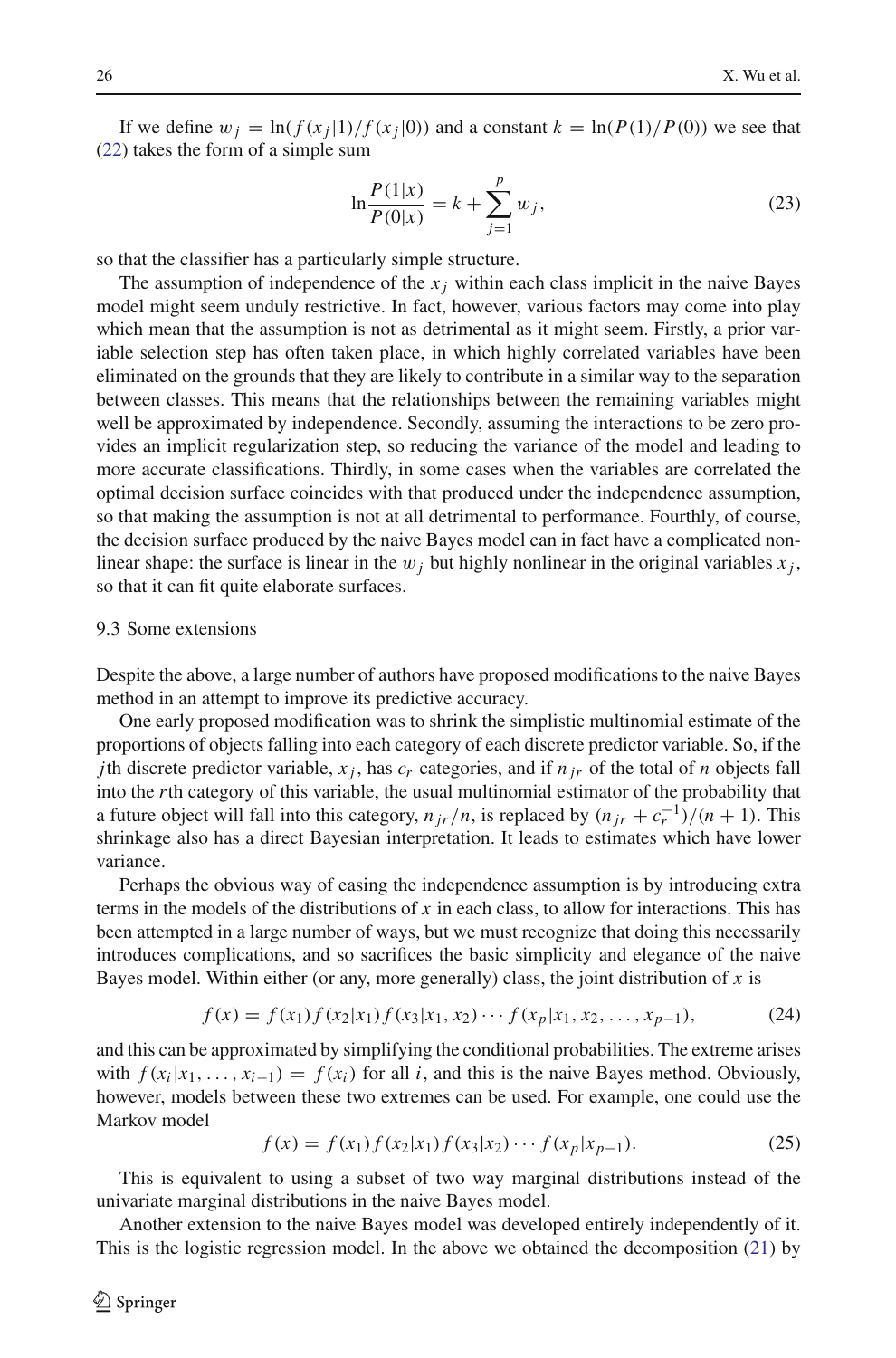adopting the naive Bayes independence assumption. However, exactly the same structure for the ratio results if we model  $f(x|1)$  by  $g(x)$   $\prod_{j=1}^{p} h_1(x_j)$  and  $f(x|0)$  by  $g(x)$   $\prod_{j=1}^{p} h_0(x_j)$ , where the function  $g(x)$  is the same in each model. The ratio is thus

<span id="page-26-0"></span>
$$
\frac{P(1|x)}{P(0|x)} = \frac{P(1)g(x)\prod_{j=1}^p h_1(x_j)}{P(0)g(x)\prod_{j=1}^p h_0(x_j)} = \frac{P(1)}{P(0)} \cdot \frac{\prod_{j=1}^p h_1(x_j)}{\prod_{j=1}^p h_0(x_j)}.
$$
(26)

Here, the  $h_i(x_i)$  do not even have to be probability density functions—it is sufficient that the  $g(x)$   $\prod_{j=1}^{p} h_i(x_j)$  are densities. The model in [\(26\)](#page-26-0) is just as simple as the naive Bayes model, and takes exactly the same form—take logs and we have a sum as in [\(23\)](#page-25-0)—but it is much more flexible because it does not assume independence of the  $x_j$  in each class. In fact, it permits arbitrary dependence structures, via the  $g(x)$  function, which can take any form. The point is, however, that this dependence is the same in the two classes, so that it cancels out in the ratio in [\(26\)](#page-26-0). Of course, this considerable extra flexibility of the logistic regression model is not obtained without cost. Although the resulting model form is identical to the naive Bayes model form (with different parameter values, of course), it cannot be estimated by looking at the univariate marginals separately: an iterative procedure has to be used.

#### 9.4 Concluding remarks on naive Bayes

The naive Bayes model is tremendously appealing because of its simplicity, elegance, and robustness. It is one of the oldest formal classification algorithms, and yet even in its simplest form it is often surprisingly effective. It is widely used in areas such as text classification and spam filtering. A large number of modifications have been introduced, by the statistical, data mining, machine learning, and pattern recognition communities, in an attempt to make it more flexible, but one has to recognize that such modifications are necessarily complications, which detract from its basic simplicity. Some such modifications are described in [\[27](#page-34-19)[,66\]](#page-35-23).

### **10 CART**

The 1984 monograph, "CART: Classification and Regression Trees," co-authored by Leo Breiman, Jerome Friedman, Richard Olshen, and Charles Stone, [\[9](#page-33-0)] represents a major milestone in the evolution of Artificial Intelligence, Machine Learning, non-parametric statistics, and data mining. The work is important for the comprehensiveness of its study of decision trees, the technical innovations it introduces, its sophisticated discussion of treestructured data analysis, and its authoritative treatment of large sample theory for trees. While CART citations can be found in almost any domain, far more appear in fields such as electrical engineering, biology, medical research and financial topics than, for example, in marketing research or sociology where other tree methods are more popular. This section is intended to highlight key themes treated in the CART monograph so as to encourage readers to return to the original source for more detail.

# 10.1 Overview

The CART decision tree is a binary recursive partitioning procedure capable of processing continuous and nominal attributes both as targets and predictors. Data are handled in their raw form; no binning is required or recommended. Trees are grown to a maximal size without the use of a stopping rule and then pruned back (essentially split by split) to the root via cost-complexity pruning. The next split to be pruned is the one contributing least to the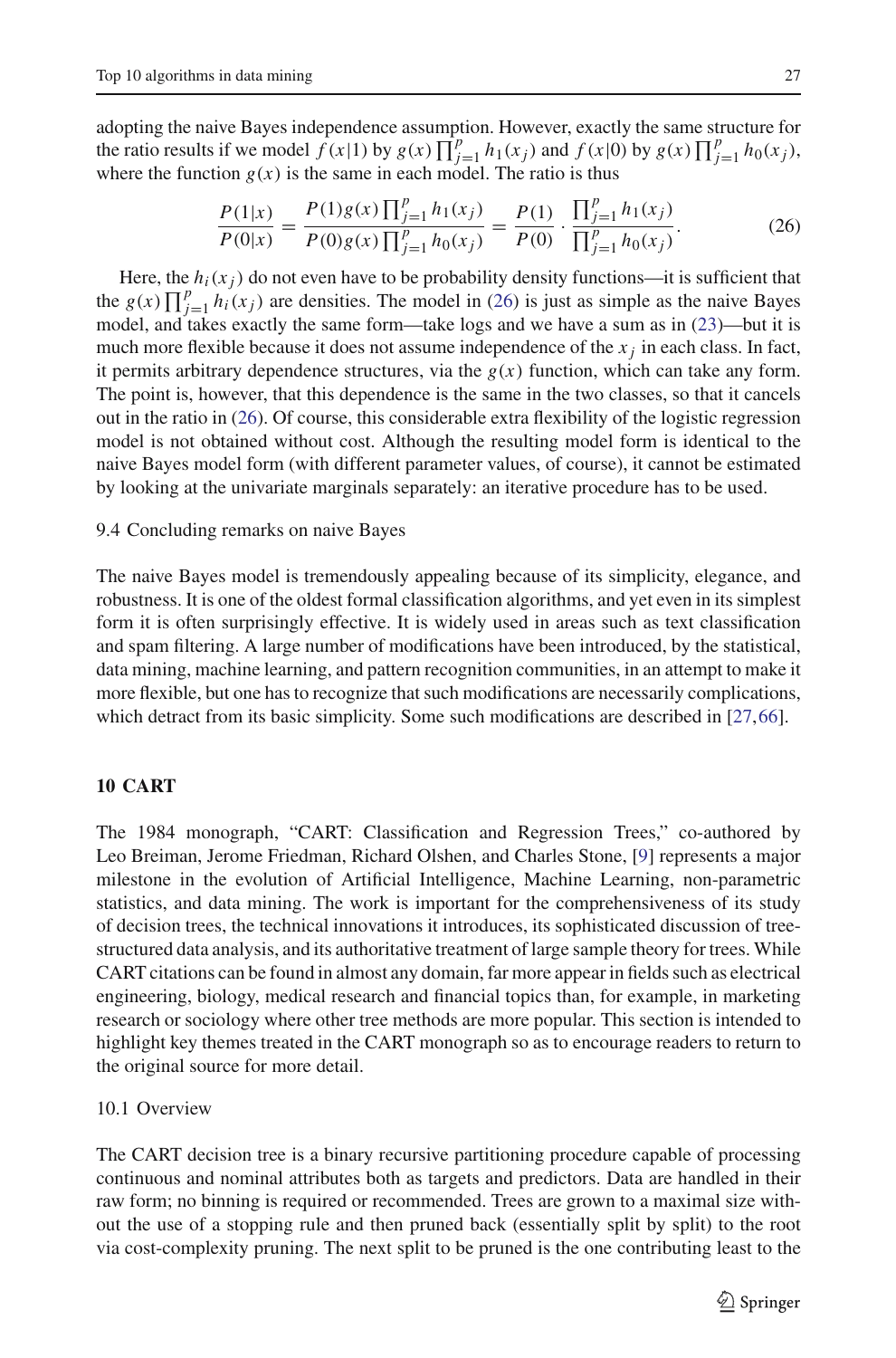overall performance of the tree on training data (and more than one split may be removed at a time). The procedure produces trees that are invariant under any order preserving transformation of the predictor attributes. The CART mechanism is intended to produce not one, but a sequence of nested pruned trees, all of which are candidate optimal trees. The "right sized" or "honest" tree is identified by evaluating the predictive performance of every tree in the pruning sequence. CART offers no internal performance measures for tree selection based on the training data as such measures are deemed suspect. Instead, tree performance is always measured on independent test data (or via cross validation) and tree selection proceeds only after test-data-based evaluation. If no test data exist and cross validation has not been performed, CART will remain agnostic regarding which tree in the sequence is best. This is in sharp contrast to methods such as C4.5 that generate preferred models on the basis of training data measures.

The CART mechanism includes automatic (optional) class balancing, automatic missing value handling, and allows for cost-sensitive learning, dynamic feature construction, and probability tree estimation. The final reports include a novel attribute importance ranking. The CART authors also broke new ground in showing how cross validation can be used to assess performance for every tree in the pruning sequence given that trees in different CV folds may not align on the number of terminal nodes. Each of these major features is discussed below.

#### 10.2 Splitting rules

CART splitting rules are always couched in the form

#### *An instance goes left if CONDITION, and goes right otherwise,*

where the CONDITION is expressed as "attribute  $X_i \leq C$ " for continuous attributes. For nominal attributes the CONDITION is expressed as membership in an explicit list of values. The CART authors argue that binary splits are to be preferred because (1) they fragment the data more slowly than multi-way splits, and (2) repeated splits on the same attribute are allowed and, if selected, will eventually generate as many partitions for an attribute as required. Any loss of ease in reading the tree is expected to be offset by improved performance. A third implicit reason is that the large sample theory developed by the authors was restricted to binary partitioning.

The CART monograph focuses most of its discussion on the Gini rule, which is similar to the better known entropy or information-gain criterion. For a binary (0/1) target the "Gini measure of impurity" of a node *t* is

$$
G(t) = 1 - p(t)^2 - (1 - p(t))^2,
$$
\n(27)

where  $p(t)$  is the (possibly weighted) relative frequency of class 1 in the node, and the improvement (gain) generated by a split of the parent node *P* into left and right children *L* and *R* is

$$
I(P) = G(P) - qG(L) - (1 - q)G(R).
$$
 (28)

Here, *q* is the (possibly weighted) fraction of instances going left. The CART authors favor the Gini criterion over information gain because the Gini can be readily extended to include symmetrized costs (see below) and is computed more rapidly than information gain. (Later versions of CART have added information gain as an optional splitting rule.) They introduce the modified twoing rule, which is based on a direct comparison of the target attribute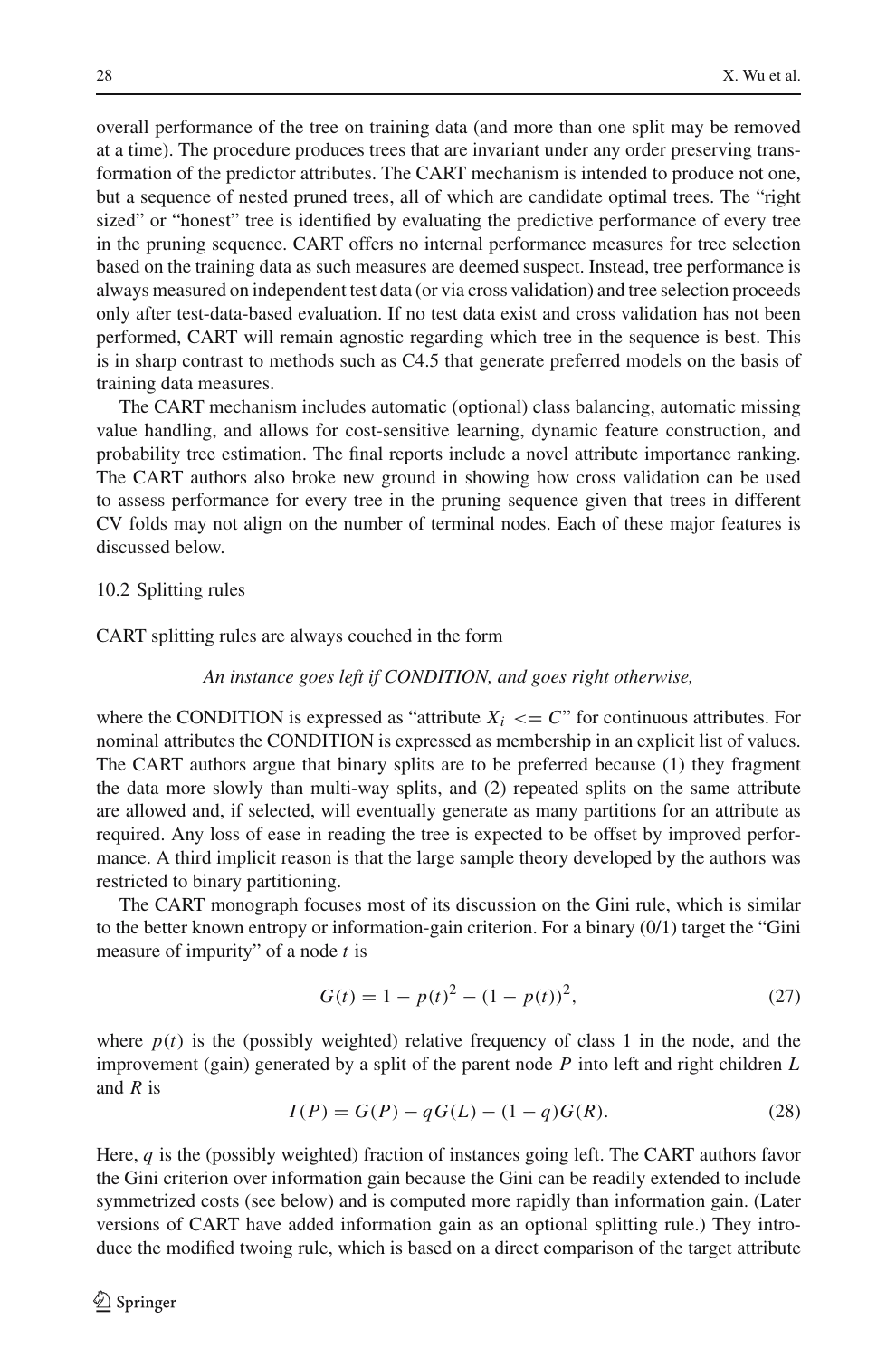distribution in two child nodes:

$$
I(split) = \left[ .25(q(1-q))^u \sum_{k} |p_L(k) - p_R(k)| \right]^2,
$$
 (29)

where *k* indexes the target classes,  $p_L$  () and  $p_R$  () are the probability distributions of the target in the left and right child nodes respectively, and the power term *u* embeds a usertrollable penalty on splits generating unequal-sized child nodes. (This splitter is a modified version of Messenger and Mandell [\[58\]](#page-35-24).) They also introduce a variant of the twoing split criterion that treats the classes of the target as ordered; ordered twoing attempts to ensure target classes represented on the left of a split are ranked below those represented on the right. In our experience the twoing criterion is often a superior performer on multi-class targets as well as on inherently difficult-to-predict (e.g. noisy) binary targets. For regression (continuous targets), CART offers a choice of Least Squares (LS) and Least Absolute Deviation (LAD) criteria as the basis for measuring the improvement of a split. Three other splitting rules for cost-sensitive learning and probability trees are discussed separately below.

#### 10.3 Prior probabilities and class balancing

In its default classification mode CART always calculates class frequencies in any node relative to the class frequencies in the root. This is equivalent to automatically reweighting the data to balance the classes, and ensures that the tree selected as optimal minimizes balanced class error. The reweighting is implicit in the calculation of all probabilities and improvements and requires no user intervention; the reported sample counts in each node thus reflect the unweighted data. For a binary (0/1) target any node is classified as class 1 if, and only if,

$$
N_1(node)/N_1(root) > N_0(node)/N_0(root). \tag{30}
$$

This default mode is referred to as "priors equal" in the monograph. It has allowed CART users to work readily with any unbalanced data, requiring no special measures regarding class rebalancing or the introduction of manually constructed weights. To work effectively with unbalanced data it is sufficient to run CART using its default settings. Implicit reweighting can be turned off by selecting the "priors data" option, and the modeler can also elect to specify an arbitrary set of priors to reflect costs, or potential differences between training data and future data target class distributions.

# 10.4 Missing value handling

Missing values appear frequently in real world, and especially business-related databases, and the need to deal with them is a vexing challenge for all modelers. One of the major contributions of CART was to include a fully automated and highly effective mechanism for handling missing values. Decision trees require a missing value-handling mechanism at three levels: (a) during splitter evaluation, (b) when moving the training data through a node, and (c) when moving test data through a node for final class assignment. (See [\[63](#page-35-25)] for a clear discussion of these points.) Regarding (a), the first version of CART evaluated each splitter strictly on its performance on the subset of data for which the splitter is available. Later versions offer a family of penalties that reduce the split improvement measure as a function of the degree of missingness. For (b) and (c), the CART mechanism discovers "surrogate" or substitute splitters for every node of the tree, whether missing values occur in the training data or not. The surrogates are thus available should the tree be applied to new data that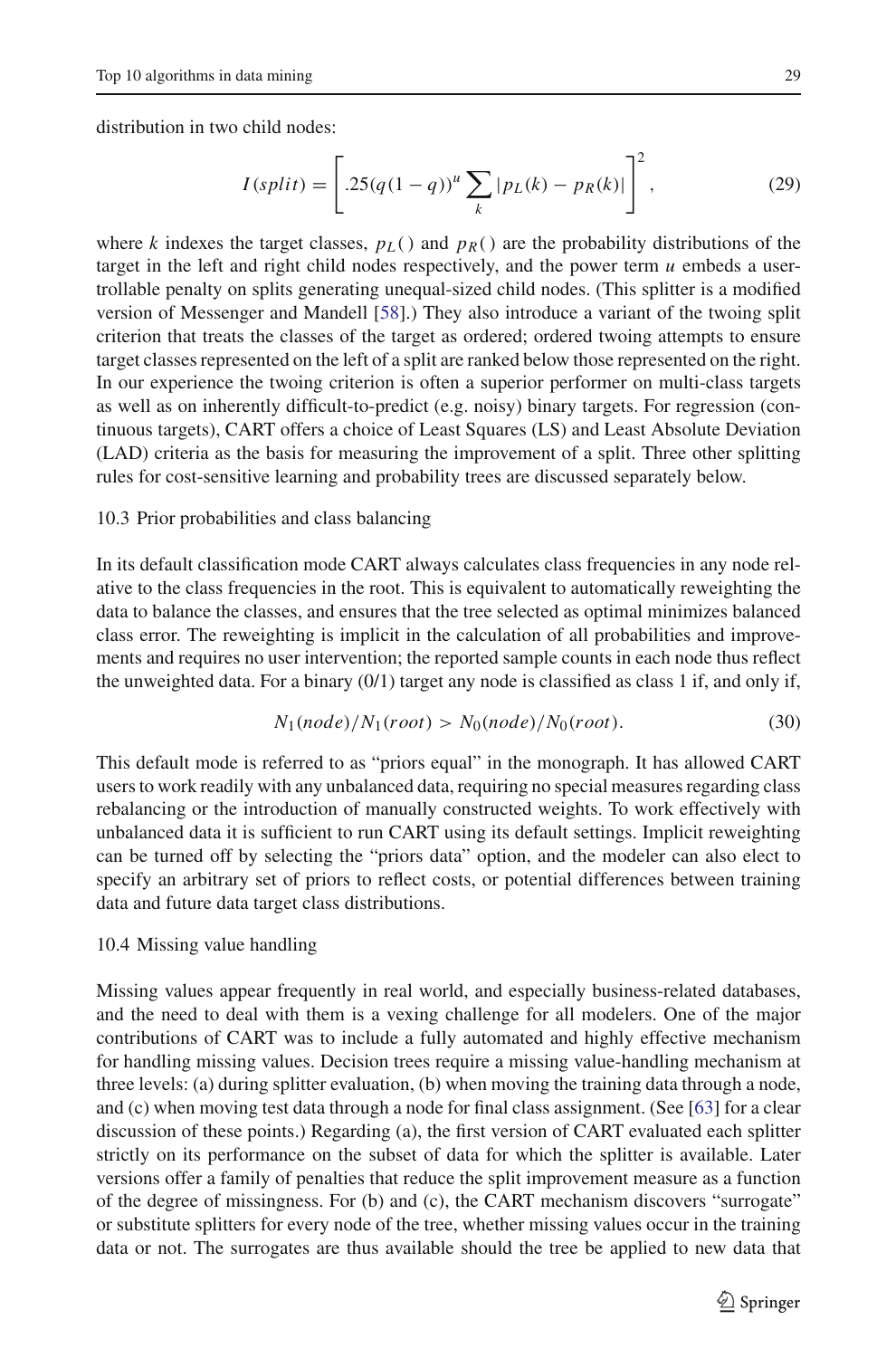does include missing values. This is in contrast to machines that can only learn about missing value handling from training data that include missing values. Friedman [\[25](#page-34-20)] suggested moving instances with missing splitter attributes into both left and right child nodes and making a final class assignment by pooling all nodes in which an instance appears. Quinlan [\[63\]](#page-35-25) opted for a weighted variant of Friedman's approach in his study of alternative missing value-handling methods. Our own assessments of the effectiveness of CART surrogate performance in the presence of missing data are largely favorable, while Quinlan remains agnostic on the basis of the approximate surrogates he implements for test purposes [\[63\]](#page-35-25). Friedman et al. [\[26](#page-34-21)] noted that 50% of the CART code was devoted to missing value handling; it is thus unlikely that Quinlan's experimental version properly replicated the entire CART surrogate mechanism.

In CART the missing value handling mechanism is fully automatic and locally adaptive at every node. At each node in the tree the chosen splitter induces a binary partition of the data (e.g.,  $X1 \leq c1$  and  $X1 > c1$ ). A surrogate splitter is a single attribute Z that can predict this partition where the surrogate itself is in the form of a binary splitter (e.g.,  $Z \leq d$  and  $Z > d$ ). In other words, every splitter becomes a new target which is to be predicted with a single split binary tree. Surrogates are ranked by an association score that measures the advantage of the surrogate over the default rule predicting that all cases go to the larger child node. To qualify as a surrogate, the variable must outperform this default rule (and thus it may not always be possible to find surrogates). When a missing value is encountered in a CART tree the instance is moved to the left or the right according to the top-ranked surrogate. If this surrogate is also missing then the second ranked surrogate is used instead, (and so on). If all surrogates are missing the default rule assigns the instance to the larger child node (possibly adjusting node sizes for priors). Ties are broken by moving an instance to the left.

### 10.5 Attribute importance

The importance of an attribute is based on the sum of the improvements in all nodes in which the attribute appears as a splitter (weighted by the fraction of the training data in each node split). Surrogates are also included in the importance calculations, which means that even a variable that never splits a node may be assigned a large importance score. This allows the variable importance rankings to reveal variable masking and nonlinear correlation among the attributes. Importance scores may optionally be confined to splitters and comparing the splitters-only and the full importance rankings is a useful diagnostic.

### 10.6 Dynamic feature construction

Friedman [\[25\]](#page-34-20) discussed the automatic construction of new features within each node and, for the binary target, recommends adding the single feature

*x* ∗ w,

where  $x$  is the original attribute vector and  $w$  is a scaled difference of means vector across the two classes (the direction of the Fisher linear discriminant). This is similar to running a logistic regression on all available attributes in the node and using the estimated logit as a predictor. In the CART monograph, the authors discuss the automatic construction of linear combinations that include feature selection; this capability has been available from the first release of the CART software. BFOS also present a method for constructing Boolean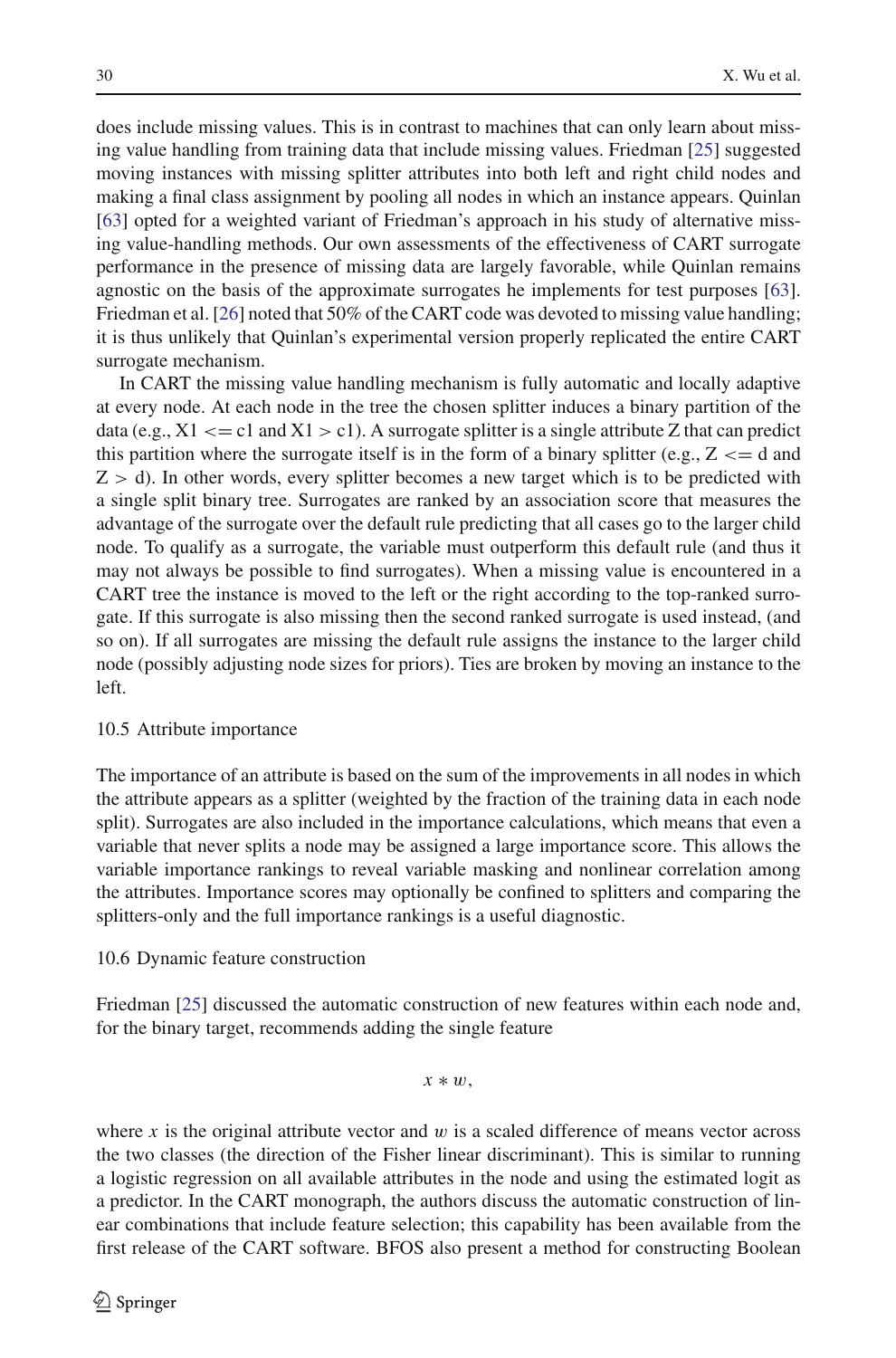combinations of splitters within each node, a capability that has not been included in the released software.

#### 10.7 Cost-sensitive learning

Costs are central to statistical decision theory but cost-sensitive learning received only modest attention before Domingos [\[21](#page-34-22)]. Since then, several conferences have been devoted exclusively to this topic and a large number of research papers have appeared in the subsequent scientific literature. It is therefore useful to note that the CART monograph introduced two strategies for cost-sensitive learning and the entire mathematical machinery describing CART is cast in terms of the costs of misclassification. The cost of misclassifying an instance of class *i* as class *j* is  $C(i, j)$  and is assumed to be equal to 1 unless specified otherwise;  $C(i, i) = 0$  for all *i*. The complete set of costs is represented in the matrix *C* containing a row and a column for each target class. Any classification tree can have a total cost computed for its terminal node assignments by summing costs over all misclassifications. The issue in cost-sensitive learning is to induce a tree that takes the costs into account during its growing and pruning phases.

The first and most straightforward method for handling costs makes use of weighting: instances belonging to classes that are costly to misclassify are weighted upwards, with a common weight applying to all instances of a given class, a method recently rediscovered by Ting [\[78](#page-35-26)]. As implemented in CART. the weighting is accomplished transparently so that all node counts are reported in their raw unweighted form. For multi-class problems BFOS suggested that the entries in the misclassification cost matrix be summed across each row to obtain relative class weights that approximately reflect costs. This technique ignores the detail within the matrix but has now been widely adopted due to its simplicity. For the Gini splitting rule the CART authors show that it is possible to embed the entire cost matrix into the splitting rule, but only after it has been symmetrized. The "symGini" splitting rule generates trees sensitive to the difference in costs  $C(i, j)$  and  $C(i, k)$ , and is most useful when the symmetrized cost matrix is an acceptable representation of the decision maker's problem. In contrast, the instance weighting approach assigns a single cost to all misclassifications of objects of class *i*. BFOS report that pruning the tree using the full cost matrix is essential to successful cost-sensitive learning.

# 10.8 Stopping rules, pruning, tree sequences, and tree selection

The earliest work on decision trees did not allow for pruning. Instead, trees were grown until they encountered some stopping condition and the resulting tree was considered final. In the CART monograph the authors argued that no rule intended to stop tree growth can guarantee that it will not miss important data structure (e.g., consider the two-dimensional XOR problem). They therefore elected to grow trees without stopping. The resulting overly large tree provides the raw material from which a final optimal model is extracted.

The pruning mechanism is based strictly on the training data and begins with a costcomplexity measure defined as

$$
R_a(T) = R(T) + a|T|,
$$
\n(31)

where  $R(T)$  is the training sample cost of the tree,  $|T|$  is the number of terminal nodes in the tree and *a* is a penalty imposed on each node. If  $a = 0$  then the minimum cost-complexity tree is clearly the largest possible. If *a* is allowed to progressively increase the minimum cost-complexity tree will become smaller since the splits at the bottom of the tree that reduce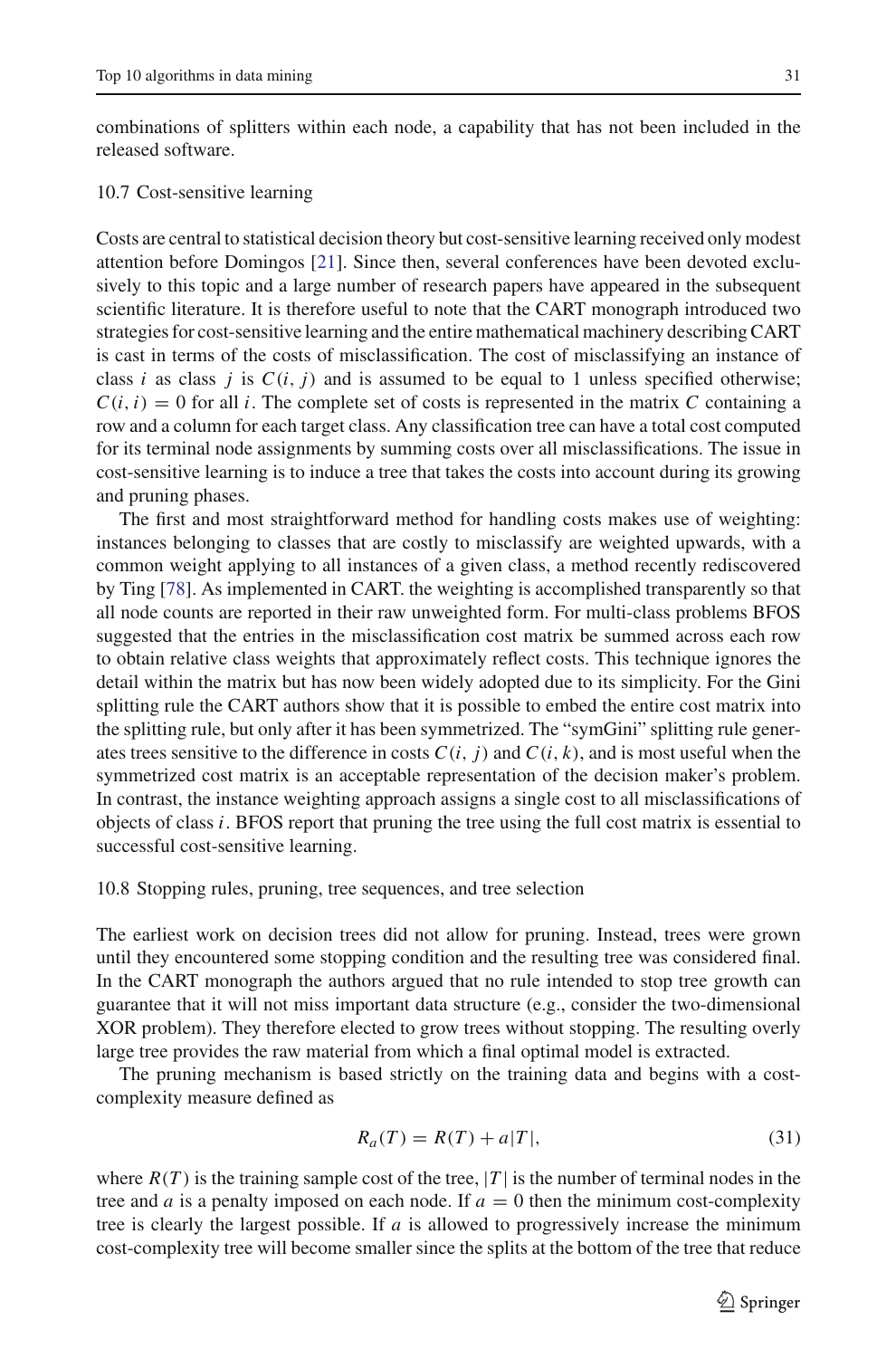$R(T)$  the least will be cut away. The parameter a is progressively increased from 0 to a value sufficient to prune away all splits. BFOS prove that any tree of size *Q* extracted in this way will exhibit a cost  $R(Q)$  that is minimum within the class of all trees with  $Q$  terminal nodes.

The optimal tree is defined as that tree in the pruned sequence that achieves minimum cost on test data. Because test misclassification cost measurement is subject to sampling error, uncertainty always remains regarding which tree in the pruning sequence is optimal. BFOS recommend selecting the "1 SE" tree that is the smallest tree with an estimated cost within 1 standard error of the minimum cost (or "0 SE") tree.

### 10.9 Probability trees

Probability trees have been recently discussed in a series of insightful articles elucidating their properties and seeking to improve their performance (see Provost and Domingos 2000). The CART monograph includes what appears to be the first detailed discussion of probability trees and the CART software offers a dedicated splitting rule for the growing of "class probability trees." A key difference between classification trees and probability trees is that the latter want to keep splits that generate terminal node children assigned to the same class whereas the former will not (such a split accomplishes nothing so far as classification accuracy is concerned). A probability tree will also be pruned differently than its counterpart classification tree, therefore, the final structure of the two optimal trees can be somewhat different (although the differences are usually modest). The primary drawback of probability trees is that the probability estimates based on training data in the terminal nodes tend to be biased (e.g., towards 0 or 1 in the case of the binary target) with the bias increasing with the depth of the node. In the recent ML literature the use of the LaPlace adjustment has been recommended to reduce this bias (Provost and Domingos 2002). The CART monograph offers a somewhat more complex method to adjust the terminal node estimates that has rarely been discussed in the literature. Dubbed the "Breiman adjustment", it adjusts the estimated misclassification rate  $r^*(t)$  of any terminal node upwards by

$$
r^*(t) = r(t) + e/(q(t) + S)
$$
\n(32)

where  $r(t)$  is the train sample estimate within the node,  $q(t)$  is the fraction of the training sample in the node and *S* and *e* are parameters that are solved for as a function of the difference between the train and test error rates for a given tree. In contrast to the LaPlace method, the Breiman adjustment does not depend on the raw predicted probability in the node and the adjustment can be very small if the test data show that the tree is not overfit. Bloch et al. [\[5](#page-33-11)] reported very good performance for the Breiman adjustment in a series of empirical experiments.

# 10.10 Theoretical foundations

The earliest work on decision trees was entirely atheoretical. Trees were proposed as methods that appeared to be useful and conclusions regarding their properties were based on observing tree performance on a handful of empirical examples. While this approach remains popular in Machine Learning, the recent tendency in the discipline has been to reach for stronger theoretical foundations. The CART monograph tackles theory with sophistication, offering important technical insights and proofs for several key results. For example, the authors derive the expected misclassification rate for the maximal (largest possible) tree, showing that it is bounded from above by twice the Bayes rate. The authors also discuss the bias variance tradeoff in trees and show how the bias is affected by the number of attributes.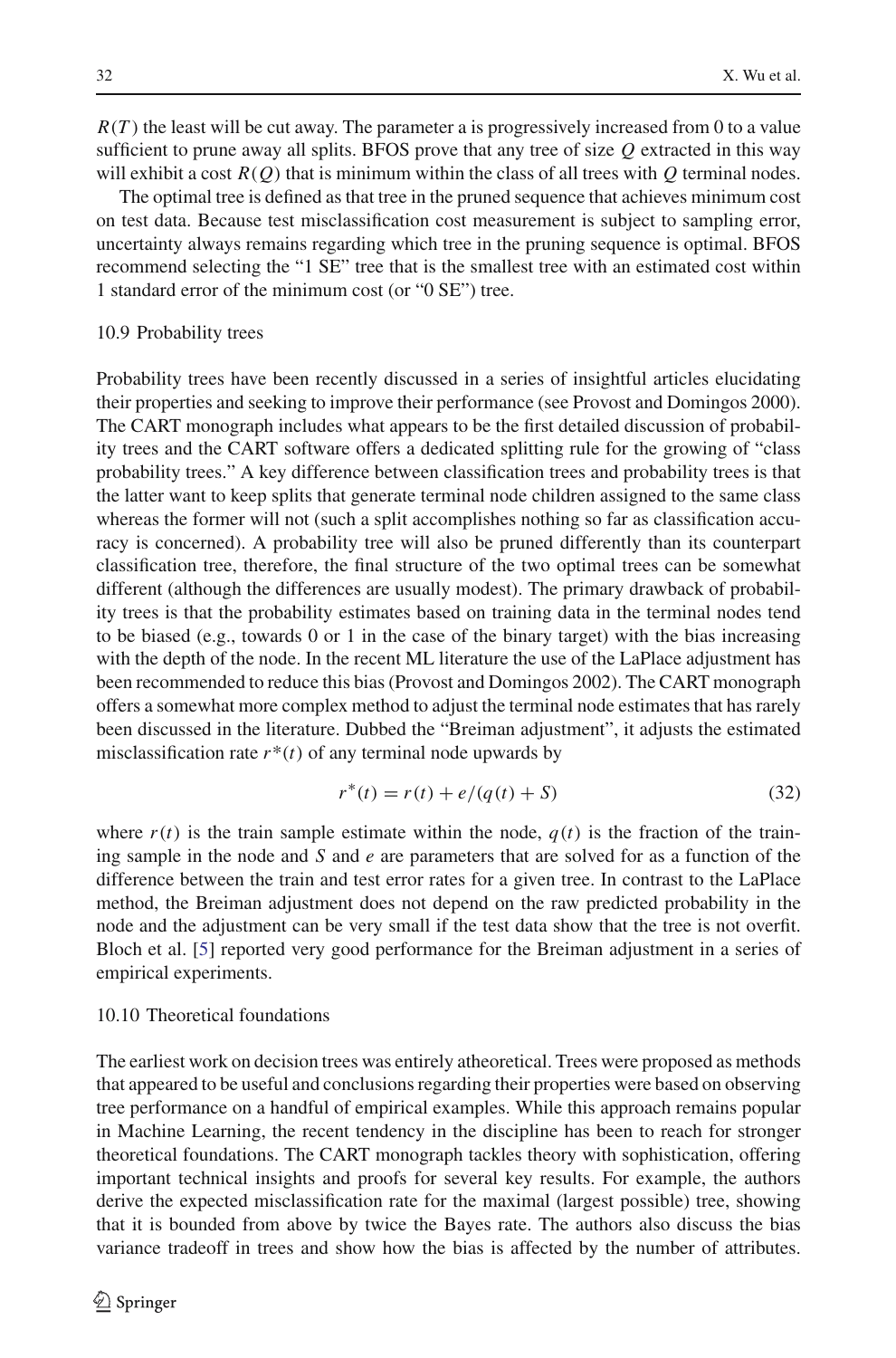Based largely on the prior work of CART co-authors Richard Olshen and Charles Stone, the final three chapters of the monograph relate CART to theoretical work on nearest neighbors and show that as the sample size tends to infinity the following hold: (1) the estimates of the regression function converge to the true function, and (2) the risks of the terminal nodes converge to the risks of the corresponding Bayes rules. In other words, speaking informally, with large enough samples the CART tree will converge to the true function relating the target to its predictors and achieve the smallest cost possible (the Bayes rate). Practically speaking. such results may only be realized with sample sizes far larger than in common use today.

# 10.11 Selected biographical details

CART is often thought to have originated from the field of Statistics but this is only partially correct. Jerome Friedman completed his PhD in Physics at UC Berkeley and became leader of the Numerical Methods Group at the Stanford Linear Accelerator Center in 1972, where he focused on problems in computation. One of his most influential papers from 1975 presents a state-of-the-art algorithm for high speed searches for nearest neighbors in a database. Richard Olshen earned his BA at UC Berkeley and PhD in Statistics at Yale and focused his earliest work on large sample theory for recursive partitioning. He began his collaboration with Friedman after joining the Stanford Linear Accelerator Center in 1974. Leo Breiman earned his BA in Physics at the California Institute of Technology, his PhD in Mathematics at UC Berkeley, and made notable contributions to pure probability theory (Breiman, 1968) [\[7](#page-33-12)] while a Professor at UCLA. In 1967 he left academia for 13 years to work as an industrial consultant; during this time he encountered the military data analysis problems that inspired his contributions to CART. An interview with Leo Breiman discussing his career and personal life appears in [\[60](#page-35-27)].

Charles Stone earned his BA in mathematics at the California Institute of Technology, and his PhD in Statistics at Stanford. He pursued probability theory in his early years as an academic and is the author of several celebrated papers in probability theory and nonparametric regression. He worked with Breiman at UCLA and was drawn by Breiman into the research leading to CART in the early 1970s. Breiman and Friedman first met at an Interface conference in 1976, which shortly led to collaboration involving all four co-authors. The first outline of their book was produced in a memo dated 1978 and the completed CART monograph was published in 1984.

The four co-authors have each been distinguished for their work outside of CART. Stone and Breiman were elected to the National Academy of Sciences (in 1993 and 2001, respectively) and Friedman was elected to the American Academy of Arts and Sciences in 2006. The specific work for which they were honored can be found on the respective academy websites. Olshen is a Fellow of the Institute of Mathematical Statistics, a Fellow of the IEEE, and Fellow, American Association for the Advancement of Science.

# **11 Concluding remarks**

Data mining is a broad area that integrates techniques from several fields including machine learning, statistics, pattern recognition, artificial intelligence, and database systems, for the analysis of large volumes of data. There have been a large number of data mining algorithms rooted in these fields to perform different data analysis tasks. The 10 algorithms identified by the IEEE International Conference on Data Mining (ICDM) and presented in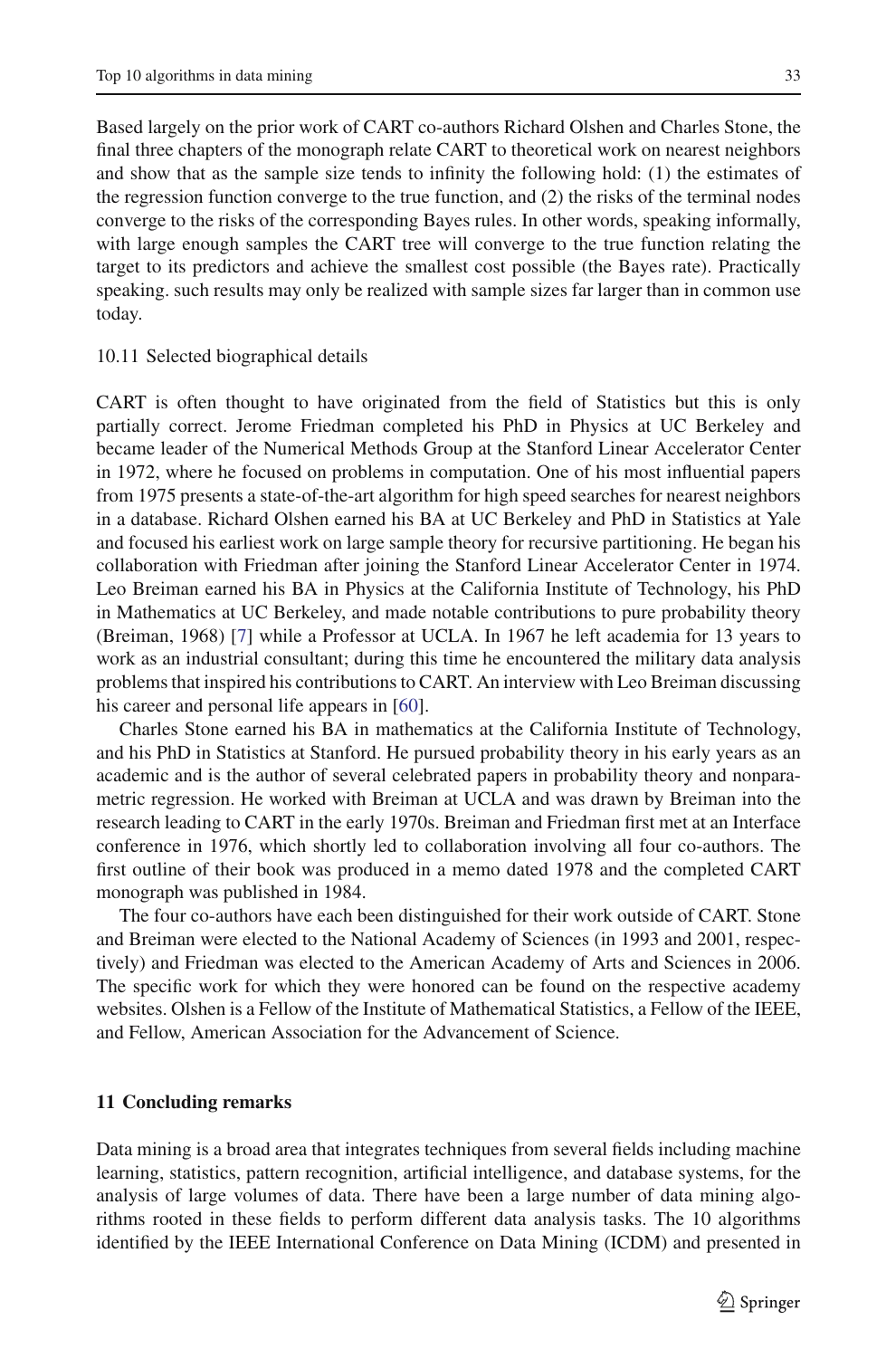this article are among the most influential algorithms for classification [\[47](#page-34-23)[,51,](#page-34-24)[77](#page-35-28)], clustering [\[11,](#page-33-13)[31](#page-34-25)[,40](#page-34-26)[,44](#page-34-27)[–46\]](#page-34-28), statistical learning [\[28](#page-34-29),[76](#page-35-29)[,92\]](#page-36-5), association analysis [\[2](#page-33-14),[6](#page-33-15)[,13,](#page-33-16)[50](#page-34-30)[,54](#page-35-30)[,74\]](#page-35-31), and link mining.

With a formal tie with the ICDM conference, *Knowledge and Information Systems* has been publishing the best papers from ICDM every year, and several of the above papers cited for classification, clustering, statistical learning, and association analysis were selected by the previous years' ICDM program committees for journal publication in *Knowledge and Information Systems* after their revisions and expansions. We hope this survey paper can inspire more researchers in data mining to further explore these top-10 algorithms, including their impact and new research issues.

**Acknowledgments** The initiative of identifying the top-10 data mining algorithms started in May 2006 out of a discussion between Dr. Jiannong Cao in the Department of Computing at the Hong Kong Polytechnic University (PolyU) and Dr. Xindong Wu, when Dr. Wu was giving a seminar on 10 Challenging Problems in Data Mining Research [\[89](#page-36-6)] at PolyU. Dr. Wu and Dr. Kumar continued this discussion at KDD-06 in August 2006 with various people, and received very enthusiastic support. Naila Elliott in the Department of Computer Science and Engineering at the University of Minnesota collected and compiled the algorithm nominations and voting results in the 3-step identification process. Yan Zhang in the Department of Computer Science at the University of Vermont converted the 10 section submissions in different formats into the same LaTeX format, which was a time-consuming process.

# **References**

- <span id="page-33-2"></span>1. Agrawal R, Srikant R (1994) Fast algorithms for mining association rules. In: Proceedings of the 20th VLDB conference, pp 487–499
- <span id="page-33-14"></span>2. Ahmed S, Coenen F, Leng PH (2006) Tree-based partitioning of date for association rule mining. Knowl Inf Syst 10(3):315–331
- <span id="page-33-1"></span>3. Banerjee A, Merugu S, Dhillon I, Ghosh J (2005) Clustering with Bregman divergences. J Mach Learn Res 6:1705–1749
- <span id="page-33-10"></span>4. Bezdek JC, Chuah SK, Leep D (1986) Generalized k-nearest neighbor rules. Fuzzy Sets Syst 18(3):237– 256. [http://dx.doi.org/10.1016/0165-0114\(86\)90004-7](http://dx.doi.org/10.1016/0165-0114(86)90004-7)
- <span id="page-33-11"></span>5. Bloch DA, Olshen RA, Walker MG (2002) Risk estimation for classification trees. J Comput Graph Stat 11:263–288
- <span id="page-33-15"></span>6. Bonchi F, Lucchese C (2006) On condensed representations of constrained frequent patterns. Knowl Inf Syst 9(2):180–201
- <span id="page-33-12"></span>7. Breiman L (1968) Probability theory. Addison-Wesley, Reading. Republished (1991) in Classics of mathematics. SIAM, Philadelphia
- 8. Breiman L (1999) Prediction games and arcing classifiers. Neural Comput 11(7):1493–1517
- <span id="page-33-6"></span>9. Breiman L, Friedman JH, Olshen RA, Stone CJ (1984) Classification and regression trees. Wadsworth, Belmont
- <span id="page-33-5"></span><span id="page-33-0"></span>10. Brin S, Page L (1998) The anatomy of a large-scale hypertextual Web Search Sngine. Comput Networks 30(1–7):107–117
- <span id="page-33-13"></span>11. Chen JR (2007) Making clustering in delay-vector space meaningful. Knowl Inf Syst 11(3):369–385
- <span id="page-33-3"></span>12. Cheung DW, Han J, Ng V, Wong CY (1996) Maintenance of discovered association rules in large databases: an incremental updating technique. In: Proceedings of the ACM SIGMOD international conference on management of data, pp. 13–23
- <span id="page-33-16"></span>13. Chi Y, Wang H, Yu PS, Muntz RR (2006) Catch the moment: maintaining closed frequent itemsets over a data stream sliding window. Knowl Inf Syst 10(3):265–294
- <span id="page-33-7"></span>14. Cost S, Salzberg S (1993) A weighted nearest neighbor algorithm for learning with symbolic features. Mach Learn 10:57.78 (PEBLS: Parallel Examplar-Based Learning System)
- <span id="page-33-8"></span>15. Cover T, Hart P (1967) Nearest neighbor pattern classification. IEEE Trans Inform Theory 13(1):21–27
- <span id="page-33-9"></span>16. Dasarathy BV (ed) (1991) Nearest neighbor (NN) norms: NN pattern classification techniques. IEEE Computer Society Press
- <span id="page-33-4"></span>17. Dempster AP, Laird NM, Rubin DB (1977) Maximum likelihood from incomplete data via the EM algorithm (with discussion). J Roy Stat Soc B 39:1–38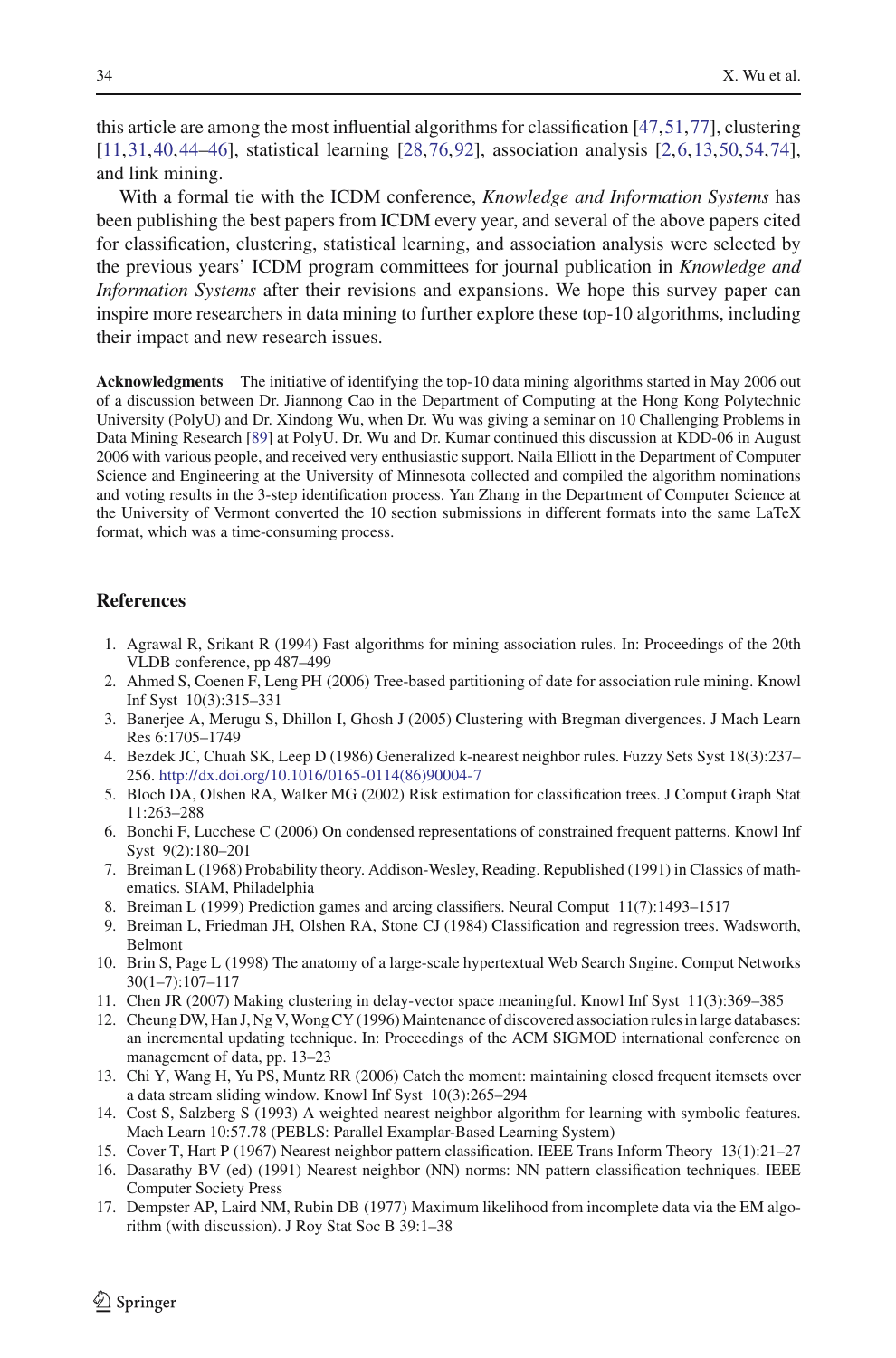- <span id="page-34-16"></span>18. Devroye L, Gyorfi L, Lugosi G (1996) A probabilistic theory of pattern recognition. Springer, New York. ISBN 0-387-94618-7
- <span id="page-34-4"></span>19. Dhillon IS, Guan Y, Kulis B (2004) Kernel k-means: spectral clustering and normalized cuts. KDD 2004, pp 551–556
- <span id="page-34-10"></span>20. Dietterich TG (1997) Machine learning: Four current directions. AI Mag 18(4):97–136
- <span id="page-34-22"></span>21. Domingos P (1999) MetaCost: A general method for making classifiers cost-sensitive. In: Proceedings of the fifth international conference on knowledge discovery and data mining, pp 155–164
- <span id="page-34-17"></span>22. Domingos P, Pazzani M (1997) On the optimality of the simple Bayesian classifier under zero-one loss. Mach Learn 29:103–130
- <span id="page-34-12"></span>23. Fix E, Hodges JL, Jr (1951) Discriminatory analysis, nonparametric discrimination. USAF School of Aviation Medicine, Randolph Field, Tex., Project 21-49-004, Rept. 4, Contract AF41(128)-31, February 1951
- <span id="page-34-1"></span>24. Freund Y, Schapire RE (1997) A decision-theoretic generalization of on-line learning and an application to boosting. J Comput Syst Sci 55(1):119–139
- <span id="page-34-20"></span>25. Friedman JH, Bentley JL, Finkel RA (1977) An algorithm for finding best matches in logarithmic time. ACM Trans. Math. Software 3, 209. Also available as Stanford Linear Accelerator Center Rep. SIX-PUB-1549, February 1975
- <span id="page-34-21"></span>26. Friedman JH, Kohavi R, Yun Y (1996) Lazy decision trees. In: Proceedings of the thirteenth national conference on artificial intelligence, San Francisco, CA. AAAI Press/MIT Press, pp. 717–724
- <span id="page-34-19"></span>27. Friedman N, Geiger D, Goldszmidt M (1997) Bayesian network classifiers. Mach Learn 29:131–163
- <span id="page-34-29"></span>28. Fung G, Stoeckel J (2007) SVM feature selection for classification of SPECT images of Alzheimer's disease using spatial information. Knowl Inf Syst 11(2):243–258
- 29. Gates GW (1972) The reduced nearest neighbor rule. IEEE Trans Inform Theory 18:431–433
- <span id="page-34-8"></span>30. Golub GH, Van Loan CF (1983) Matrix computations. The Johns Hopkins University Press
- <span id="page-34-25"></span>31. Gondek D, Hofmann T (2007) Non-redundant data clustering. Knowl Inf Syst 12(1):1–24
- <span id="page-34-13"></span>32. Han E (1999) Text categorization using weight adjusted k-nearest neighbor classification. PhD thesis, University of Minnesota, October 1999
- <span id="page-34-18"></span>33. Hand DJ, Yu K (2001) Idiot's Bayes—not so stupid after all?. Int Stat Rev 69:385–398
- <span id="page-34-3"></span>34. Gray RM, Neuhoff DL (1998) Quantization. IEEE Trans Inform Theory 44(6):2325–2384
- <span id="page-34-15"></span>35. Hart P (1968) The condensed nearest neighbor rule. IEEE Trans Inform Theory 14:515–516
- <span id="page-34-6"></span>36. Han J, Pei J, Yin Y (2000) Mining frequent patterns without candidate generation. In: Proceedings of ACM SIGMOD international conference on management of data, pp 1–12
- 37. Hastie T, Tibshirani R (1996) Discriminant adaptive nearest neighbor classification. IEEE Trans Pattern Anal Mach Intell 18(6):607–616
- <span id="page-34-11"></span>38. Friedman J, Hastie T, Tibshirani R (2000) Additive logistic regression: a statistical view of boosting with discussions. Ann Stat 28(2):337–407
- <span id="page-34-5"></span>39. Herbrich R, Graepel T, Obermayer K (2000) Rank boundaries for ordinal regression. Adv Mar Classif pp 115–132
- <span id="page-34-26"></span>40. Hu T, Sung SY (2006) Finding centroid clusterings with entropy-based criteria. Knowl Inf Syst 10(4):505–514
- <span id="page-34-0"></span>41. Hunt EB, Marin J, Stone PJ (1966) Experiments in induction. Academic Press, New York
- <span id="page-34-7"></span>42. Inokuchi A, Washio T, Motoda H (2005) General framework for mining frequent subgraphs from labeled graphs. Fundament Inform 66(1-2):53–82
- <span id="page-34-2"></span>43. Jain AK, Dubes RC (1988) Algorithms for clustering data. Prentice-Hall, Englewood Cliffs
- <span id="page-34-27"></span>44. Jin R, Goswami A, Agrawal G (2006) Fast and exact out-of-core and distributed *k*-means clustering. Knowl Inf Syst 10(1):17–40
- 45. Kobayashi M, Aono M (2006) Exploring overlapping clusters using dynamic re-scaling and sampling. Knowl Inf Syst 10(3):295–313
- <span id="page-34-28"></span>46. Koga H, Ishibashi T, Watanabe T (2007) Fast agglomerative hierarchical clustering algorithm using Locality-Sensitive Hashing. Knowl Inf Syst 12(1):25–53
- <span id="page-34-23"></span>47. Kukar M (2006) Quality assessment of individual classifications in machine learning and data mining. Knowl Inf Syst 9(3):364–384
- <span id="page-34-14"></span>48. Kuramochi M, Karypis G (2005) Gene Classification using Expression Profiles: A Feasibility Study. Int J Artif Intell Tools 14(4):641–660
- <span id="page-34-9"></span>49. Langville AN, Meyer CD (2006) Google's PageRank and beyond: the science of search engine rankings. Princeton University Press, Princeton
- <span id="page-34-30"></span>50. Leung CW-k, Chan SC-f, Chung F-L (2006) A collaborative filtering framework based on fuzzy association rules and multiple-level similarity. Knowl Inf Syst 10(3):357–381
- <span id="page-34-24"></span>51. Li T, Zhu S, Ogihara M (2006) Using discriminant analysis for multi-class classification: an experimental investigation. Knowl Inf Syst 10(4):453–472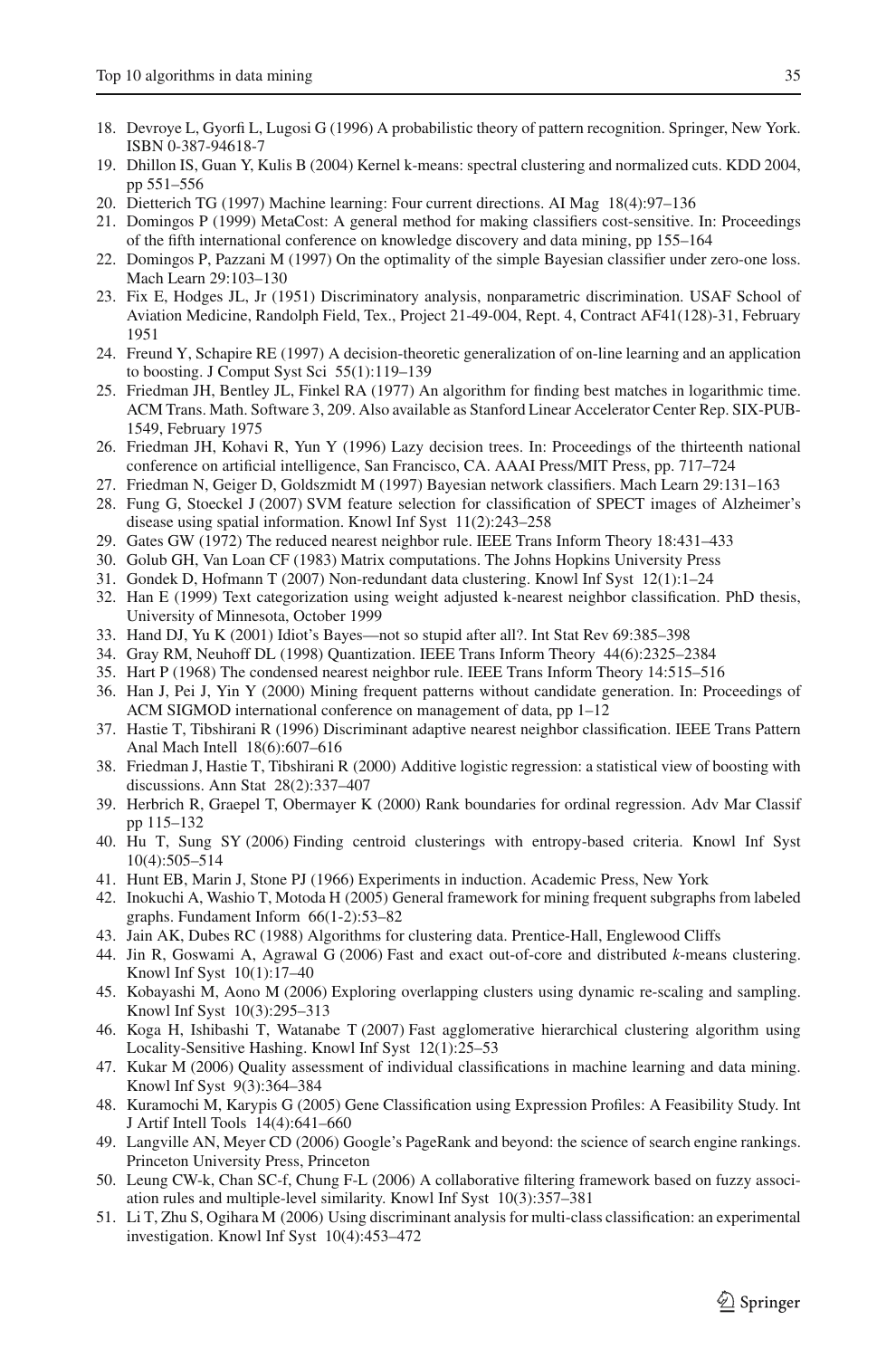- <span id="page-35-14"></span>52. Liu B (2007) Web data mining: exploring hyperlinks, contents and usage Data. Springer, Heidelberg
- <span id="page-35-2"></span>53. Lloyd SP (1957) Least squares quantization in PCM. Unpublished Bell Lab. Tech. Note, portions presented at the Institute of Mathematical Statistics Meeting Atlantic City, NJ, September 1957. Also, IEEE Trans Inform Theory (Special Issue on Quantization), vol IT-28, pp 129–137, March 1982
- <span id="page-35-30"></span>54. Leung CK-S, Khan QI, Li Z, Hoque T (2007) CanTree: a canonical-order tree for incremental frequentpattern mining. Knowl Inf Syst 11(3):287–311
- <span id="page-35-12"></span>55. McLachlan GJ (1987) On bootstrapping the likelihood ratio test statistic for the number of components in a normal mixture.. Appl Stat 36:318–324
- <span id="page-35-11"></span>56. McLachlan GJ, Krishnan T (1997) The EM algorithm and extensions. Wiley, New York
- <span id="page-35-10"></span>57. McLachlan GJ, Peel D (2000) Finite Mixture Models. Wiley, New York
- <span id="page-35-24"></span>58. Messenger RC, Mandell ML (1972) A model search technique for predictive nominal scale multivariate analysis. J Am Stat Assoc 67:768–772
- <span id="page-35-8"></span>59. Morishita S, Sese J (2000) Traversing lattice itemset with statistical metric pruning. In: Proceedings of PODS'00, pp 226–236
- <span id="page-35-27"></span>60. Olshen R (2001) A conversation with Leo Breiman. Stat Sci 16(2):184–198
- <span id="page-35-13"></span>61. Page L, Brin S, Motwami R, Winograd T (1999) The PageRank citation ranking: bringing order to the Web. Technical Report 1999–0120, Computer Science Department, Stanford University
- <span id="page-35-1"></span>62. Quinlan JR (1979) Discovering rules by induction from large collections of examples. In: Michie D (ed), Expert systems in the micro electronic age. Edinburgh University Press, Edinburgh
- <span id="page-35-25"></span>63. Quinlan R (1989) Unknown attribute values in induction. In: Proceedings of the sixth international workshop on machine learning, pp. 164–168
- <span id="page-35-0"></span>64. Quinlan JR (1993) C4.5: Programs for machine learning. Morgan Kaufmann Publishers, San Mateo
- <span id="page-35-19"></span>65. Reyzin L, Schapire RE (2006) How boosting the margin can also boost classifier complexity. In: Proceedings of the 23rd international conference on machine learning. Pittsburgh, PA, pp. 753–760
- <span id="page-35-23"></span>66. Ridgeway G, Madigan D, Richardson T (1998) Interpretable boosted naive Bayes classification. In: Agrawal R, Stolorz P, Piatetsky-Shapiro G (eds) Proceedings of the fourth international conference on knowledge discovery and data mining.. AAAI Press, Menlo Park pp 101–104
- <span id="page-35-16"></span>67. Schapire RE (1990) The strength of weak learnability. Mach Learn 5(2):197–227
- <span id="page-35-18"></span>68. Schapire RE, Freund Y, Bartlett P, Lee WS (1998) Boosting the margin: A new explanation for the effectiveness of voting methods. Ann Stat 26(5):1651–1686
- <span id="page-35-15"></span>69. Schapire RE, Singer Y (1999) Improved boosting algorithms using confidence-rated predictions. Mach Learn 37(3):297–336
- <span id="page-35-5"></span>70. Scholkopf B, Smola AJ (2002) Learning with kernels. MIT Press
- 71. Seidl T, Kriegel H (1998) Optimal multi-step k-nearest neighbor search. In: Tiwary A, Franklin M (eds) Proceedings of the 1998 ACM SIGMOD international conference on management of data, Seattle, Washington, United States, 1–4 June, 1998. ACM Press, New York pp 154–165
- <span id="page-35-7"></span>72. Srikant R, Agrawal R (1995) Mining generalized association rules. In: Proceedings of the 21st VLDB conference. pp. 407–419
- <span id="page-35-3"></span>73. Steinbach M, Karypis G, Kumar V (2000) A comparison of document clustering techniques. In: Proceedings of the KDD Workshop on Text Mining
- <span id="page-35-31"></span>74. Steinbach M, Kumar V (2007) Generalizing the notion of confidence. Knowl Inf Syst 12(3):279–299
- <span id="page-35-20"></span>75. Tan P-N, Steinbach M, Kumar V (2006) Introduction to data mining. Pearson Addison-Wesley
- <span id="page-35-29"></span>76. Tao D, Li X, Wu X, Hu W, Maybank SJ (2007) Supervised tensor learning. Knowl Inf Syst 13(1):1–42
- <span id="page-35-28"></span>77. Thabtah FA, Cowling PI, Peng Y (2006) Multiple labels associative classification. Knowl Inf Syst 9(1):109–129
- <span id="page-35-26"></span>78. Ting KM (2002) An instance-weighting method to induce cost-sensitive trees. IEEE Trans Knowl Data Eng 14:659–665
- <span id="page-35-21"></span>79. Toussaint GT (2002) Proximity graphs for nearest neighbor decision rules: recent progress. In: Interface-2002, 34th symposium on computing and statistics (theme: Geoscience and Remote Sensing). Ritz-Carlton Hotel, Montreal, Canada, 17–20 April, 2002
- <span id="page-35-22"></span>80. Toussaint GT (2002) Open problems in geometric methods for instance-based learning. JCDCG 273–283
- <span id="page-35-6"></span>81. Tsang IW, Kwok JT, Cheung P-M (2005) Core vector machines: Fast SVM training on very large data sets. J Mach Learn Res 6:363–392
- <span id="page-35-9"></span>82. Uno T, Asai T, Uchida Y, Arimura H (2004) An efficient algorithm for enumerating frequent closed patterns in transaction databases. In: Proc. of the 7th international conference on discovery science. LNAI vol 3245, Springe, Heidelberg, pp 16–30
- <span id="page-35-4"></span>83. Vapnik V (1995) The nature of statistical learning theory. Springer, New York
- <span id="page-35-17"></span>84. Viola P, Jones M (2001) Rapid object detection using a boosted cascade of simple features. In: Proceedings of the IEEE computer society conference on computer vision and pattern recognition. pages 511–518, Kauai, HI